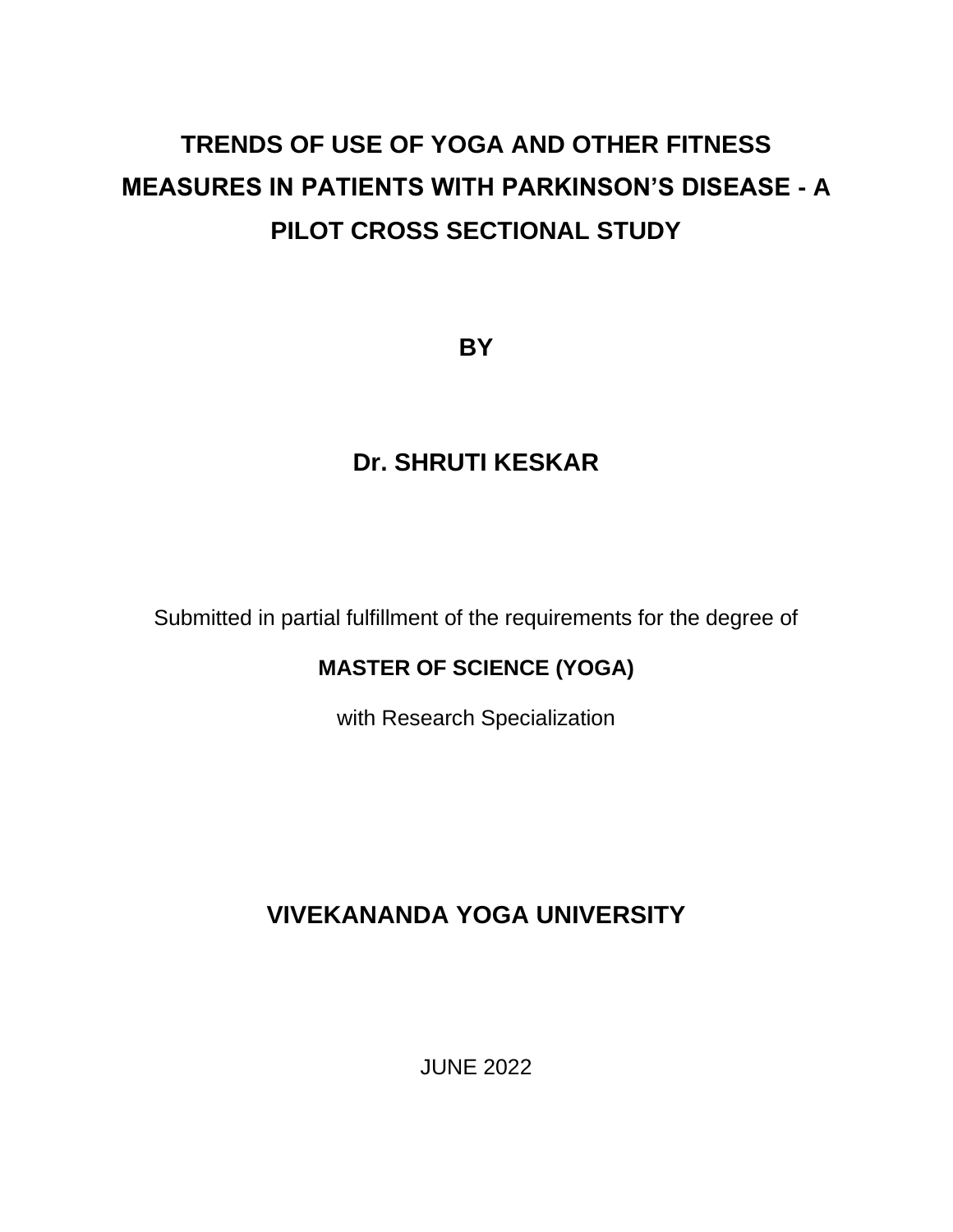# **VIVEKANANDA YOGA UNIVERSITY**

We hereby approve the thesis/dissertation of **Dr. Shruti Keskar** 

> candidate for the degree of **Master of Science (Yoga)**

Committee Chair **Dr N K Manjunath Sharma** 

Committee Member

**Dr Apar Avinash Saoji**

Committee Member **Dr Sreekumar T.S.** 

Committee Member **Dr Murali Venkatrao** 

> Date of Defense **May 9, 2022**

\*We also certify that written approval has been obtained for any proprietary material contained therein.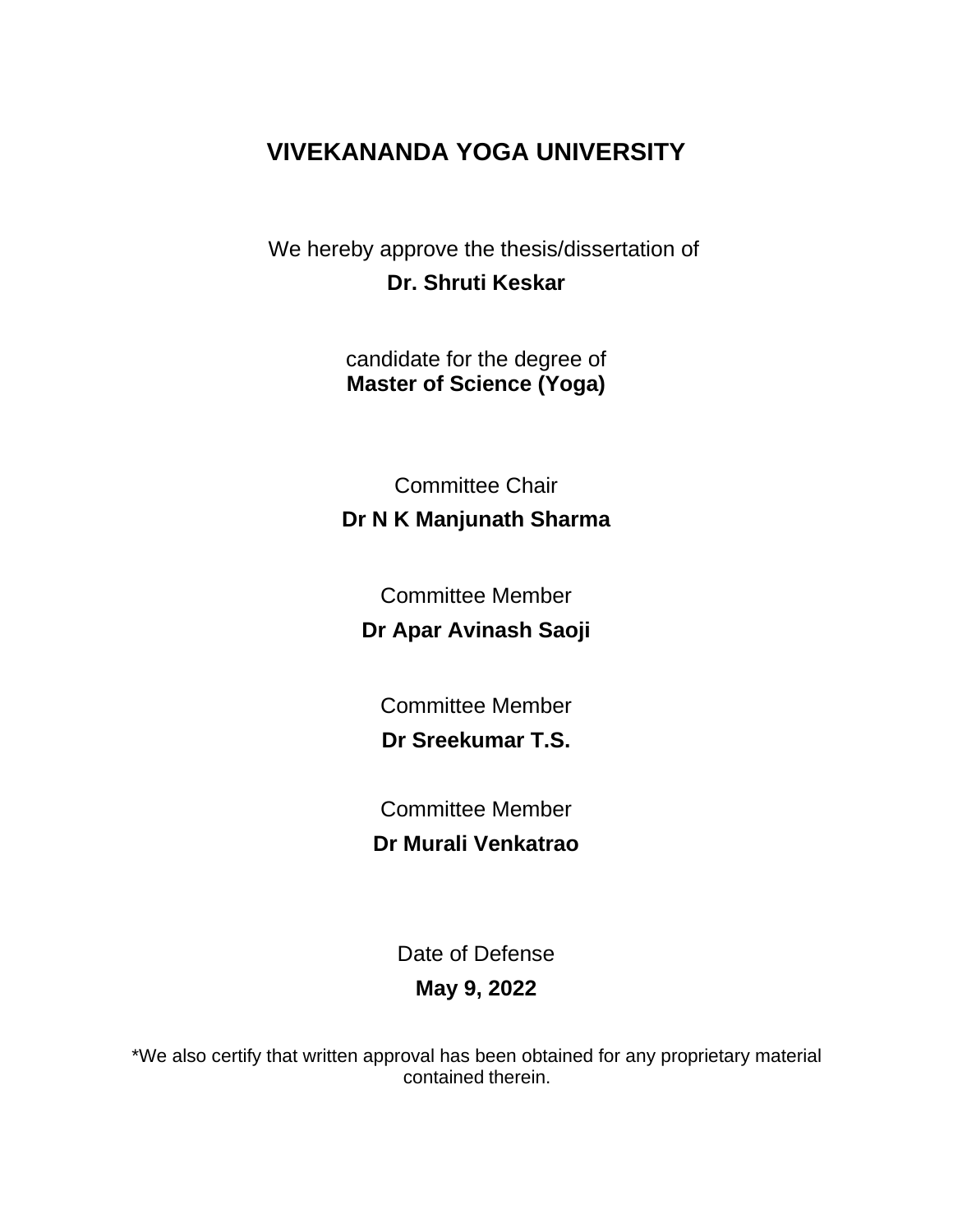#### **Acknowledgements**

I express my deepest gratitude to Dr N K Manjunath, Dr Apar Saoji and Dr Sreekumar T.S. for all the help and guidance provided to me in the completion of this thesis.

I want to thank all VaYU staff for all the support and help in completion of this thesis.

I want to extend my gratitude to Dr. Meredith Roberts, the executive director at Parkinson's Pointe and Ms. Emma Sears, program coordinator at Parkinson's Association of Rockies who were a big help to me for recruiting subjects for my thesis at their respective organizations.

I am grateful to VaYU for giving me this opportunity to work on this thesis and present it.

I am deeply grateful to my family, my husband Amarnath and my sons Amogh and Aditya for their support and encouragement in completion of this thesis.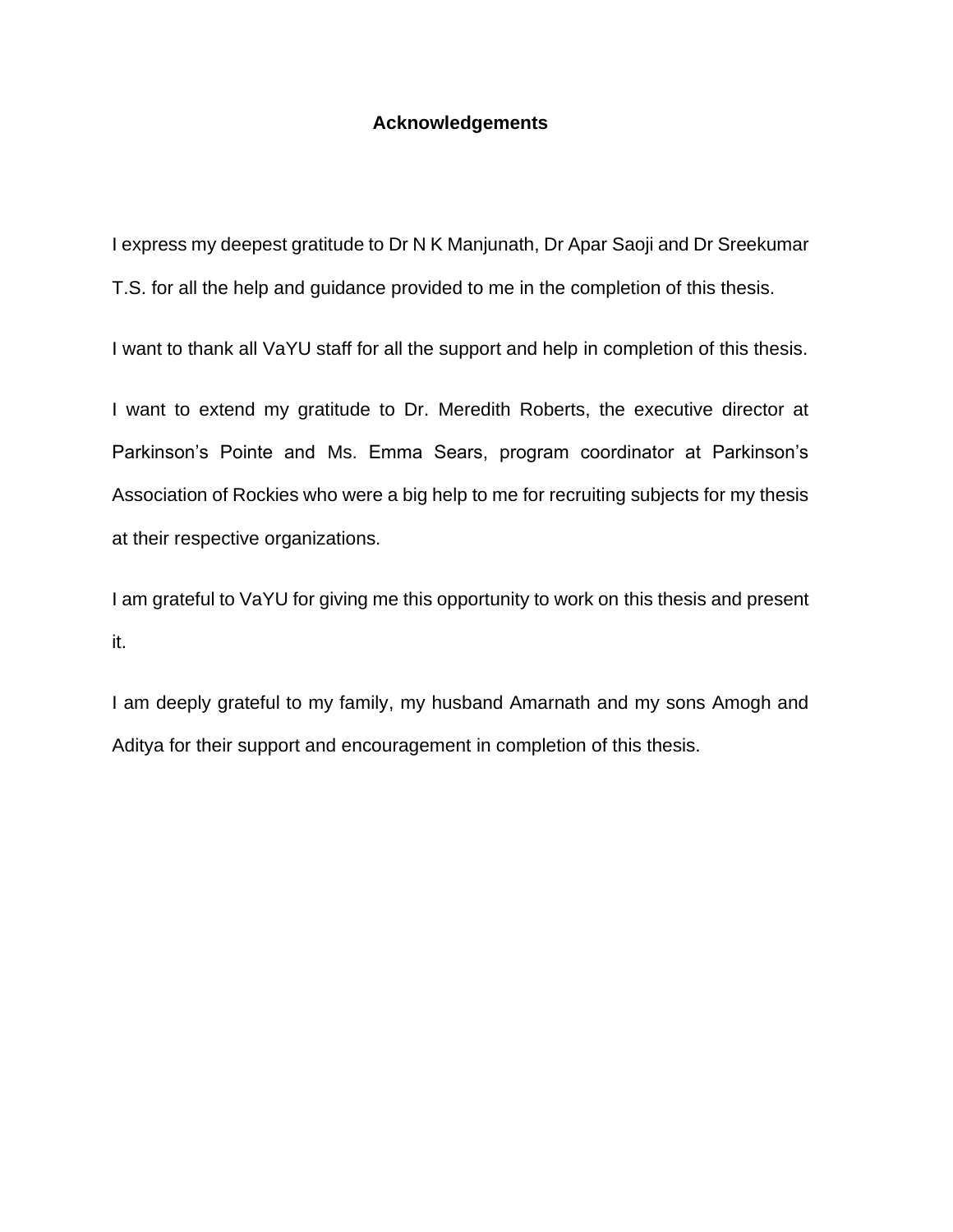# **Table of Contents**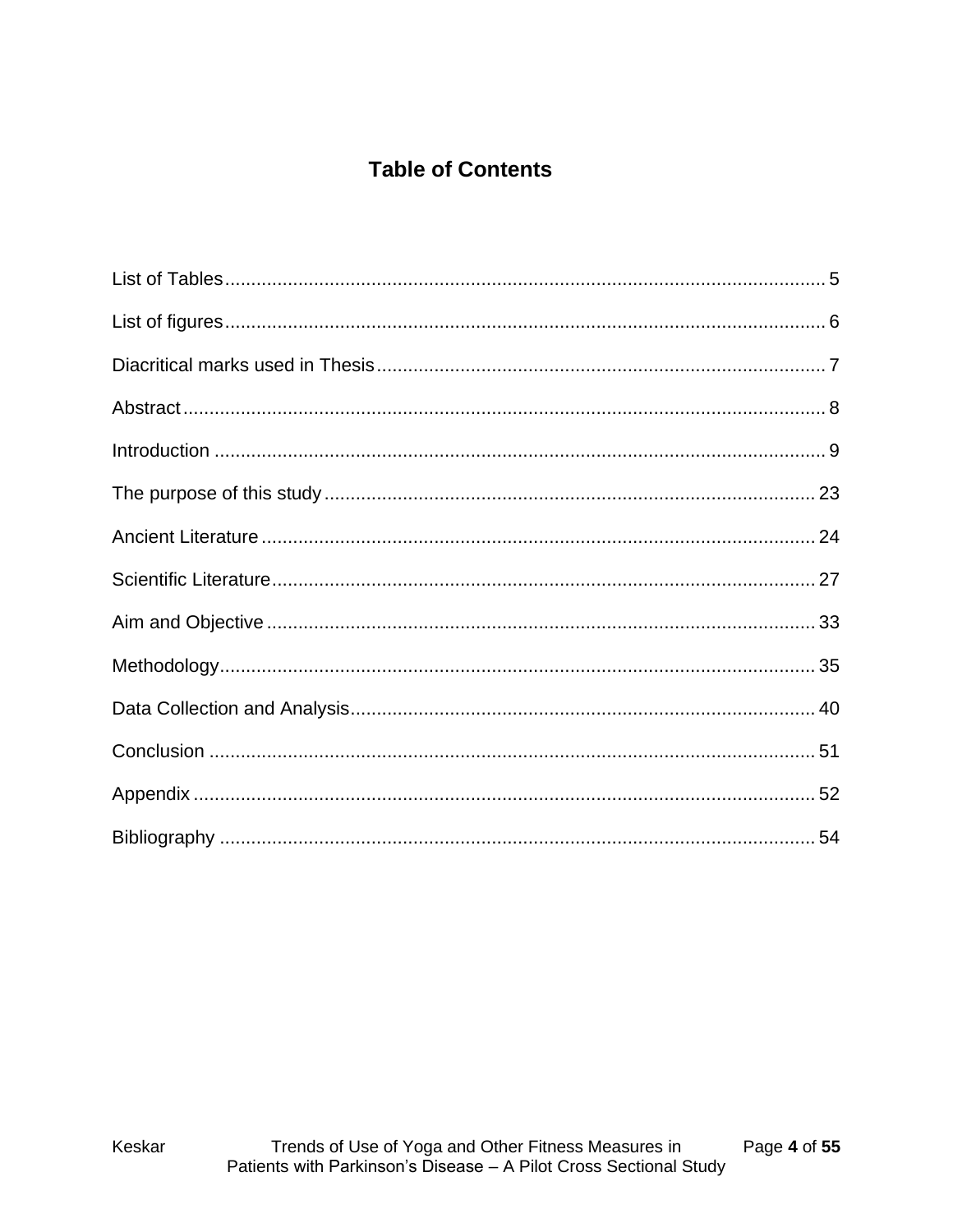# <span id="page-4-0"></span>**List of Tables**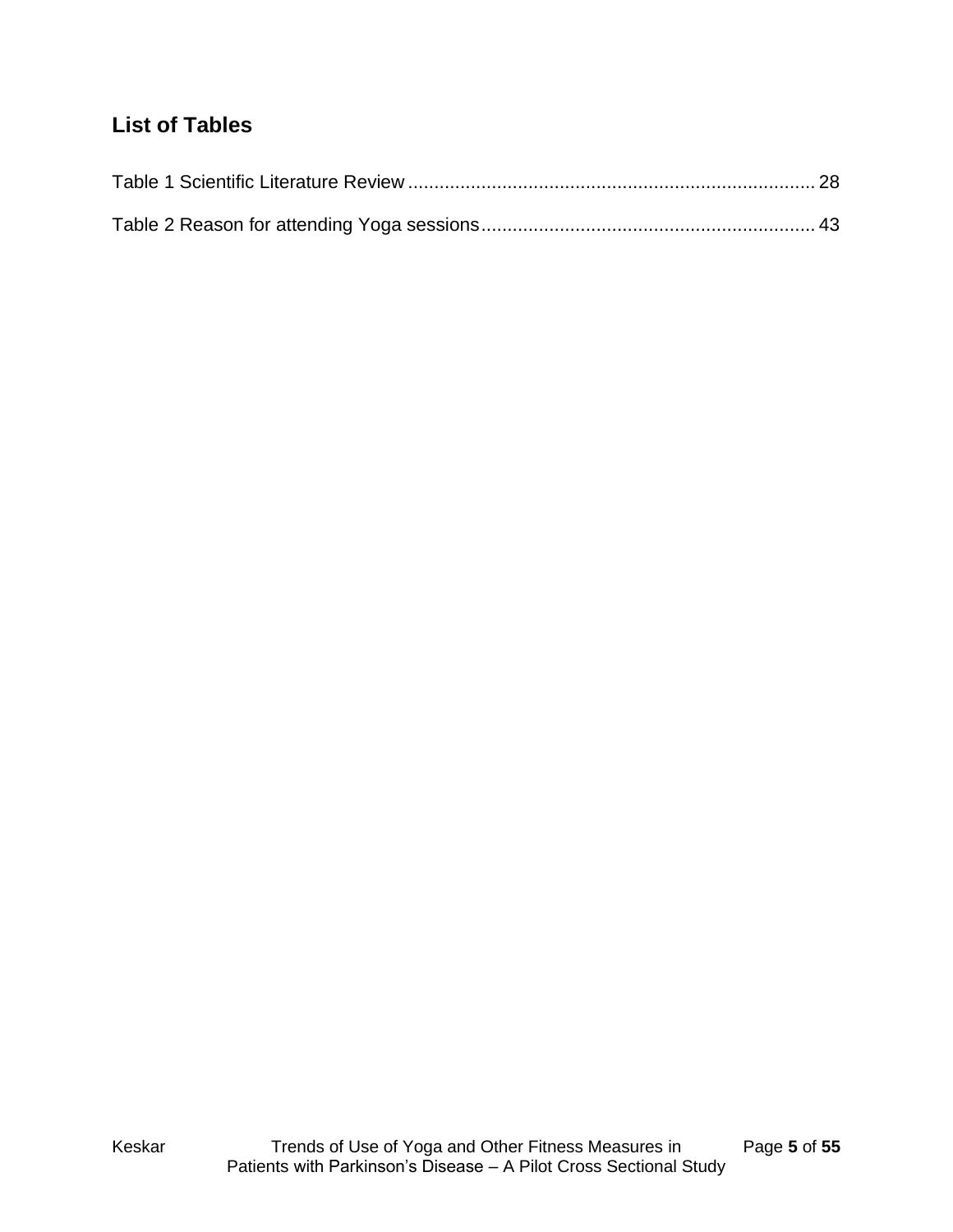# <span id="page-5-0"></span>**List of figures**

[Figure 1 Parkinson's Disease \(https://www.parkinsonsinfoclub.com/what-does-](#page-11-0)

| Figure 6 Classes perceived to be providing emotional relaxation  45 |  |
|---------------------------------------------------------------------|--|
|                                                                     |  |
|                                                                     |  |
|                                                                     |  |
|                                                                     |  |
|                                                                     |  |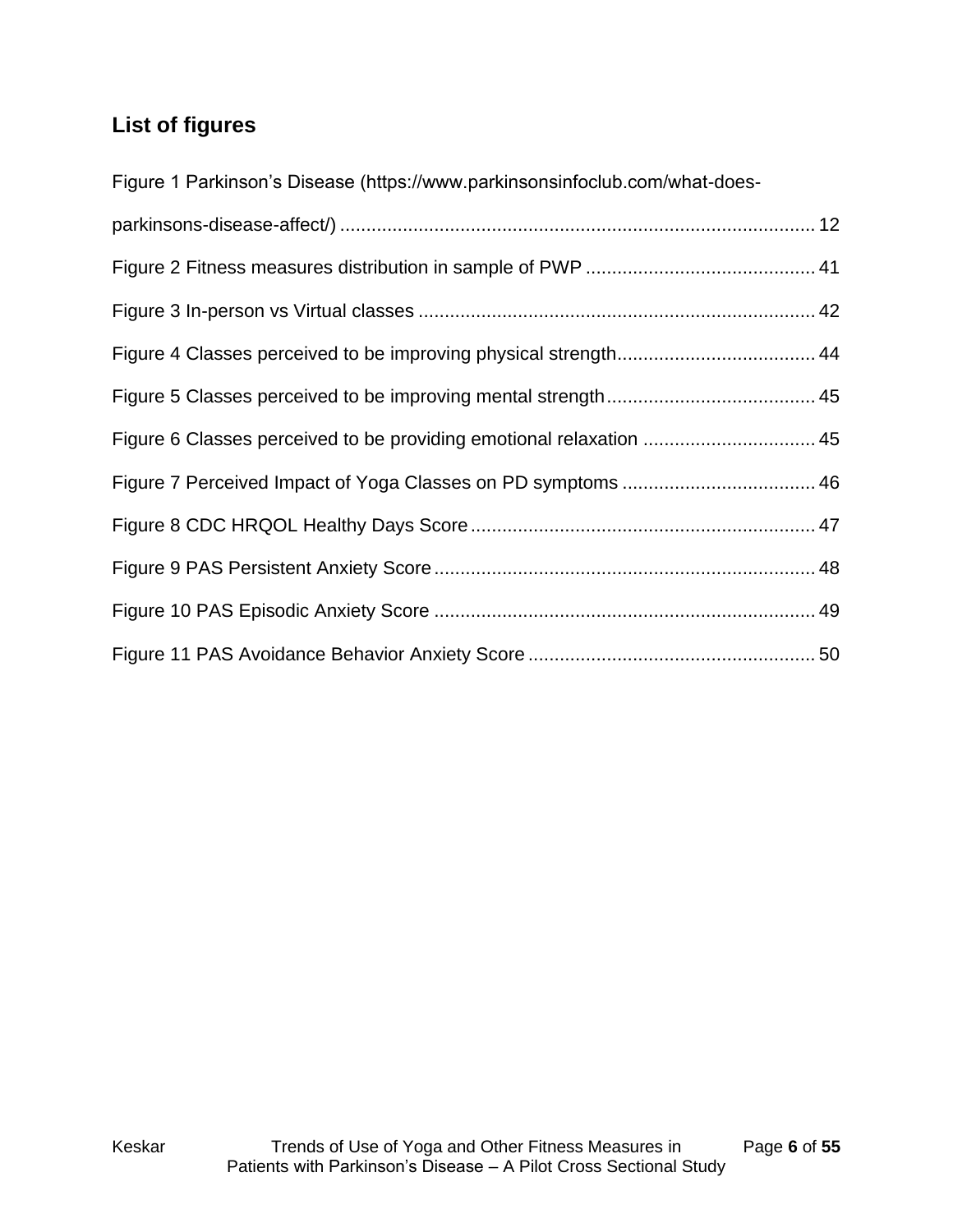# <span id="page-6-0"></span>**Diacritical marks used in Thesis**

|              |                | gha | Ξ | घ |     |          | na | न |     |          |     |
|--------------|----------------|-----|---|---|-----|----------|----|---|-----|----------|-----|
| ga           | Ξ              | ग   |   |   | dha | $\equiv$ | ध  |   | jña | Ξ        | ৱ   |
| kha          | ≡              | ख   |   |   | da  | Ξ        | द  |   | tra | Ξ        | त्र |
| ka           | Ξ              | क   |   |   | tha | Ξ        | थ  |   | kşa | Ξ        | क्ष |
| ķ            | =              | अः  |   |   | ta  | Ξ        | त  |   | ha  | Ξ        | ह   |
| $\mathbf m$  | Ξ              | अं  |   |   | ņa  | =        | ण  |   | şa  | Ξ        | ष   |
| au           | Ξ              | औ   |   |   | dha | Ξ        | ढ  |   | śa  | Ξ        | হা  |
| $\mathbf{o}$ | $\blacksquare$ | ओ   |   |   | da  | =        | ड  |   | va  | $\equiv$ | व   |
| ai           | =              | ऐ   |   |   | tha | Ξ        | ठ  |   | la  | =        | ल   |
| $\mathbf e$  | Ξ              | ए   |   |   | ţa  | =        | रु |   | ra  | $\equiv$ | ₹   |
| ū            | Ξ              | क   |   |   | ñ   | Ξ        | ञ  |   | ya  | Ξ        | य   |
| u            | $\equiv$       | उ   |   |   | jha | =        | झु |   | ma  | =        | म   |
| ī            | Ξ              | ई   |   |   | ja  | Ξ        | ज  |   | bha | $\equiv$ | भ   |
| i            | Ξ              | इ   |   |   | cha | Ξ        | छ  |   | ba  | =        | ब   |
| ā            | Ξ              | आ   |   |   | ca  | Ξ        | च  |   | pha | Ξ,       | 45  |
| a            | Ξ              | अ   |   |   | 'na | Ξ        | ভ  |   | pa  | =        | प   |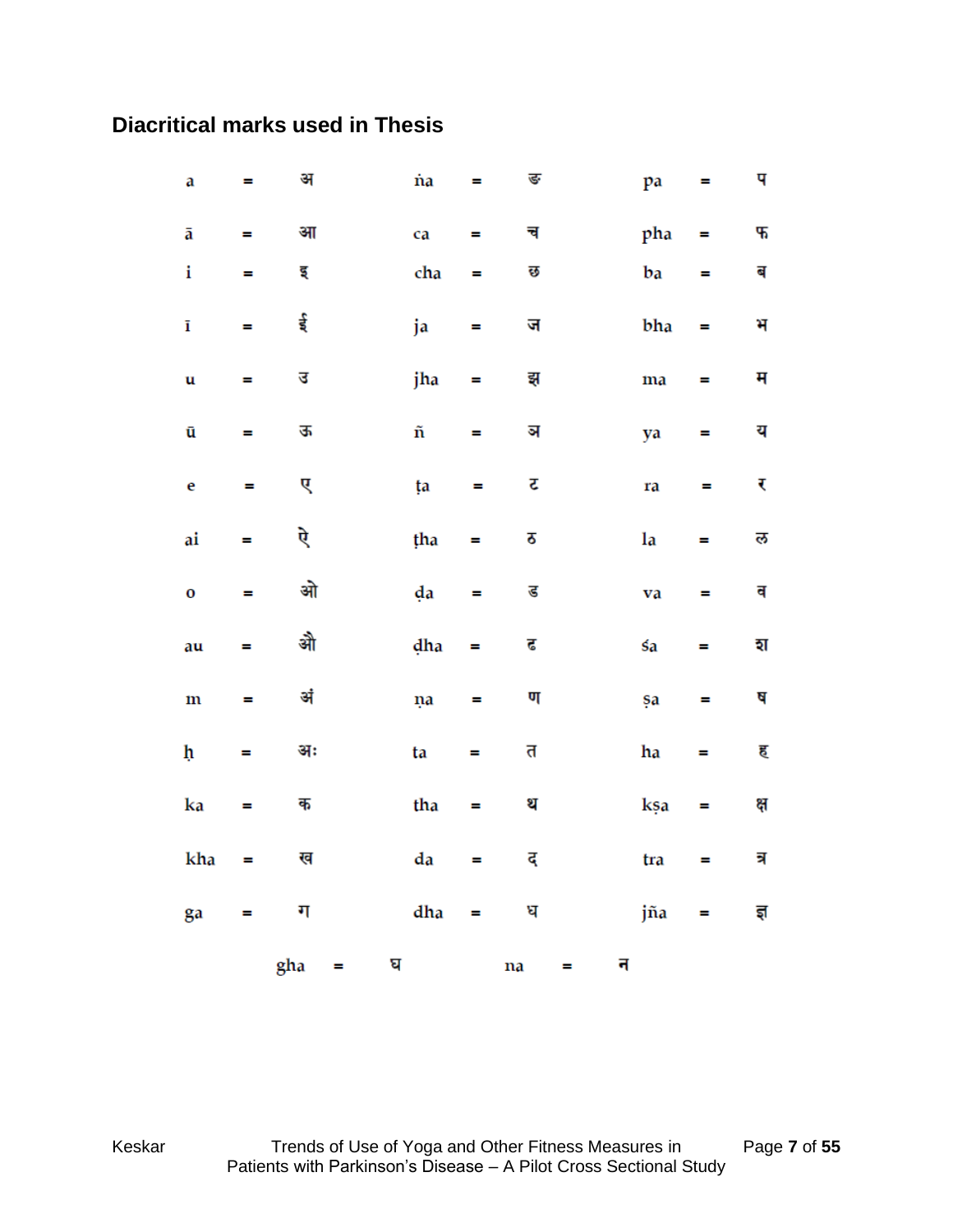# <span id="page-7-0"></span>**TRENDS OF USE OF YOGA AND OTHER FITNESS MEASURES IN PATIENTS WITH PARKINSON'S DISEASE - A PILOT CROSS SECTIONAL STUDY**

## **Abstract**

#### By

#### Dr SHRUTI KESKAR

Parkinson's Disease is a progressive neurodegenerative disorder characterized by bradykinesia, rigidity, and resting tremor impacting the quality of life of individuals as well as the caregivers. This cross-section study was conducted to understand the trend of the fitness measures among people with Parkinson's Disease, the rationale behind the popular choices and its effect. A one-time survey was done on active adults diagnosed with Parkinson's Disease that included researcher's questionnaire and two standard screening measures Parkinson's Anxiety Scale (PAS-12) and the CDC Health Related Quality of Life (CDCHRQOL-14). Result: The result of survey showed Yoga was among one of the popular choices of fitness measures in the sample population. The study showed impact of regular Yoga practice on physical, mental, and emotional component of the individuals and a strong correlation between Yoga with reduced anxiety scores and improved Healthy Days Score which can be further studied for future scope.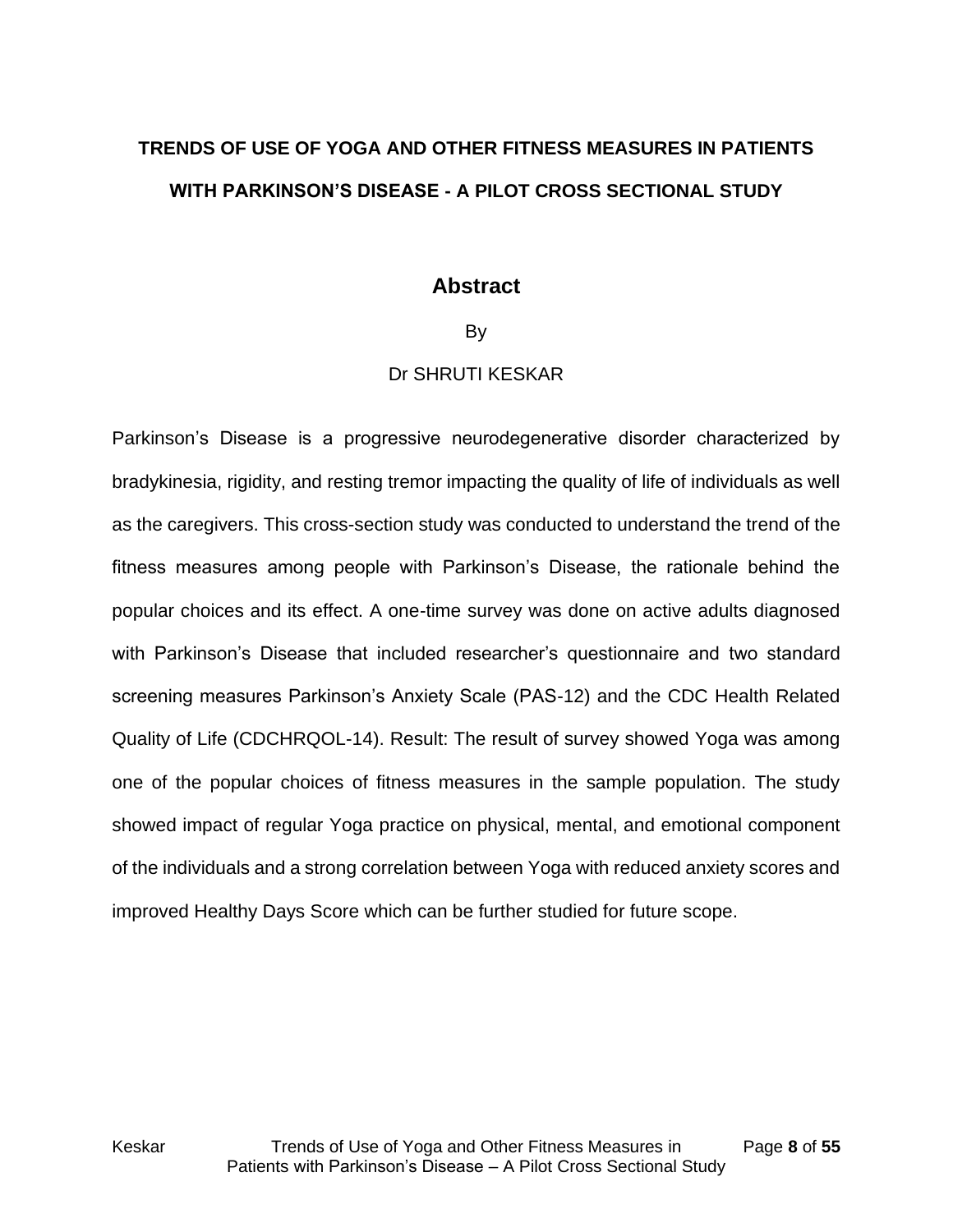## <span id="page-8-0"></span>**Introduction**

#### **Parkinson's Disease**

Parkinson's Disease or PD is a progressive neurological disorder that affects the movement in the individual. It was first diagnosed by James Parkinson in 1817. In mid-1800 Jean Martin Charcot further clarified and expanded various facts about Parkinson's Disease and was also responsible to distinguish Parkinson's disease from Multiple Sclerosis and other disorders that involved tremors. Even though the official definition of Parkinson's disease as neurological disease was given by James Parkinson in 1817, few descriptions of the disease was found prior to that when Sylvius de la Boe mentioned about resting tremor in 1680 and Sauvages described festination (tendency to speed up when performing repetitive movements) in 1768. It is remarkable that prior to these explanations the traditional ancient Indian text of Ayurveda and ancient Chinese text also mentions health disorders like Parkinson's Disease (Goetz, 2011).

#### **Incidence**

The incidence of PD has increased in the last few years with over 1-2 per 1000 getting diagnosed with it (Tysnes & Storstein, 2017). Statistically, nearly one million people are living with PD in the United States and almost 60,000 Americans are diagnosed with PD every year and this number is expected to rise to 1.2 million by 2030. Almost 10 million people worldwide are living with PD. Commonly, onset of PD is seen over age of 50, but some are diagnosed in younger age and are between 20-50 years and are considered as Early Onset PD (Parkinson's Foundation, 1957). PD manifests itself with motor as well as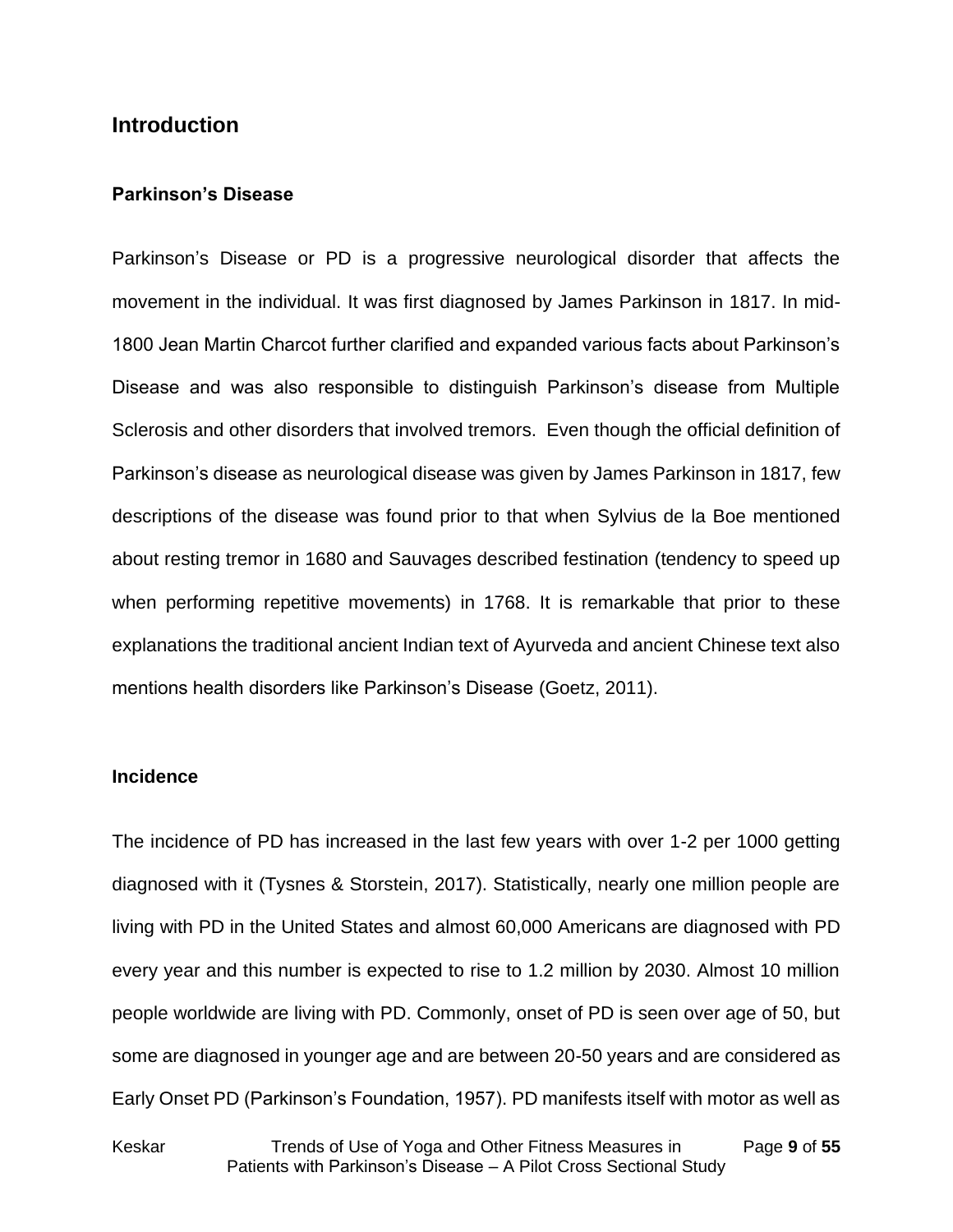non-motor symptoms which progresses gradually affecting the quality of life of the individual and often takes a mental and emotional toll on patients and their caregivers.

#### **Etiology or Causes**

The most common type of PD is also known as idiopathic which means the cause unknown. However, some risks factors play a major role in etiology of the disease. These are as follows:

- 1. Genetic causes A family history can be a risk factor for PD. Recent study has proved a connection of mitochondrial dysfunction in early onset PD (Surmeier et al., 2011). Since genetics play a role, it is seen that some individuals are more susceptible to get PD.
- 2. Environmental causes In recent years research has proven that some of the environmental factors may also be responsible for causing Parkinson's disease. Long term exposure to pesticide, herbicides or certain industrial chemicals can lead to Parkinson's disease (Surmeier et al., 2011).
- 3. Oxidative stress Oxidative stress is defined as the disturbance in the balance between the production of reactive oxygen proteins (free radicals) and antioxidant defenses (Cheung et al., 2018).
- 4. Age Commonly seen in older adults above age of 50 however early onset Parkinson's is seen in some cases when it is diagnosed in 20-40 years of age.
- 5. Gender Incidence is higher in men than in women.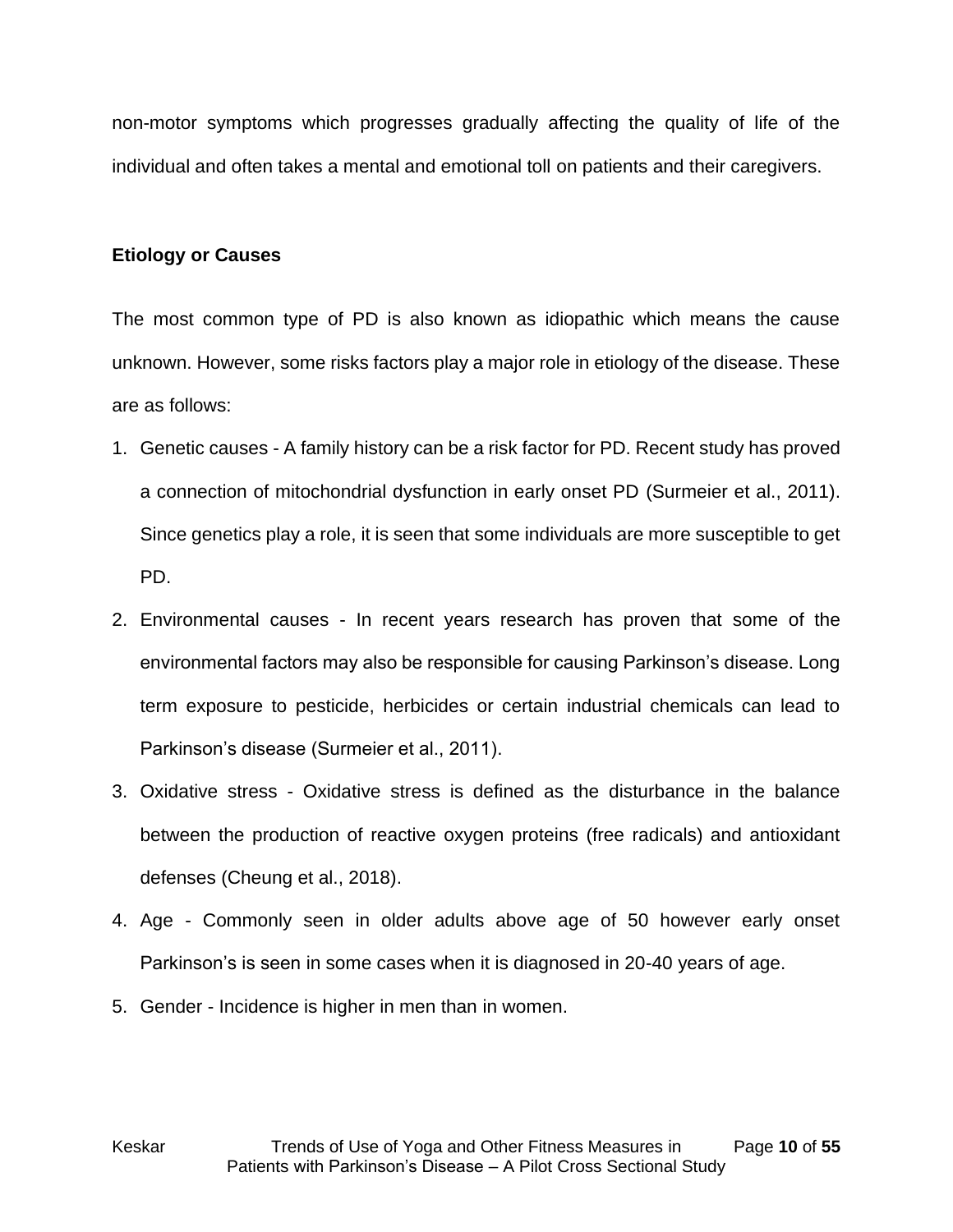Other causes of Parkinson's disease can be listed as follows

- 1. Vascular Parkinson's disease
- 2. Drug induced Parkinson's disease
- 3. Viral Parkinson's disease
- 4. Other types of Parkinson' disease
	- a. Multiple system atrophy
	- b. Supranuclear palsy
	- c. Normal pressure hydrocephalus

#### **Pathophysiology**

The main cause of the Parkinson's disease is the loss of pigmentation of a dark pigmented region called substantia nigra pars compacta in the transverse section of the brainstem. This loss of pigmentation is directly related to the damage of dopaminergic neurons of the substantia nigra (Kouli et al., 2018). In idiopathic PD, the reason for this damage is not completely known. This damage to the neurons producing the neurotransmitter dopamine disturbs the chemical balance of various other neurotransmitters. Dopamine plays an important role in transmitting information from substantia nigra to the different parts in the central nervous system and is responsible for various motor and cognitive functions. It also influences the limbic system which is seat of emotions. The dopaminergic pathways are responsible for initiation of the movements in the body as well as various other nonmotor functions. Since the damage is gradual the symptoms appear only when more than half of the neurons are damaged or impaired.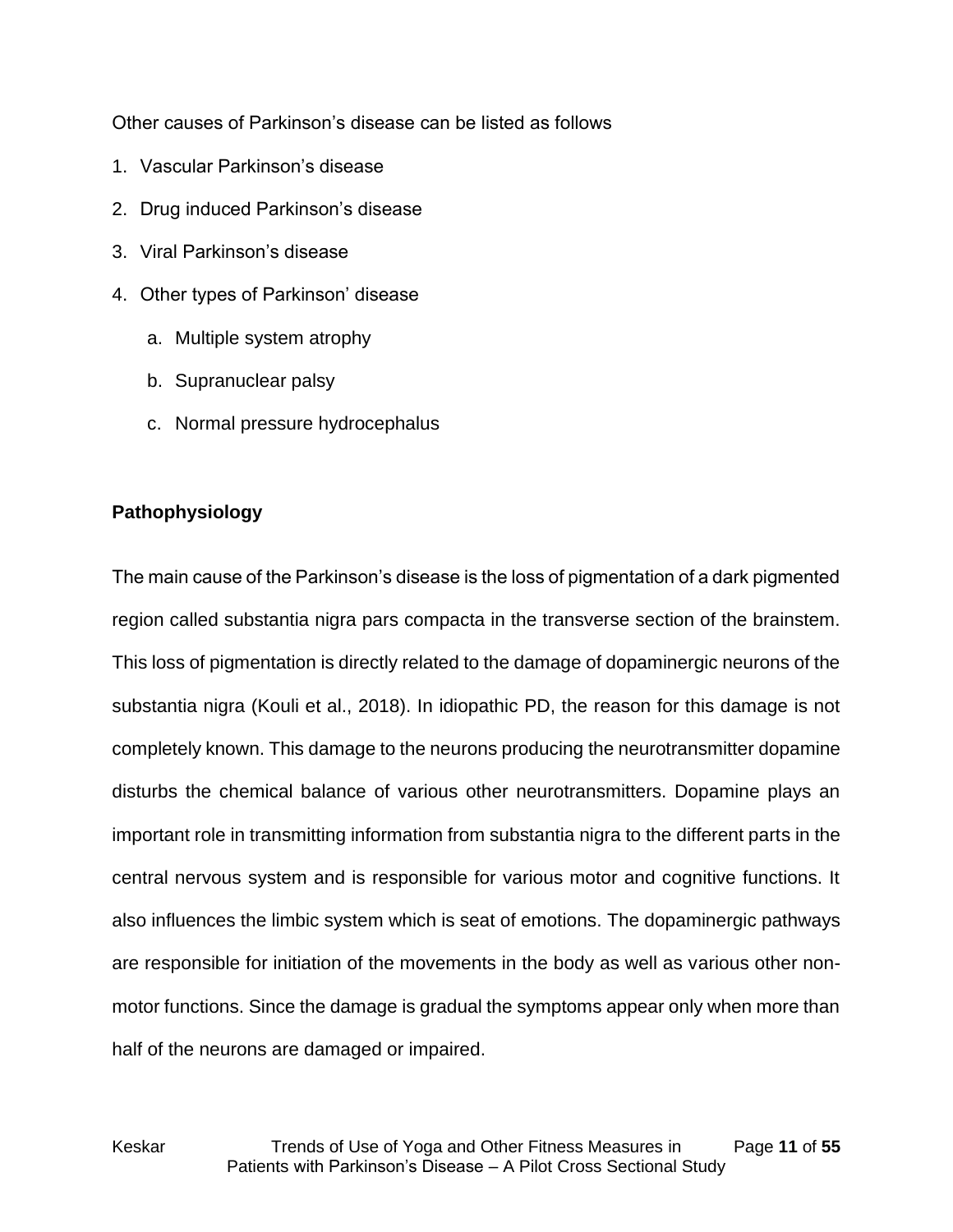

<span id="page-11-0"></span>*Figure 1* Parkinson's Disease [\(https://www.parkinsonsinfoclub.com/what-does-parkinsons-disease-affect/\)](https://www.parkinsonsinfoclub.com/what-does-parkinsons-disease-affect/)

The pathology also highlights the presence of Lewy Bodies in these and surrounding areas of the brain. Lewy bodies are abnormal cytoplasmic deposits in the neuronal cell bodies which are immunoreactive for protein alpha-synuclein. In addition to these regions of the brain, the Lewy Bodies are also seen to be present in some of the peripheral organs like retina, bladder, skin, parts of the cardiovascular system, stomach, intestines, submandibular gland, uterus, and bladder. This has increased interest among researchers of PD to study the involvement of peripheral nervous system in PD and possible role of gut brain axis in pathophysiology of PD (Kouli et al., 2018). Research in last few years have highlighted the role of oxidative stress on the progressive damage of dopaminergic neurons. Oxidative stress is defined as the disturbance in the balance between the production of reactive oxygen proteins (free radicals) and antioxidant defenses. Postmortem studies revealed increased number of free radicals and decreased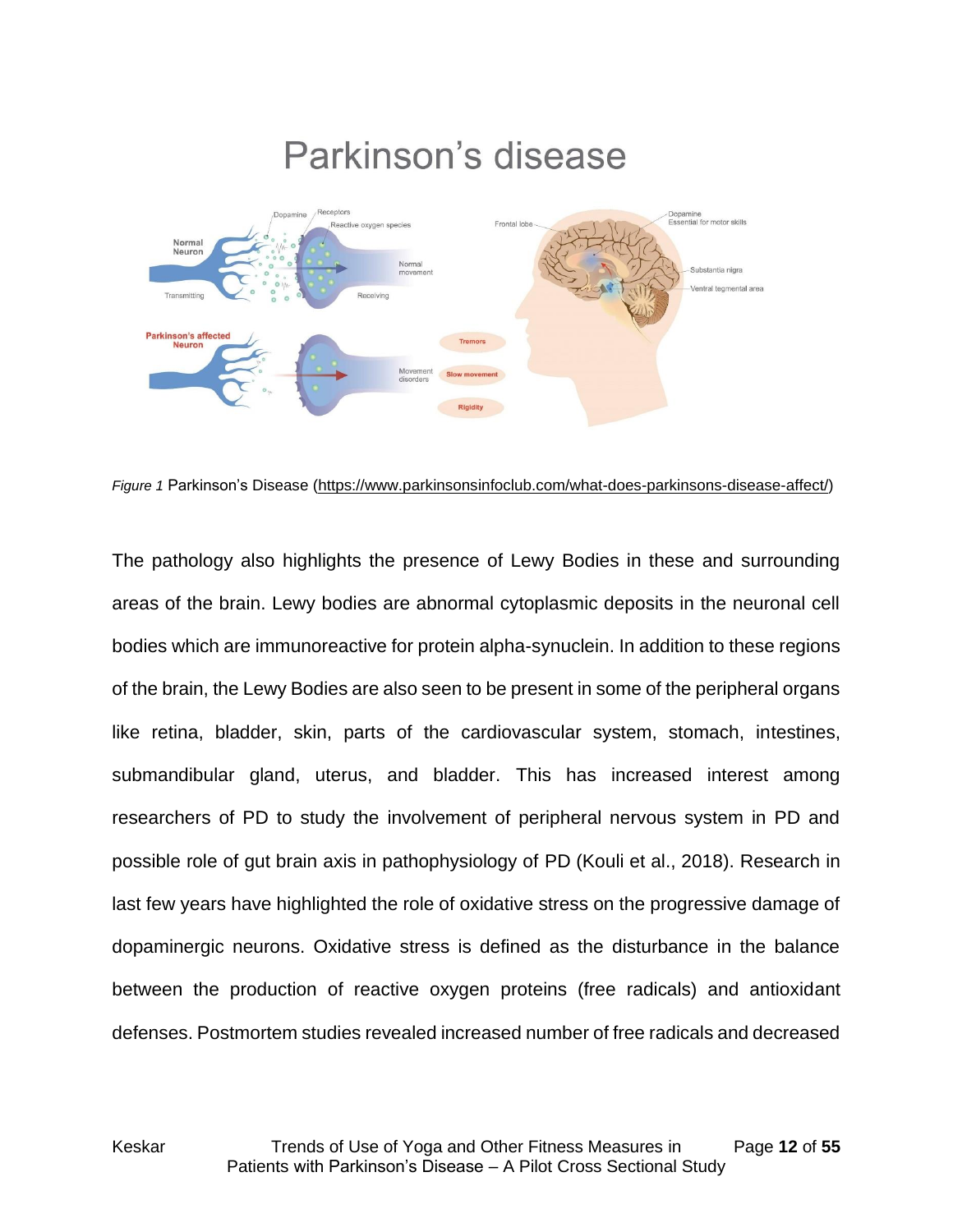number of antioxidants in the substantia nigra of PD patients emphasizing the role of free radicals in the etiology of PD (Cheung et al., 2018).

#### **Symptoms**

Parkinson's disease has both motor as well as non-motor symptoms and sometimes early symptoms can be too subtle to notice and can be considered as normal aging symptoms. As the disease progresses more symptoms arise. The rate of progression of the disease differs from person to person.

#### **Motor Symptoms**

There are four main cardinal motor symptoms

- 1. Bradykinesia (Slowness of movement)- The slowness of the movement is due to inability of make a spontaneous and automatic movement. This affects the quality of life as it makes daily normal tasks like bathing, dressing up, etc. difficult to perform and may take longer time than usual to finish these personal daily tasks
- 2. Rigidity also refereed as the tightness by the individuals experiencing it is defined as increased resistance during passive mobilization of extremity. (Baradaran et al., 2013) This is mainly caused due to failure of opposing muscles to relax because of disturbance in the communication from the basal ganglia responsible for smooth movement. The muscles always remained tight and produce jerky movements when moved passively giving rise to the characteristic "cog wheel rigidity".
- 3. Resting tremors tremors that are present at rest and disappear when movement is initiated. Often tremors can start in a single finger or one foot and spreads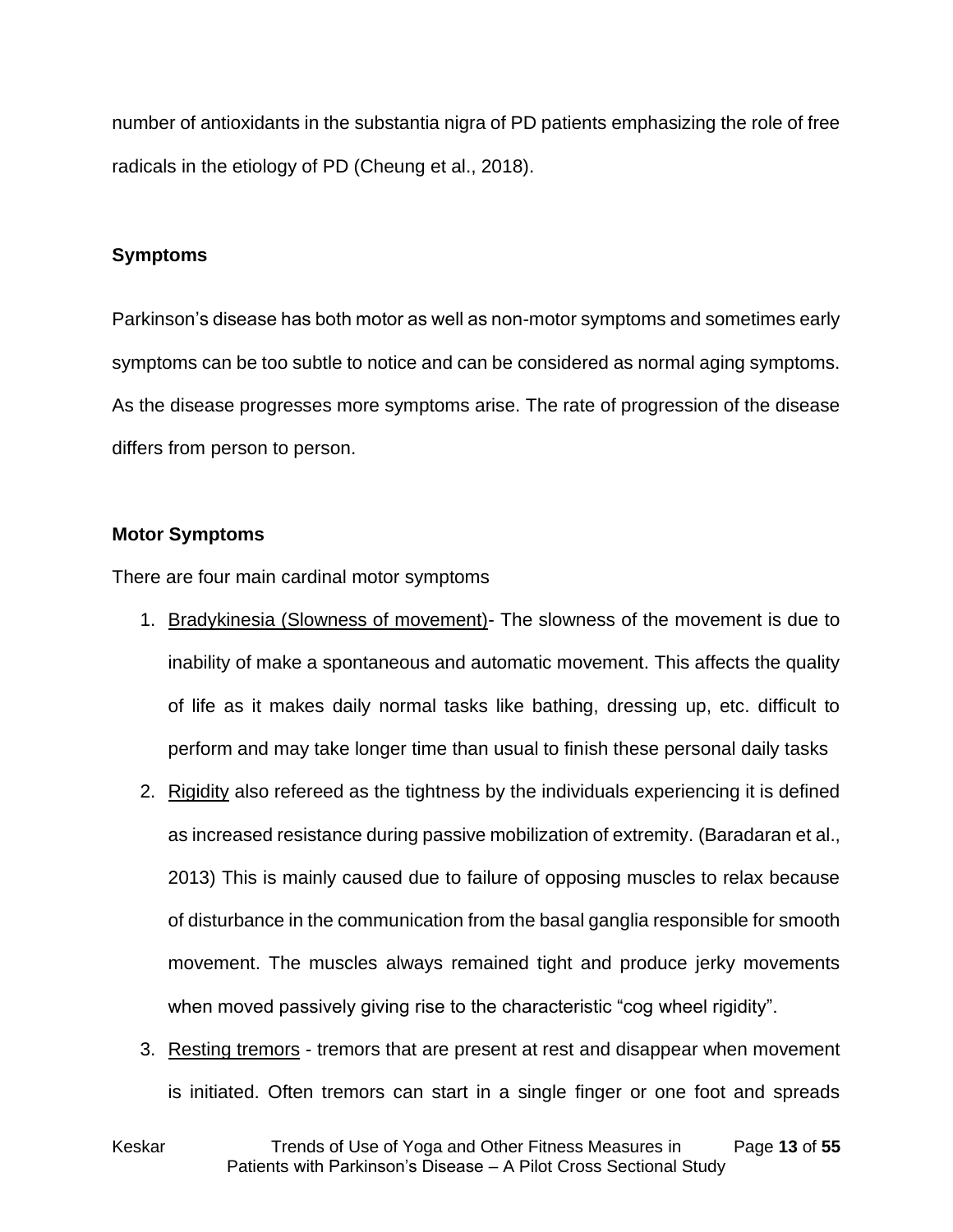gradually to other parts as the disease progresses. The classical "pin rolling" tremor is seen which involves the thumb and forefinger in a pin rolling action. Stress, emotional excitement or just being aware of the tremors can aggravates the tremors.

4. Postural instability- This is the inability of the person to stand upright and maintain a stable posture. It also includes impaired balance and higher vulnerability to falls. This also causes difficulty in suddenly changing directions while moving or walking resulting in further slowing the movements.

#### Some other motor symptoms include

- 1. Freezing gait- is the characteristic gait pattern seen in patients with Parkinson's disease where they freeze while walking unable to lift their feet to take the next step as though their feet are glued to the ground. This happens when person is beginning to walk or trying to change direction or approaching a furniture or doorway. Even though freezing of gait is temporary and normal gait is resumed this can increase the risk of falling in the patients.
- 2. Dyskinesia are the involuntary, jerky muscle movement that may arise in extremities, face, or trunk.
- 3. Facial Masking also referred to as reduced or no facial expressions due to inability to perform quick fine movements of the facial muscles.
- 4. Cramping sustained or repeated tightening or twisting of the muscles.
- 5. Festination small rapid steps taken during walking that can result in falling and causing freezing gait.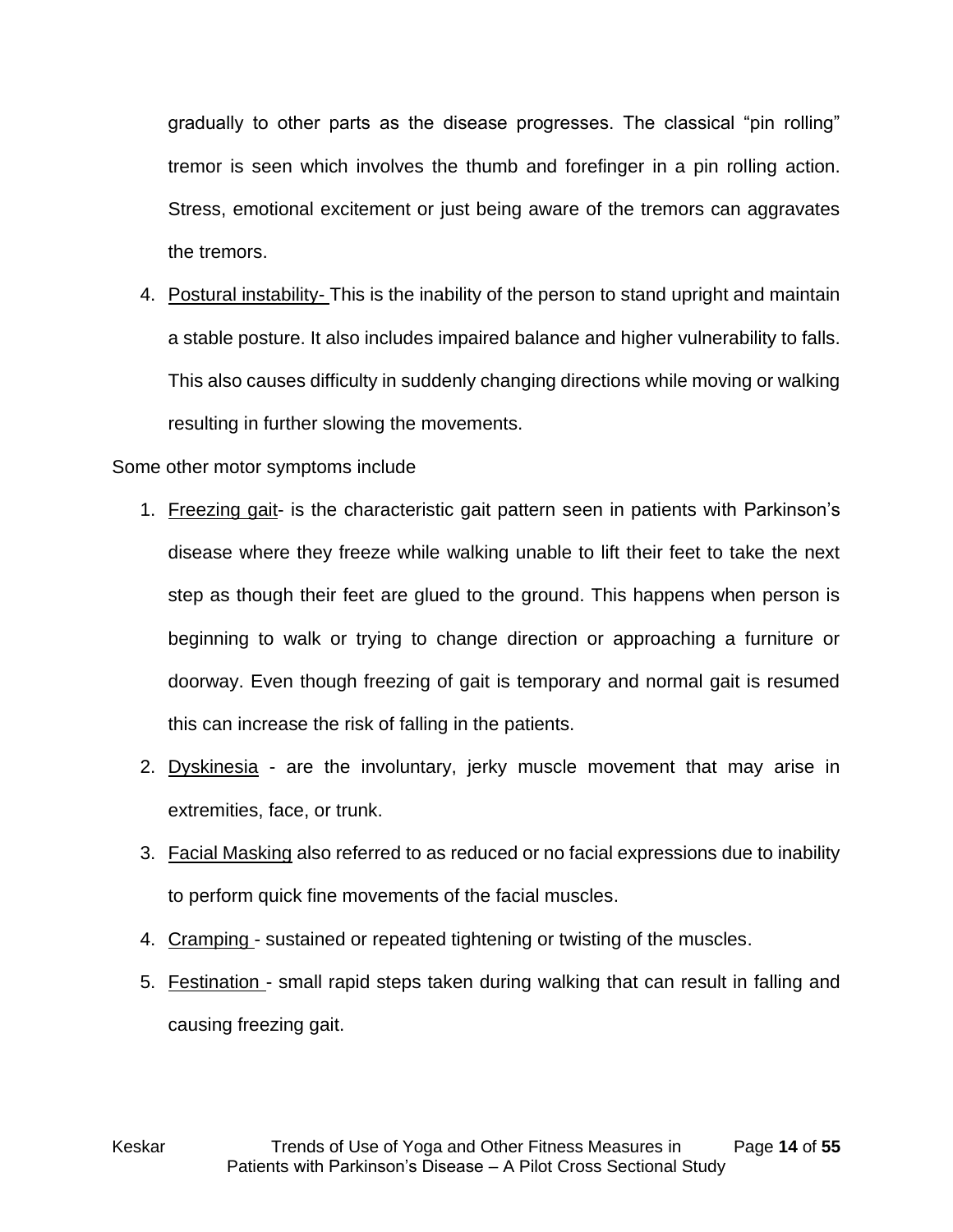6. Micrographia - small untidy cramped handwriting due to in coordination of the muscles of the hand.

#### **Non-motor symptoms**

- 1. Drooling- These even though non motor symptoms are caused as result of slowing and incoordination of muscles of the throat and mouth.
- 2. Urinary symptoms increased frequency and urgency of urination.
- 3. Gastrointestinal symptoms dysphagia (difficulty in swallowing), nausea, constipation.
- 4. Depression and emotional changes are commonly seen in patients with Parkinson's disease. The disease progression as well as the disturbances in neurotransmitters that control the mood (dopamine, serotonin and non-epinephrin) contribute to the stress and emotional changes.
- 5. Sleep disturbances include difficulty falling asleep, maintaining good night sleep, excessive daytime sleepiness, waking up for bathroom, restlessness in the physical body.
- 6. Dementia, cognitive problems, and memory problems are seen in Parkinson's patients because of disturbances in the levels of various neurotransmitters in the brain. Some of common cognitive impairment is seen in form of decreased attention, inability to process complex instructions, slowing of the mental processing and decreased problem-solving abilities.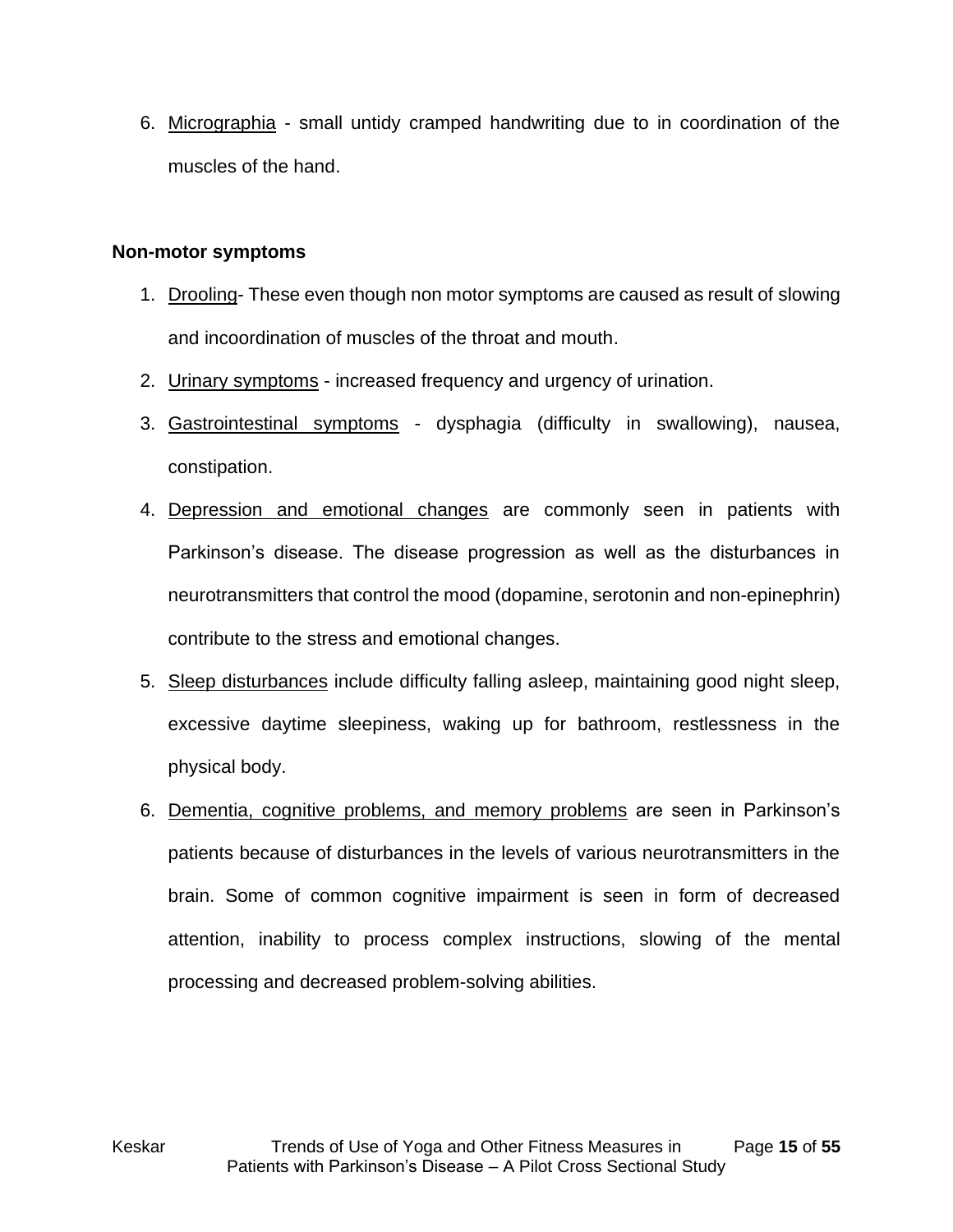7. Fatigue can be mental or physical fatigue because of symptoms and the progression of the disease. Mental and emotional stress associated with the lowered quality of life can further lead to fatigue.

#### **Complications**

Often Parkinson's disease is associated with some other complication which together with main symptoms affect the quality of the life of the patient.

- 1. Cognitive problems like dementia or thinking difficulties
- 2. Depression
- 3. Swallowing problems
- 4. Chewing or eating problems
- 5. Bladder problems
- 6. Constipation
- 7. Sleep disorders

## **Diagnosis**

There is no specific test for diagnosis of Parkinson's disease as individuals may show varying symptoms. Since the initial symptoms are subtle or mild are often unnoticed or mis diagnosed as old age symptoms until they affect normal functioning of the individual on daily basis. A trained neurologist can diagnose it on physical examination. Considering your family history and neurological evaluation diagnosis can be made. At least two of the four cardinal symptoms must be present to make the diagnosis. Sometimes response to Parkinson's drugs like levodopa are seen to confirm the diagnosis. Some diagnostic tests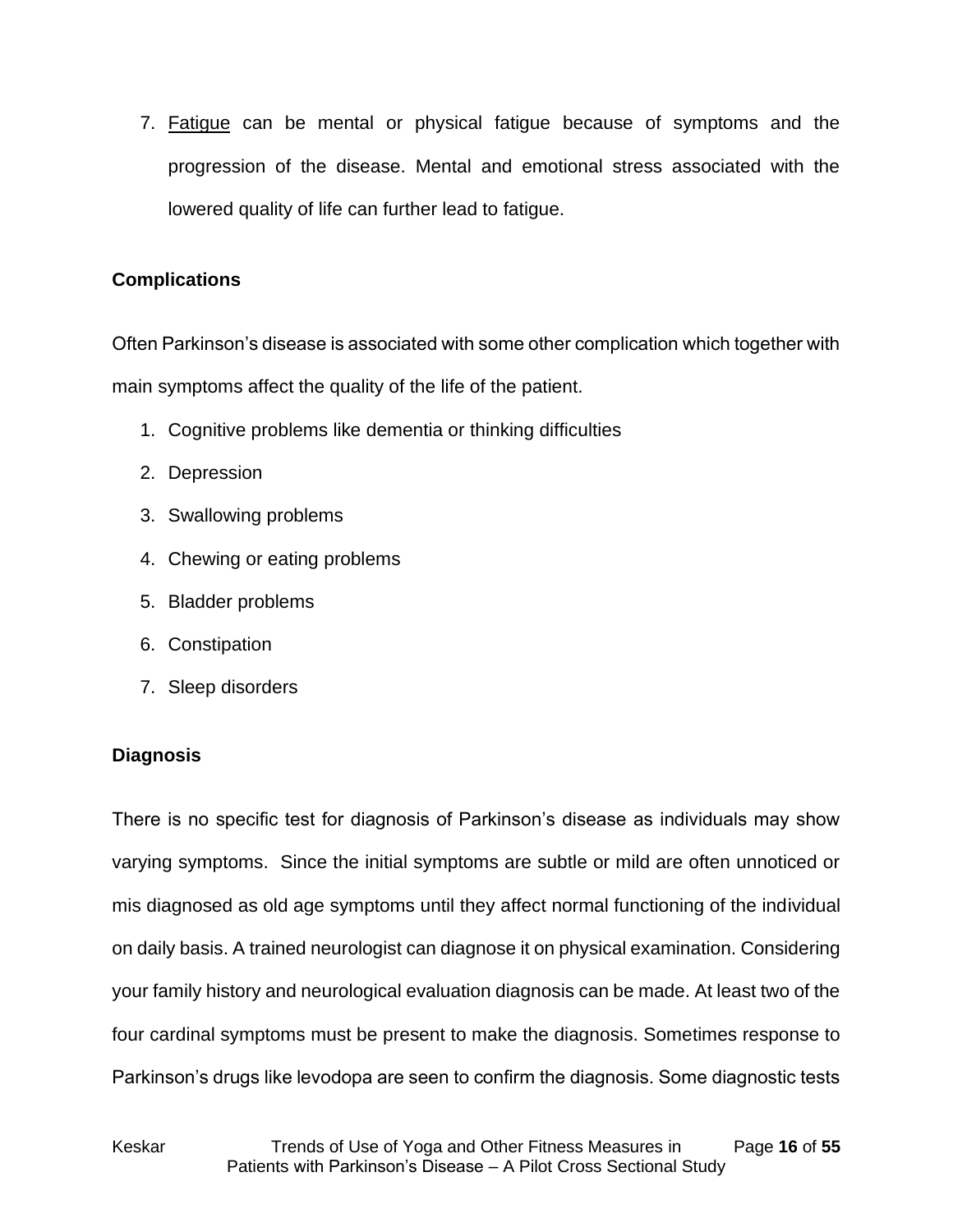are used to rule out other differential diagnosis. These are MRI, dopamine transporter chemical scan (DaTSCAN), spinal fluid analysis, etc. However, none of these tests confirm the diagnosis. They are used to strengthen the result of physical examination, family history and progression of symptoms to make a diagnosis.

#### **Hoehn and Yahr Scale**

The Hoehn and Yahr Scale is a scale used to describe the progression of the Parkinson's disease. The scale is helpful to stage the extent of disability in the progression of the disease and helps to assess the severity of the patient's condition. It was originally published by Margret Hoehn and Melvin Yahr in the journal of Neurobiology in 1967.The original scale explained stages 1 to 5. Later the scale was modified by addition of stage 1.5 and 2.5 to account for the intermediate course of progression of the disease (*Hoehn and Yahr Scale*, n.d.). The New and Modified Hoehn and Yahr scale is as follows

- Stage 1: Unilateral involvement only
- Stage 1.5: Unilateral and axial involvement

Stage 2: Bilateral involvement without impairment of balance

Stage 2.5: Mild bilateral disease with recovery on pull test

Stage 3: mild to moderate bilateral disease, some postural instability, physical independent

Stage 4: Severe disability, still able to walk or stand unassisted

Stage5: Wheelchair-bound or bedridden unless aided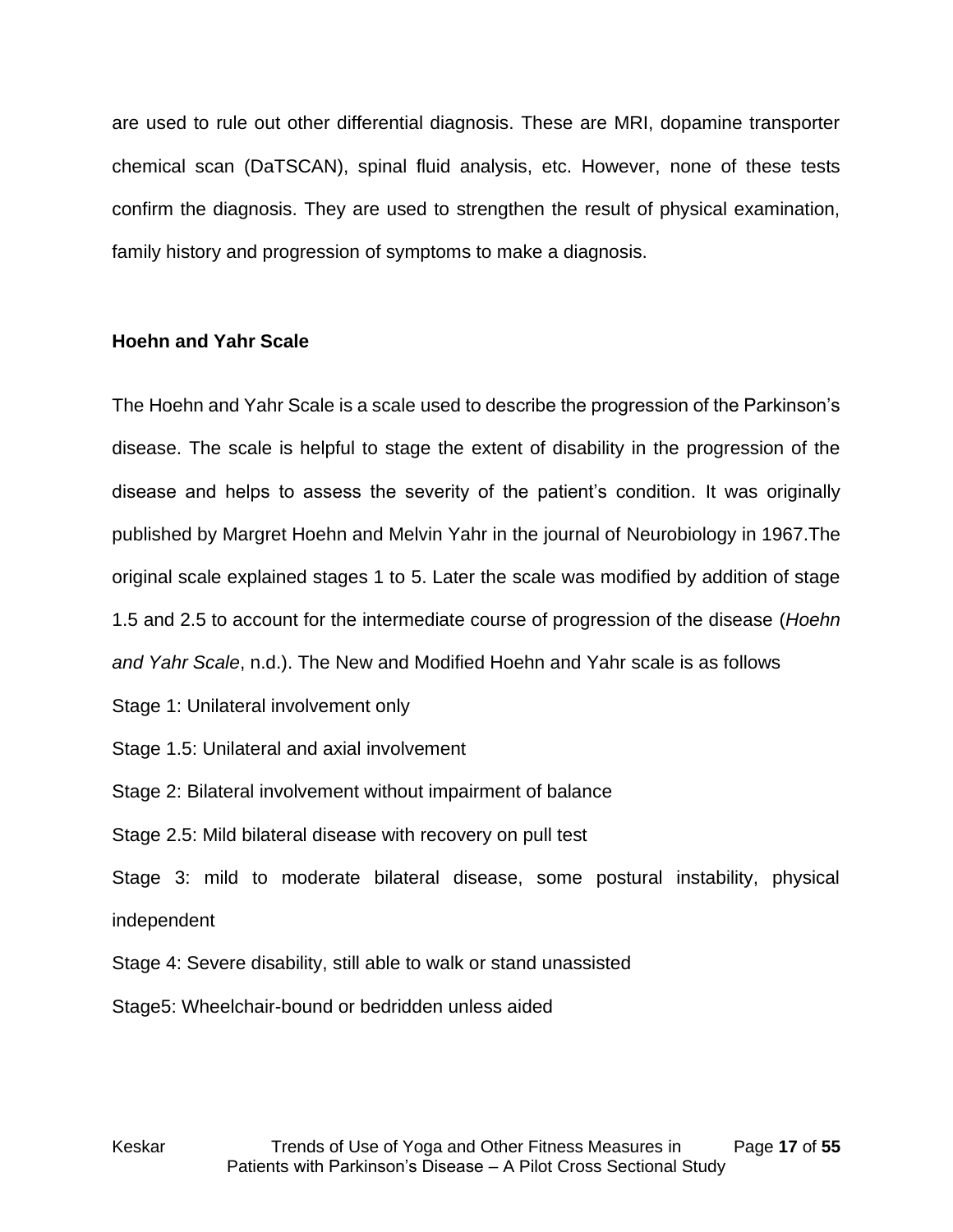#### **Treatment**

As of today, there is no complete cure for Parkinson's disease. Pharmaceutical drugs, occasional surgery is the main line of treatment which focuses mainly on the symptomatic relief.

#### **Conventional modern medicine**

1. Pharmaceutical management

Pharmaceutical drugs are used to manage the symptoms of PD. Some of the commonly used medications are as follows

- Medication that increases the level of dopamine in the body like Carbidopa levodopa which passes the blood brain barrier and gets converted to dopamine. This can also be administered in inhaled form or infusion orally (Mayo Clinic, 1998)[.](https://www.mayoclinic.org/diseases-conditions/parkinsons-disease/diagnosis-treatment/drc-20376062)
- Dopamine antagonist do not convert into dopamine but have an effect like dopamine.
- The MAO B Inhibitors block an enzyme that breaks down dopamine in the brain.
- Anticholinergic drugs are used to reduce and manage tremors.

Although very good symptomatic relief is gained by this medication, their effect starts to taper over a period and disease gradually progresses, making it important to monitor and adjust the dosages by their neurologist. Often these medications also come with their range of side effects which also decreases the quality of life in these patients.

2. Surgery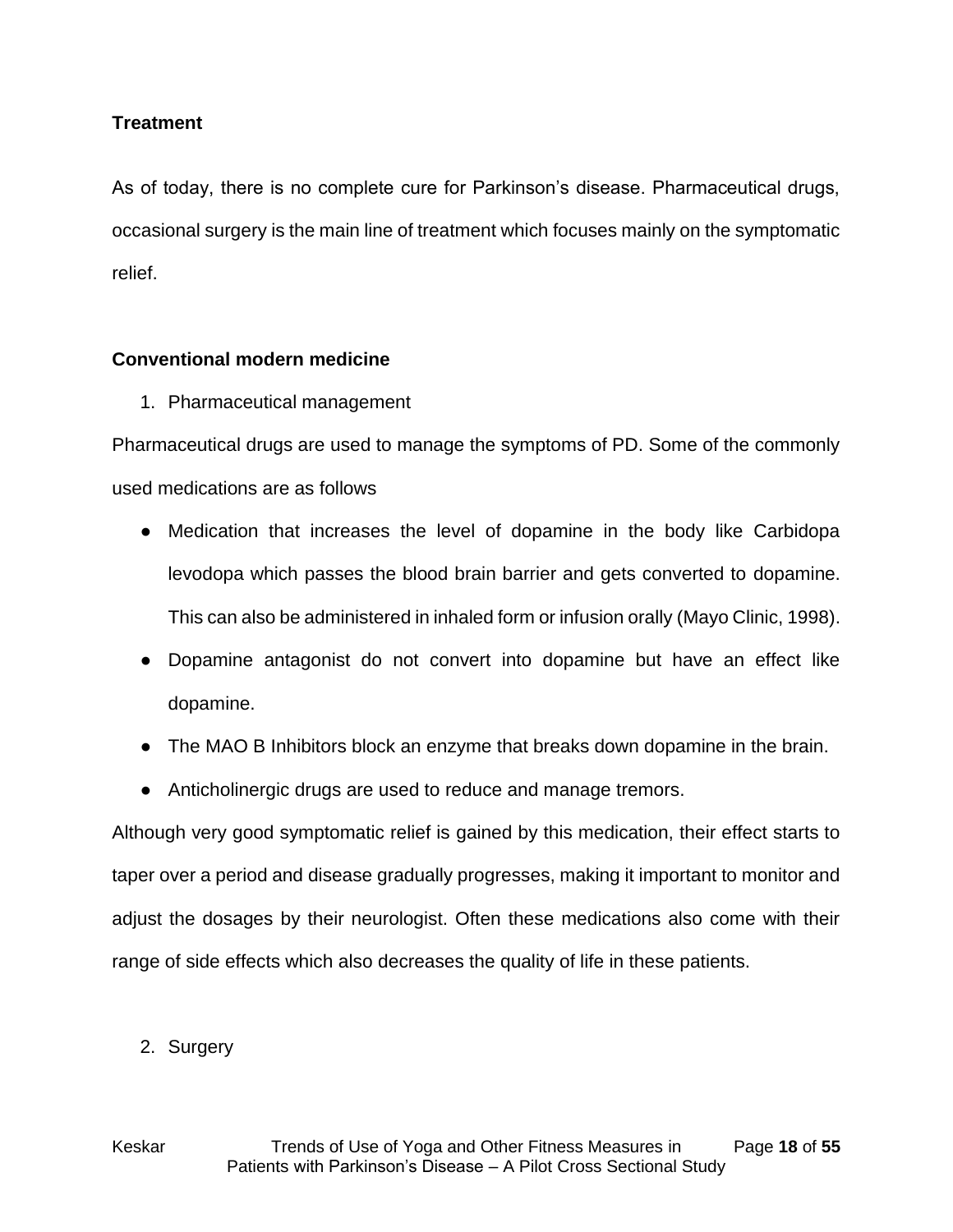Deep brain stimulation (DBS) is a brain surgery where the surgeon implants electrodes in the specific are of the brain which generate impulse that reduces the symptoms of Parkinson's disease. This is often used as an advance treatment in final stages and when the management with medication becomes difficult. The surgery carries its own risk of infection, hemorrhage, and stroke.

#### **Complimentary and Alternate Therapies and Lifestyle Management**

Even though there is no definite cure of Parkinson's disease, last few decades of research have brought the role of complimentary and alternate (CAM) therapies into highlight. These therapies have proven to manage and even reversing some of the symptoms and slow down the progression of the disease. They can be given along with existing pharmaceutical drugs and are known to reduce the severity of symptoms, manage side effects of the preexisting medication and most important improve quality of life (QOL). Some of the commonly used therapies are as follows

- Physical therapy
- Massage
- Acupuncture
- Tai Chi
- Yoga Therapy
- Meditation or mind body techniques
- Strength and balance classes
- Aerobic exercise
- Dance and Music Therapy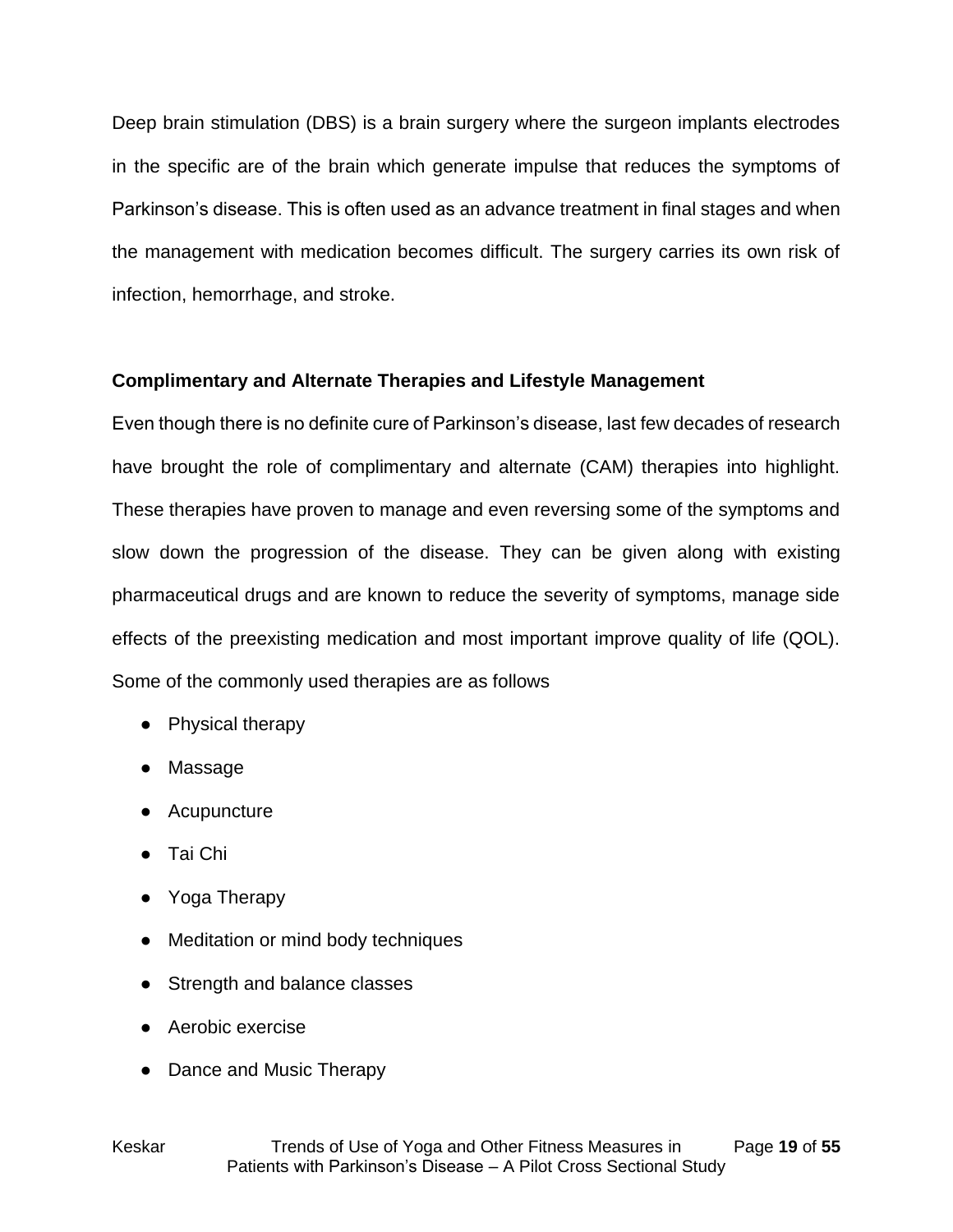• Lifestyle and wellness management

#### **Role of Yoga therapy in Parkinson's Disease**

Yoga Therapy is treatment modality which uses the Yogic principles to a particular person with an intention to achieve a specific physiological, psychological, and spiritual goal. (International Asosciation of Yoga Therapists, 1989) This includes but is not limited to the use of all components of *Ashtanga Yoga* (eight step practice) as explained in the traditional text of *Patanjali Yoga Sutras*. These eight steps are *Yamas* (restrains), *Niyamas* (observances), *Asana* (posture), *Pranayama* (breath regulation), *Pratyahara* (withdrawal of senses), *Dharna* (concentration) *Dhyana* (meditation) and *Samadhi* (liberation). In addition to this the concept of *Yogic Satvik Diet*, lifestyle changes, psychological counselling, spiritual discourses, chanting and guided imagery also used as a component of Yoga Therapy. The gender, age, occupation, religious beliefs and physical or mental limitation of the patients are respected while administering Yoga Therapy. (International Asosciation of Yoga Therapists, 1989)

Yoga therapy is rooted on the concept of *Pancha Kosha*, or 5 sheaths of existence as explained in traditional *Taittiriya* Upanishad which is a part of *Yajurveda*. According to this concept each living being exist in five sheaths of existence, the physical sheath (*Annamaya Kosha*), the breath or energy sheath (*Pranamaya Kosha*), the mind sheath (*Manomaya Kosha*), the intellect sheath (*Vijnanmaya Kosha*) and the bliss sheath (*Anandmaya Kosha*). According to the *Panchakosha* Theory model of treatment, every illness arises as a disturbance in the mind sheath (*Manomaya Kosha*) known as an Adhi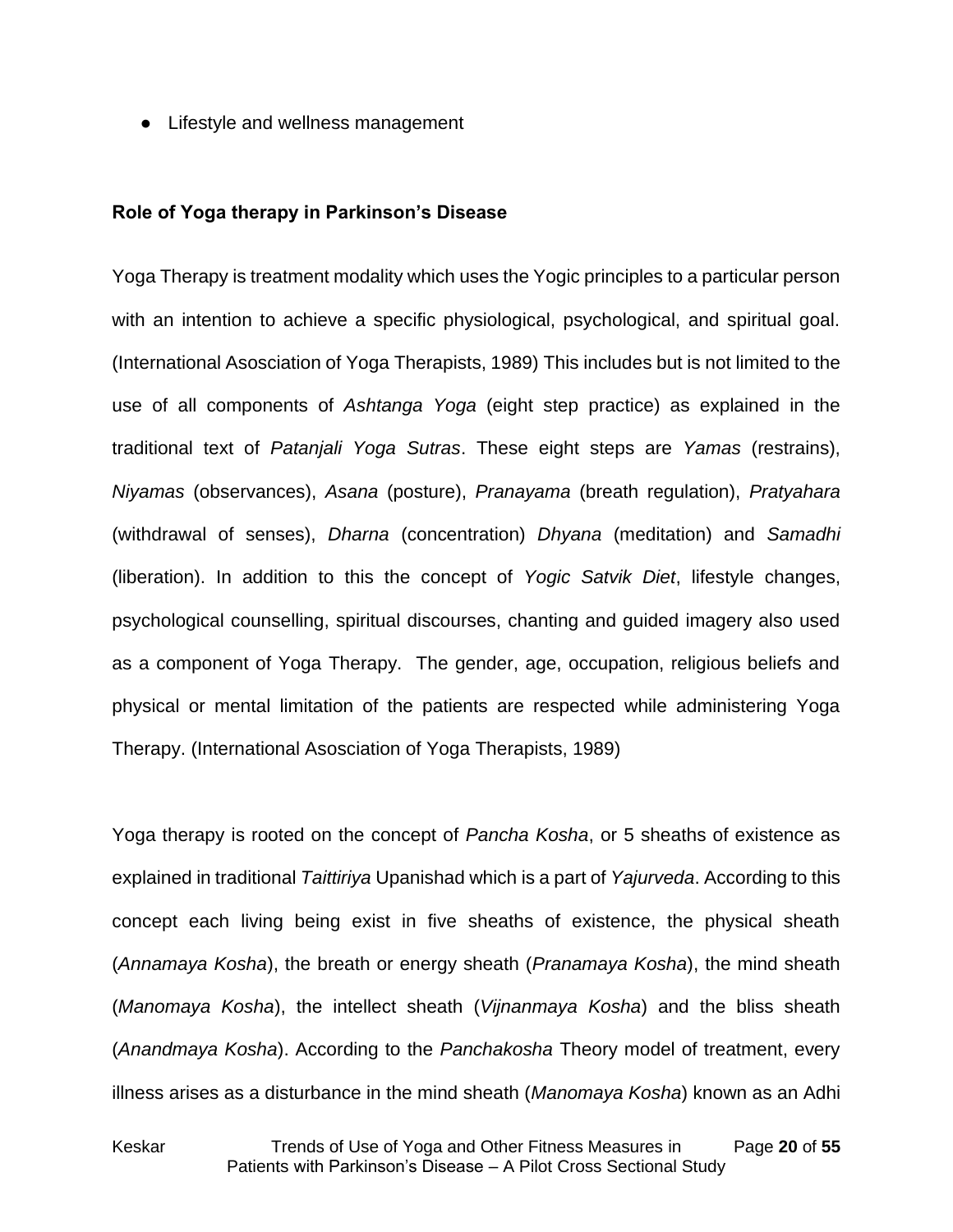which causes the disturbances in the energy flow of the body in the breath sheath (*Pranamaya Kosha*). This can lead to either blockage, excess, or diminished flow of energy in the energy channels called as *Nadis*. This disturbed energy manifests itself in the form of physical ailment called as *Vyadhi*. The Yoga Therapy believes the management of an ailment through all these sheaths of existence since the root cause of ailment lies beyond the physical sheath.

Yoga therapy in Parkinson's disease works on all the five layers of existence. The physical Yoga postures work on improving the posture, flexibility, building strength and reducing the rigidity. The standing poses also help to improve balance. The combination of breathing with movement as done in loosening exercises (*Sukshma Vyayama*) improve the range of motion, the functional mobility and coordination of movements. Regular practice of Yoga poses helps the Parkinson's patient better control of their body and reduce their frequency of falling. A study published in 2021 proved the effect of Yoga and Meditation in improving proprioception and balance in individuals diagnosed with Parkinson's disease (Cherup et al., 2021). The pranayama or breathwork has a direct effect on the mind body connection, reduces mental and emotional stress and balances the autonomous nervous system. The meditation and relaxation component gives the patient an opportunity to calm down the mind, relax the body and introspect. This introspection brings the motivation to make healthy choices in their lifestyle. The chanting or Mantra Yoga introduces healing sound vibrations in their treatment plan which has a soothening effect on the nervous system. Yoga Therapy has proven to be one of effective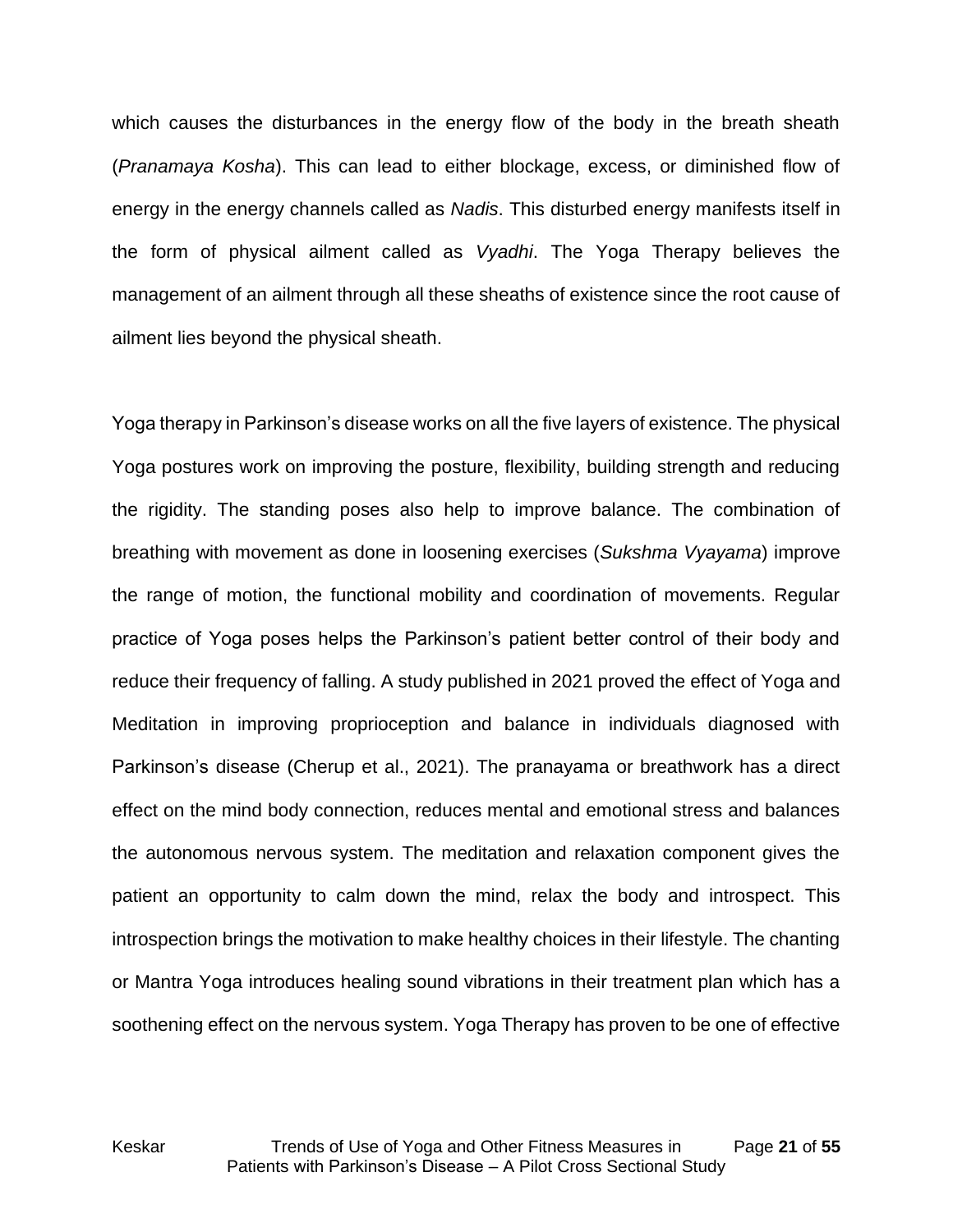complementary therapy by working directly on the cardinal symptoms of the disease and improving the quality of life (QOL).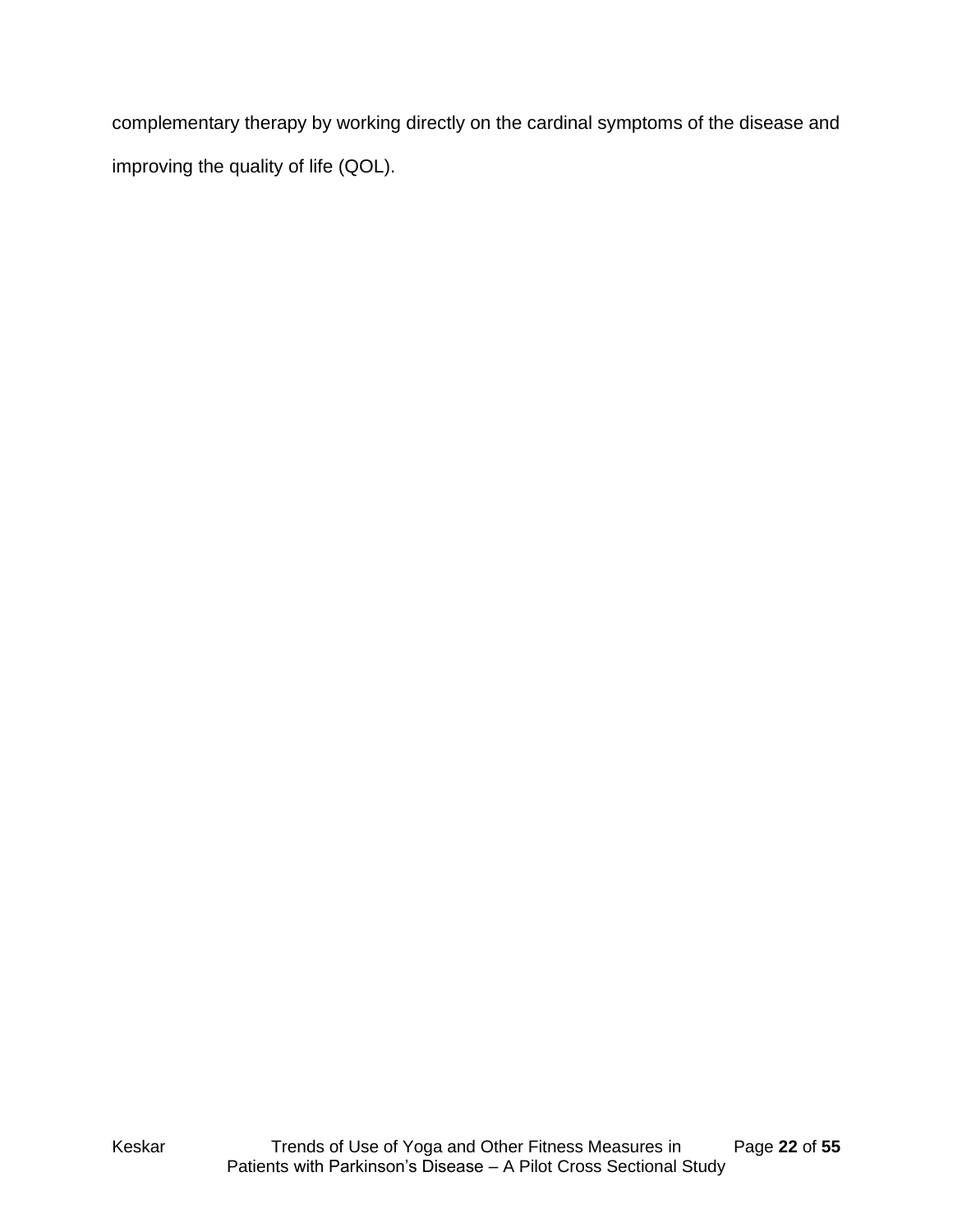# <span id="page-22-0"></span>**The purpose of this study**

A regular physical fitness regime plays an important role in managing the symptoms as well as to maintain a better quality of life in Parkinson's patients. Patients choose variety of fitness classes like Yoga, fit boxing, strength and balance, dancing, tai chi, etc. depending upon their interest, availability, and their individual physical capability. The purpose of this study is to compare the different kinds of fitness classes and Yoga and how each of them influence the physical, mental, psychological levels of the patients. The study will also give the insight whether Yoga being a mind body practice has any additional advantage on the psychophysiological aspect compared to other fitness classes.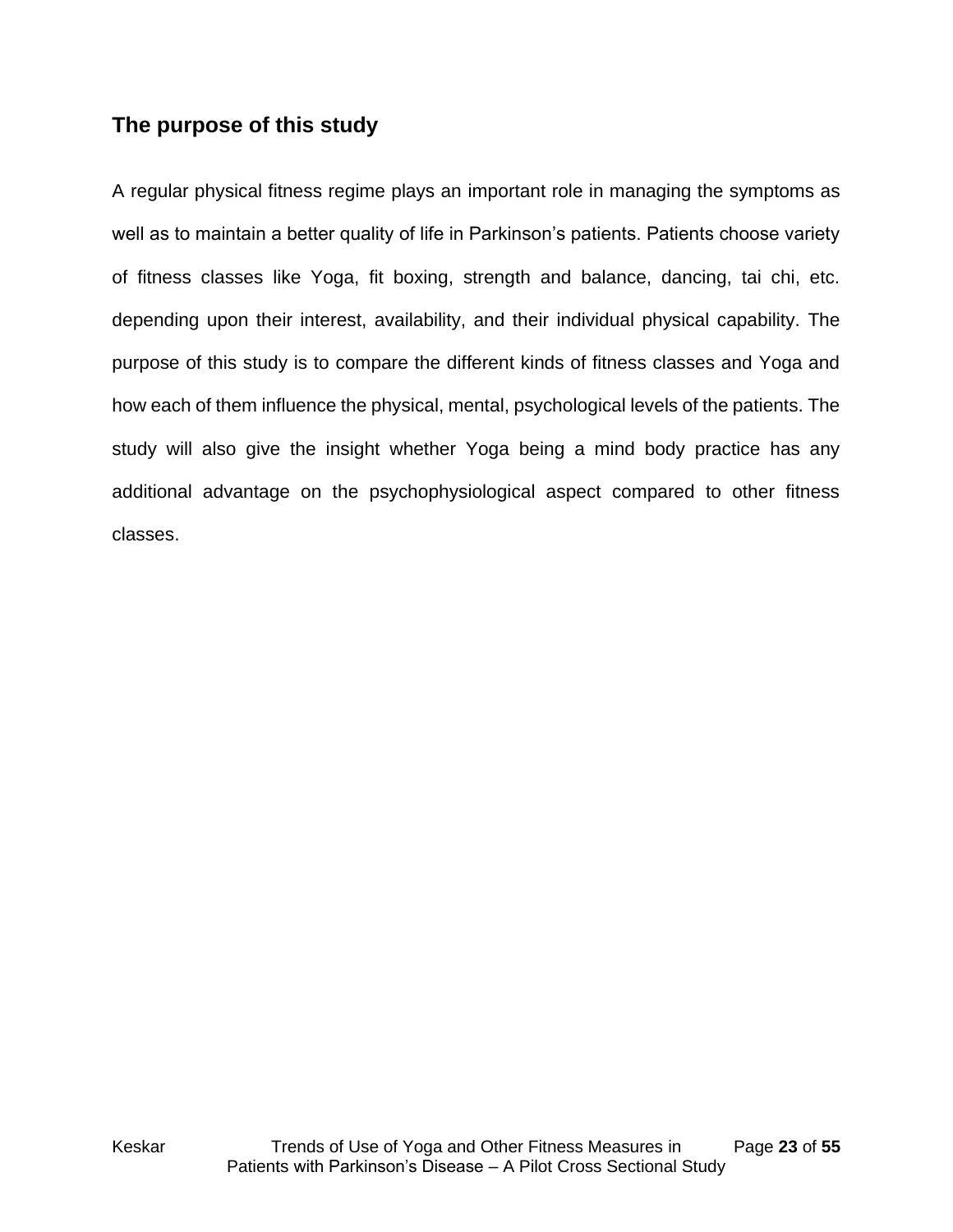## <span id="page-23-0"></span>**Ancient Literature**

#### **Patanjali Yoga Sutras**

Although Yoga is considered as a physical practice in modern Western societies, the ancient literature from where this practice has originated explains Yoga as deeper practice going beyond the physical postures. The great Sage Patanjali defines Yoga in the second verse of the first chapter of his ancient text of *Patanjali Yoga Sutras* as follows

#### **योगश्चित्तव्रिव्रत्तनिरोध PYS 1.2**

#### **Yoga chitta vritti Nirodah**

Meaning - Yoga is process of gaining controlling over the mind.

Sage Patanjali goes on explaining further that when one can attain that mastery over mind, he can reach his original state which is of complete content and happiness. The Patanjali Yoga Sutras gives a systematic process of gaining control over the fluctuations and disturbances of the mind in eight steps also known as *Ashtanga* Yoga. These 8 stepped practice is explained in verse 29 from the second chapter. It is as follows.

#### **यमनियमासिप्राणायामप्रत्याहारधारणाध्यािसमाधयोऽष्टावङ्गानि PYS 2.29**

#### **Yamaniyamasanapranayamapratyaharadharnadhyansamdhayoavaangani**

Meaning - The eight components of yoga are external discipline (*yama*), internal discipline (*niyama*), posture *(asana*), breath regulation (*pranayama*), control over senses (p*ratyahara*), concentration (*dharna*), meditative absorption (*dhyana*), and liberation (*samadhi*). The first five steps are also called as *Bahiranga* Yoga also known as external Yoga as these indirectly control the mind through the physical body. The last three steps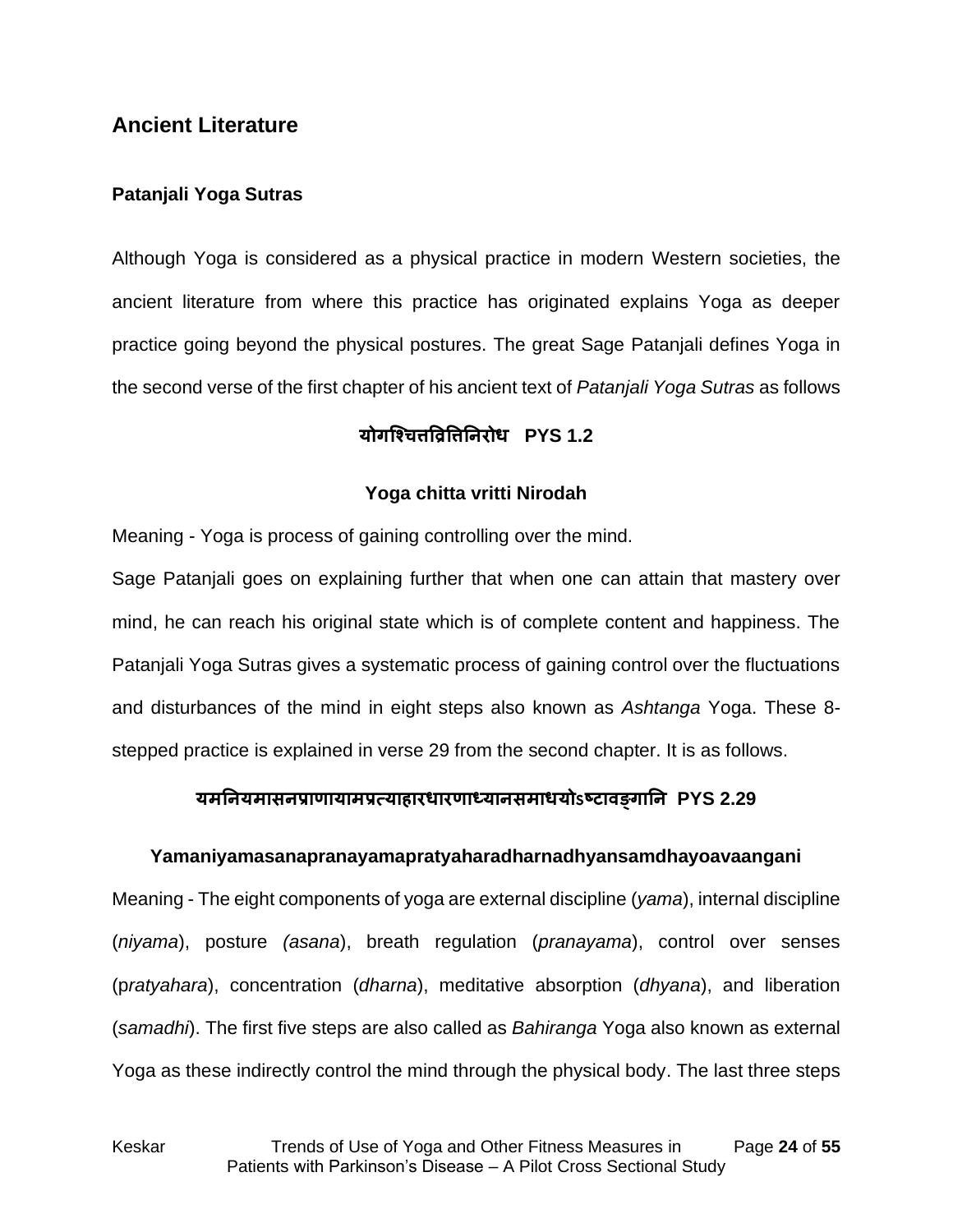are referred as *Antaranga* Yoga also known as internal Yoga as they mainly work by directly controlling the mind.

In the *Patanjali Yoga Sutras*, *Maharishi Patanjali* also explains the obstacles in the path *of Yoga or achieving liberation. The 30th verse in the first chapter lists the obstacles or Chitta Vikshepas.* They are as follows

## **व्याधधस्तत्यािसंशयप्रमादालस्तयाव्रवरनिभ्राश्तिदशिश ालब्धभूममकत्वािवश्स्तिित्वानि**

**धित्तव्रवक्षेपास्तिेऽतिरायााः** PYS 1.30

#### **yaadhistyaanasaMshayapramaadaalasyaaviratibhraantidarshana**

#### **aalabdhabhUmikatvaanavasthitatvaani chittavikShepAH teantaraayaaH**

Meaning- Disease, languor, doubt, carelessness, laziness, worldly-mindedness, delusion, non-achievement of a stage, instability, these cause the distraction of the mind, and they are obstacles.

The presence of these creates obstacles and hinderance to one's path of achieving peace and gain mastery of mind.

#### **Ayurveda**

The ancient text of *Ayurveda* also emphasized the importance of exercise and lifestyle in maintaining overall health. In Charaka Samhita the ancient text of Ayurveda there is a beautiful explanation of how even moderate activity and exercise when incorporated in your lifestyle has tremendous benefits. It goes as follows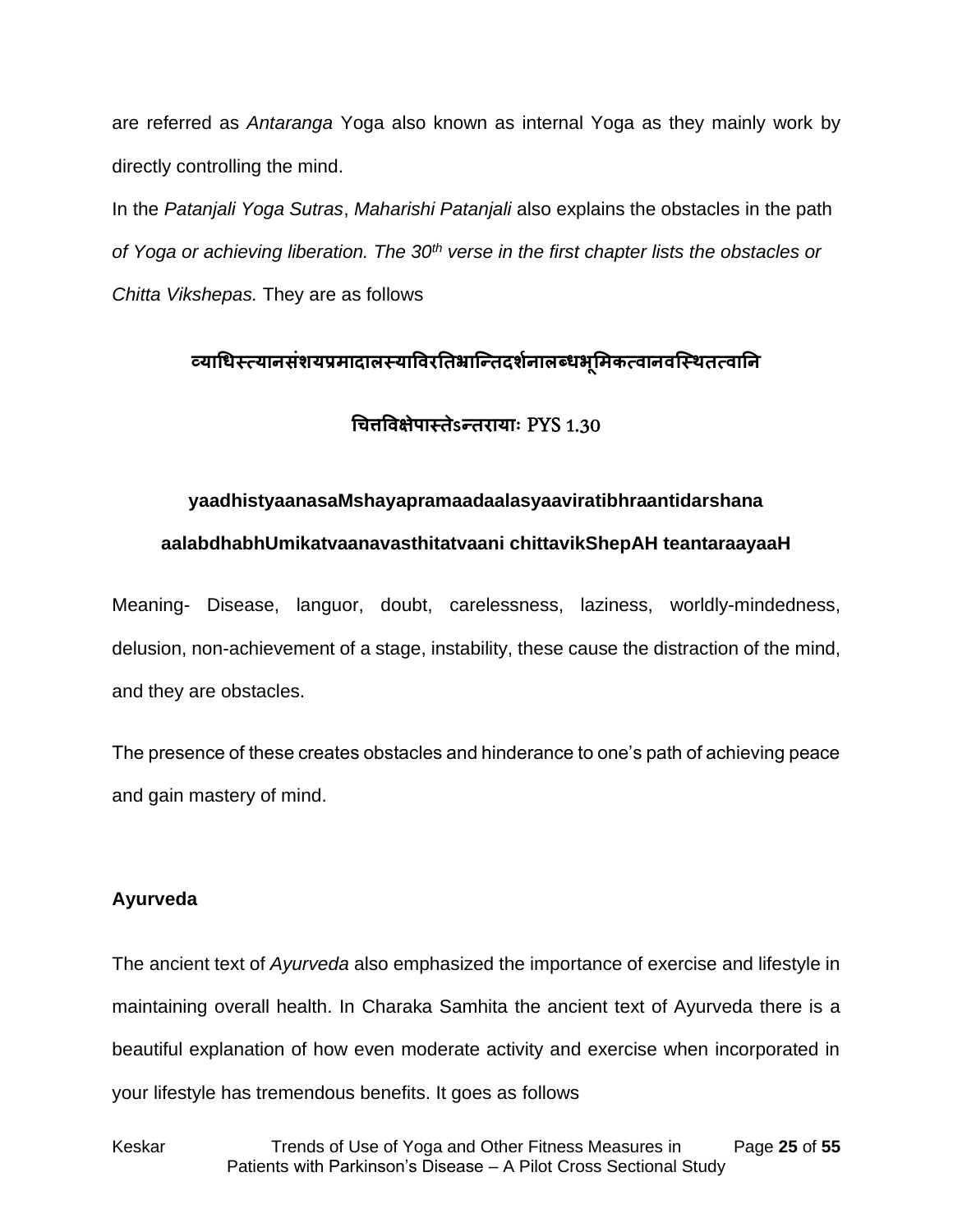# **लाघवंकमशसामर्थ्यंस्तिैयंदाःुखसहहष्णुिा |**

# **दोषक्षयोऽश्निवद्ृधधचि व्यायामादपुजायिे||३२||**

# **Charaka Samhita Sutra Sthana Chapter 16, Verse 32 Laghavam karmasaamarthyam sthyaram dukhasahishnutaa, doshakshyoagnivriddhishcha vyayamadupjaayate**

Meaning - The right amount of exercise beings lightness in the body and mind, increase in work capacity, increase in body stability, improvement in resistance to discomfort, balance of *Tridosha* and improvement in strength of digestion (Art of Living, n.d.).

According to both the above ancient texts the concept incorporating physical and mental exercise was considered important as a part of daily routine and was known to have a powerful effect on psychosocial, physical, and mental health of an individual.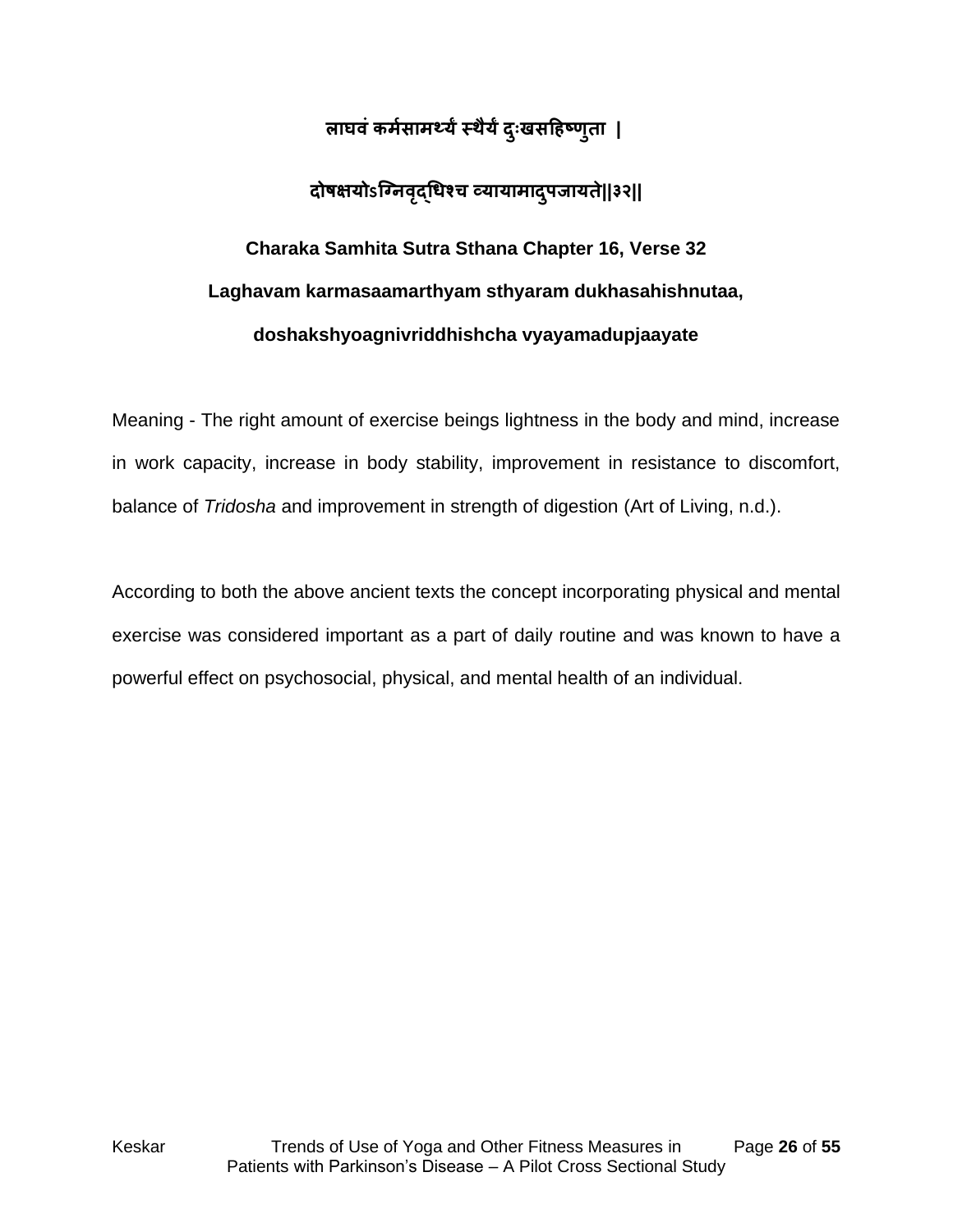<span id="page-26-0"></span>**Scientific Literature**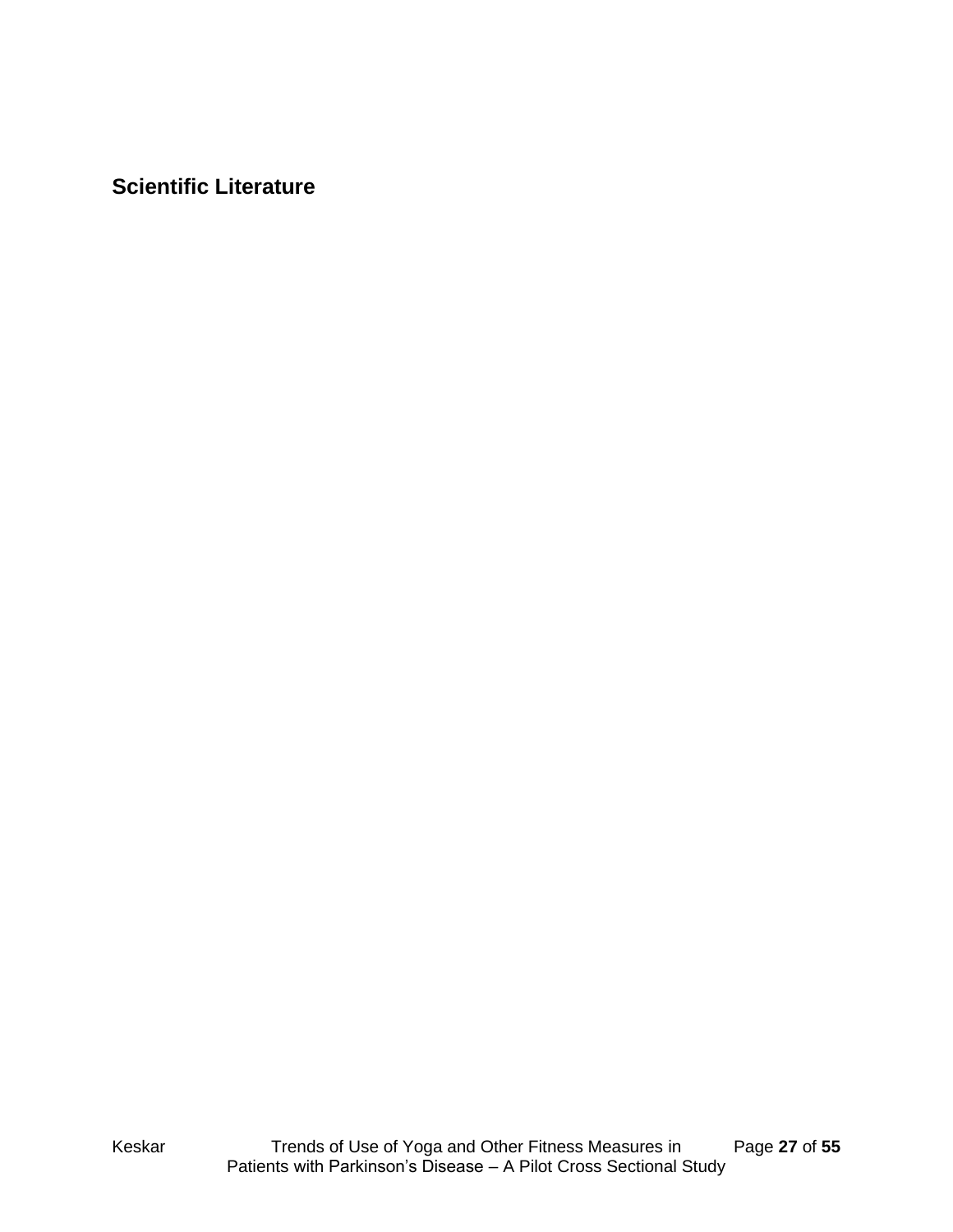<span id="page-27-0"></span>

| # | <b>Author and</b>  | <b>Sample Size</b> | <b>Intervention</b> | <b>Assessment Tool</b>                         | <b>Results</b>               | <b>Conclusion</b> |
|---|--------------------|--------------------|---------------------|------------------------------------------------|------------------------------|-------------------|
|   | Year of            | and Design         |                     |                                                |                              |                   |
|   | <b>Publication</b> |                    |                     |                                                |                              |                   |
|   |                    |                    |                     |                                                |                              |                   |
| 1 | (Cherup et         | Sample: 33         | Participants were   | Joint position sense                           | Significant between-         | YoMed program     |
|   | al., 2021)         | participants       | randomly            | $(JPS45°, JPS55°,$                             | group differences            | is safe and       |
|   |                    | with mild to       | assigned to a       | $JPS65°$ ) and joint                           | favoring the YoMed           | effective for     |
|   |                    | moderate PD        | yoga meditation     | kinesthesia                                    | group were observed          | patients with PD  |
|   |                    | symptoms           | program (YoMed)     | (J $K_{\text{Flex}}$ and J $K_{\text{Ext}}$ ), | for TIN ( $p = 0.01$ , $d =$ |                   |
|   |                    |                    | or to an            | the Tinetti Balance                            | 0.77) and JKFlex (p          |                   |
|   |                    | Design:            | established         | <b>Assessment Tool</b>                         | $= 0.05$ , d = -0.72).       |                   |
|   |                    | <b>RCT</b>         | proprioceptive      | (TIN), Falls Efficacy                          | DMA and TIME                 |                   |
|   |                    |                    | training program    | Scale (FES),                                   | scores significantly         |                   |
|   |                    |                    | (PRO). Both         | <b>Balance Error</b>                           | improved for both            |                   |
|   |                    |                    | interventions       | <b>Scoring System</b>                          | groups, and no               |                   |
|   |                    |                    | included twice      | (BESS), dynamic                                | adverse events were          |                   |
|   |                    |                    | weekly sessions     | posturography                                  | reported                     |                   |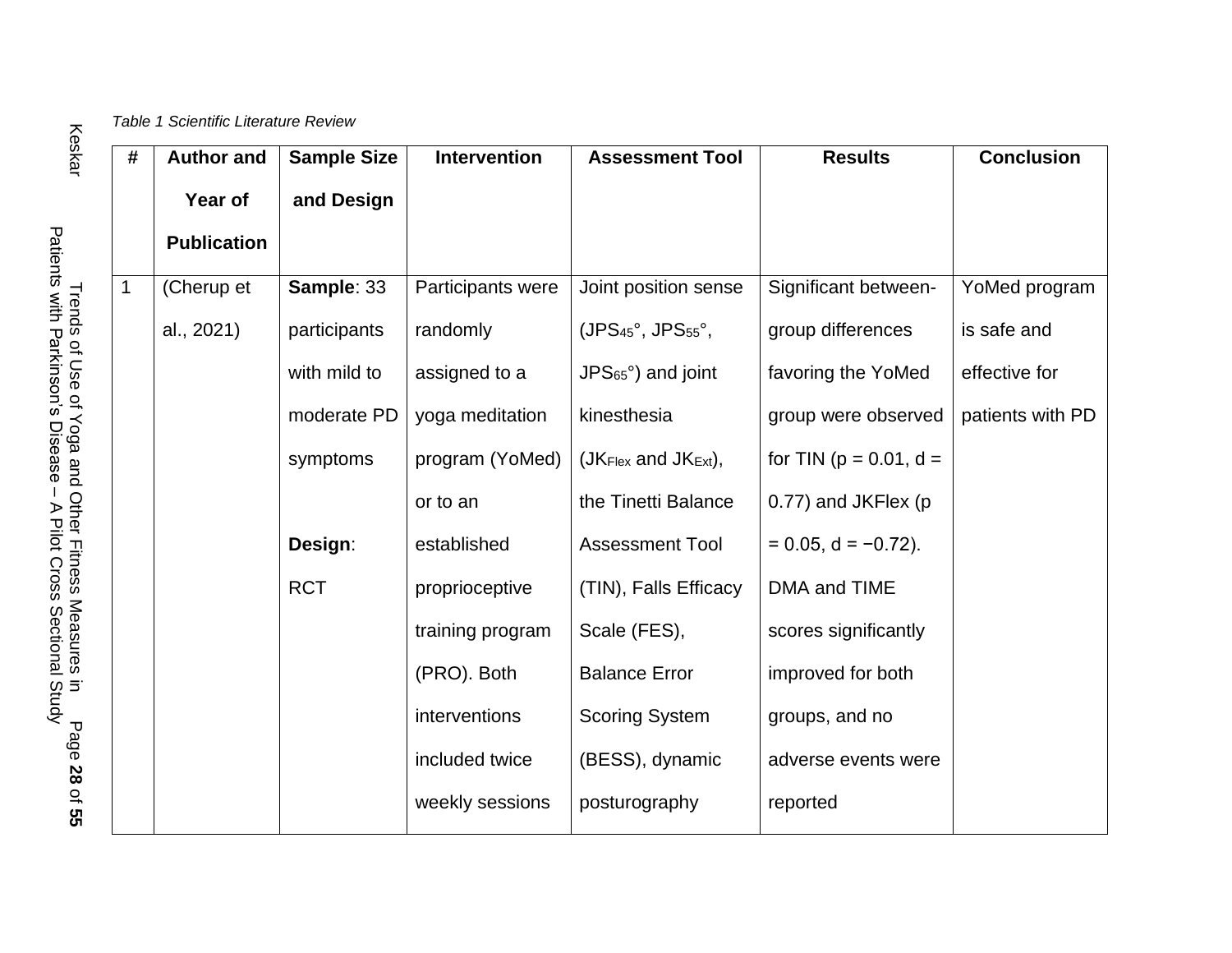| $\#$ | <b>Author and</b>  | <b>Sample Size</b> | <b>Intervention</b> | <b>Assessment Tool</b>     | <b>Results</b>             | <b>Conclusion</b> |
|------|--------------------|--------------------|---------------------|----------------------------|----------------------------|-------------------|
|      | Year of            | and Design         |                     |                            |                            |                   |
|      | <b>Publication</b> |                    |                     |                            |                            |                   |
|      |                    |                    | (45 minutes         | (DMA and TIME)             |                            |                   |
|      |                    |                    | each), spanning     | and the Timed Up-          |                            |                   |
|      |                    |                    | a 12-week           | and-Go Test (TUG).         |                            |                   |
|      |                    |                    | period.             |                            |                            |                   |
| 2    | (Swink et al.,     | Sample: 17         | 8 weeks merging     | <b>Parkinson's Disease</b> | There were no              | <b>Results</b>    |
|      | 2020)              | participants       | Yoga with           | Questionnaire-8            | significant                | diverged, with    |
|      |                    |                    | Occupational        | (PDQ-8), a measure         | differences in PDQ-8       | quantitative      |
|      |                    | Design:            | therapy for PD.     | of HRQoL                   | scores between time        | results showing   |
|      |                    | Mixed              | Before, just        |                            | points, $F(2,32) =$        | no significant    |
|      |                    | method             | before and upon     |                            | 1.60, $p = 0.22$ , partial | improvement in    |
|      |                    | study              | completion          |                            | $\eta$ 2 = 0.09.           | <b>HRQoL</b> and  |
|      |                    |                    |                     |                            | Participants did           | qualitative       |
|      |                    |                    |                     |                            | discuss                    | results           |

Keskar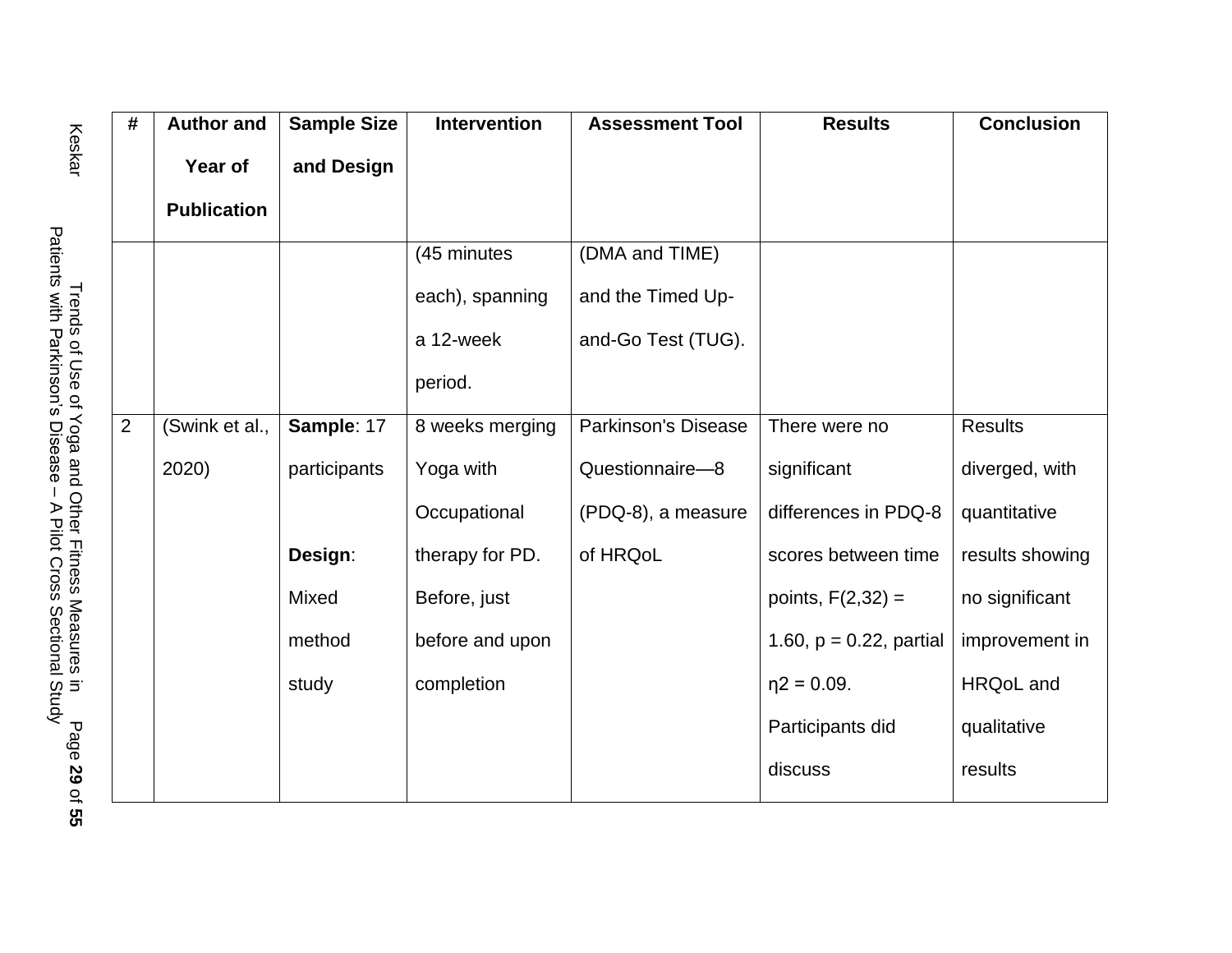| #              | <b>Author and</b>  | <b>Sample Size</b> | <b>Intervention</b> | <b>Assessment Tool</b>     | <b>Results</b>       | <b>Conclusion</b> |
|----------------|--------------------|--------------------|---------------------|----------------------------|----------------------|-------------------|
|                | Year of            | and Design         |                     |                            |                      |                   |
|                | <b>Publication</b> |                    |                     |                            |                      |                   |
|                |                    |                    |                     |                            | improvements in all  | indicating        |
|                |                    |                    |                     |                            | 8 HRQoL domains,     | participant       |
|                |                    |                    |                     |                            | frequently regarding | perceived         |
|                |                    |                    |                     |                            | mobility and         | improvements in   |
|                |                    |                    |                     |                            | activities of daily  | all domains of    |
|                |                    |                    |                     |                            | living.              | the PDQ-8         |
| $\mathfrak{S}$ | (Elangovan         | Sample: 20         | The immediate       | <b>Baseline Unified</b>    | After Hatha yoga     | This study        |
|                | et al., 2020)      | Participants       | treatment group     | <b>Parkinson's Disease</b> | training, UPDRS      | showed that a     |
|                |                    | (2 groups)         | received a 60-      | <b>Rating Scale</b>        | motor scores         | 12-week Hatha     |
|                |                    |                    | min Hatha yoga      | (UPDRS) motor              | improved with an 8-  | yoga training     |
|                |                    | Design: Pilot      | training twice a    | scores, and gait and       | point mean decrease  | can improve       |
|                |                    | randomized         | week for 12         | postural kinematics        | which is considered  | static balance in |
|                |                    | controlled         | weeks, while the    | including postural         | as a moderate        | PWP. We found     |

Keskar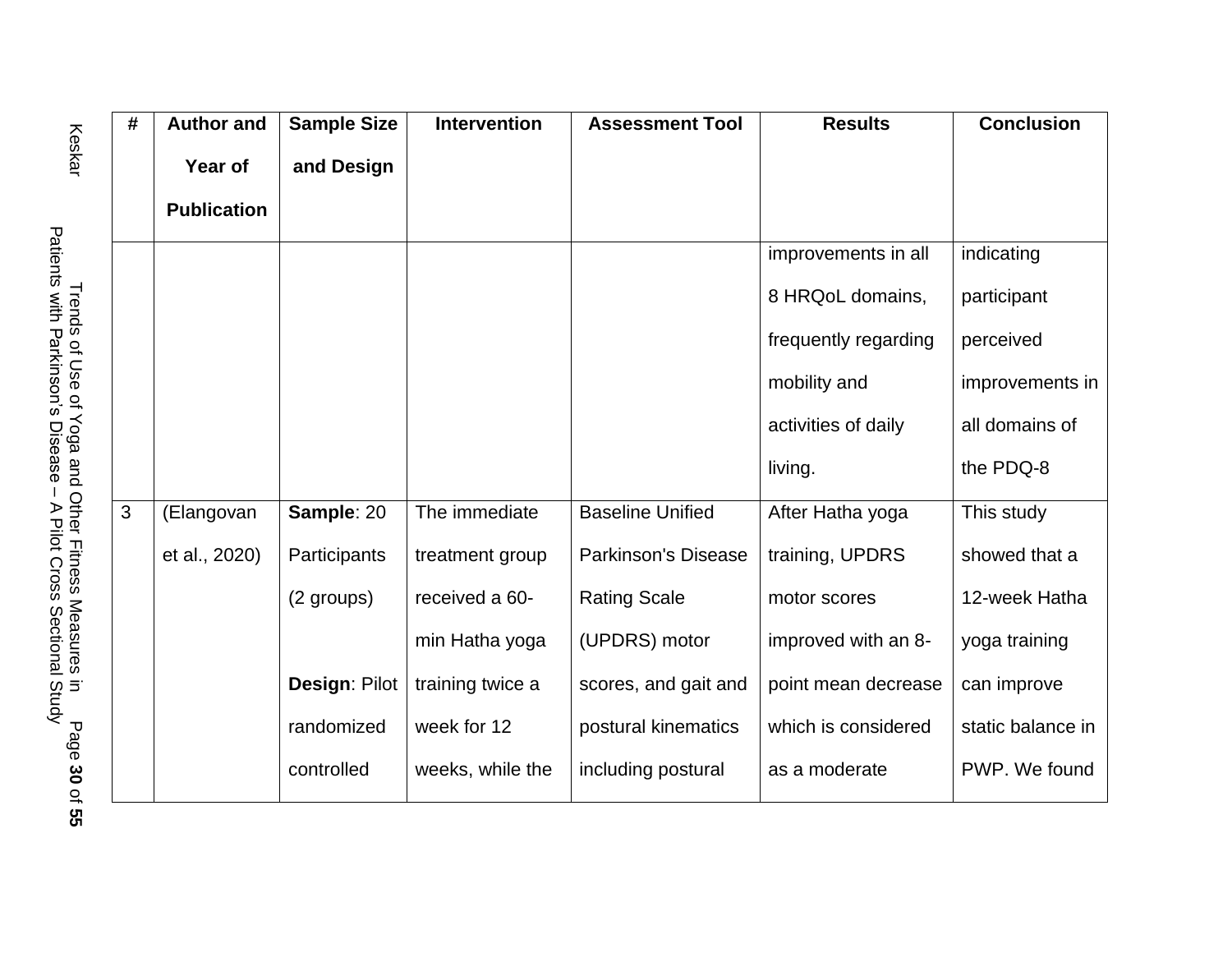| $\#$ | <b>Author and</b>  | <b>Sample Size</b> | <b>Intervention</b> | <b>Assessment Tool</b> | <b>Results</b>       | <b>Conclusion</b> |
|------|--------------------|--------------------|---------------------|------------------------|----------------------|-------------------|
|      | Year of            | and Design         |                     |                        |                      |                   |
|      | <b>Publication</b> |                    |                     |                        |                      |                   |
|      |                    | trial design       | waitlisted control  | sway path length,      | clinically important | no evidence that  |
|      |                    |                    | group received      | cadence, walking       | change for mild-     | it systematically |
|      |                    |                    | no training.        | speed, and turning     | moderate PD. Sway    | improves gait     |
|      |                    |                    |                     | time were obtained     | path length during   | performance in    |
|      |                    |                    |                     |                        | stance decreased     | PWP.              |
|      |                    |                    |                     |                        | significantly (mean  |                   |
|      |                    |                    |                     |                        | reduction: -34.4%).  |                   |
|      |                    |                    |                     |                        | No significant       |                   |
|      |                    |                    |                     |                        | between-group        |                   |
|      |                    |                    |                     |                        | differences or       |                   |
|      |                    |                    |                     |                        | improvements in gait |                   |
|      |                    |                    |                     |                        | kinematics were      |                   |
|      |                    |                    |                     |                        | observed.            |                   |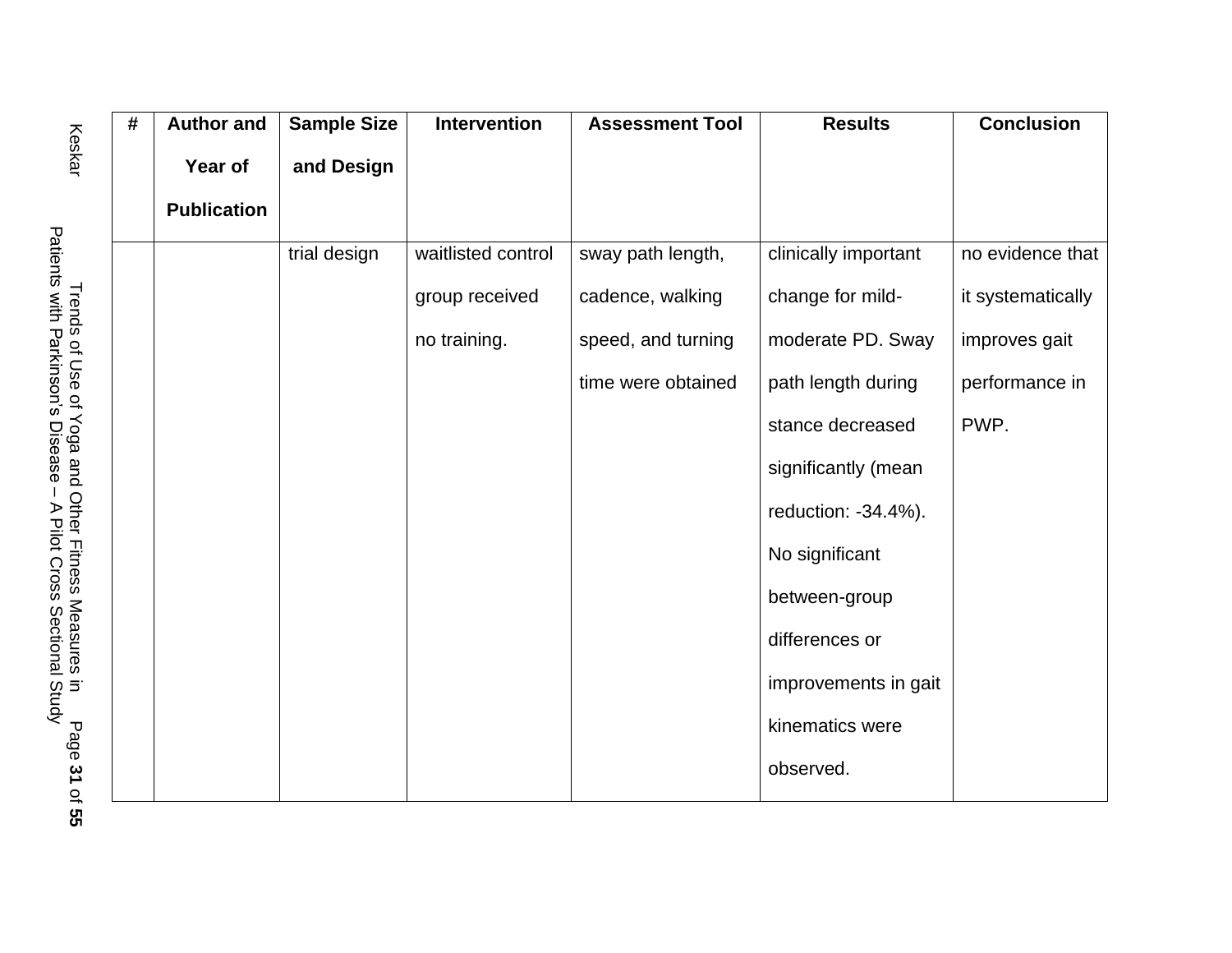| $\overline{\#}$ | <b>Author and</b>  | <b>Sample Size</b> | <b>Intervention</b> | <b>Assessment Tool</b>     | <b>Results</b>        | <b>Conclusion</b> |
|-----------------|--------------------|--------------------|---------------------|----------------------------|-----------------------|-------------------|
|                 | Year of            | and Design         |                     |                            |                       |                   |
|                 | <b>Publication</b> |                    |                     |                            |                       |                   |
| $\overline{4}$  | (Van               | Sample: 27         | 8 weeks Yoga        | FGA (functional gait       | Across group          | An 8-week yoga    |
|                 | Puymbroeck         | $(Yoga=15,$        | intervention with   | assessment), FOGQ          | changes were          | intervention may  |
|                 | et al., 2018)      | Waitlist           | postures,           | (Freezing of Gait          | statistically         | reduce fall risk  |
|                 |                    | control=12)        | breathwork,         | questionnaire), Mini-      | significant for the   | and improve       |
|                 |                    |                    | meditation and      | <b>BESTest for balance</b> | FGA (t=2.27,          | postural          |
|                 |                    | Design:            | relaxation          | assessment                 | $p=0.03$ , indicating | stability, and    |
|                 |                    | Randomized,        | techniques. No      |                            | greater functional    | functional and    |
|                 |                    | wait-list          | Yoga intervention   |                            | gait in the           | freezing gait in  |
|                 |                    | controlled         | for the waitlist    |                            | experimental group    | individuals with  |
|                 |                    | pilot study        | group               |                            | at the end of the     | Parkinson's       |
|                 |                    |                    |                     |                            | yoga intervention,    | <b>Disease</b>    |
|                 |                    |                    |                     |                            | compared with the     |                   |
|                 |                    |                    |                     |                            | WLC.                  |                   |

Keskar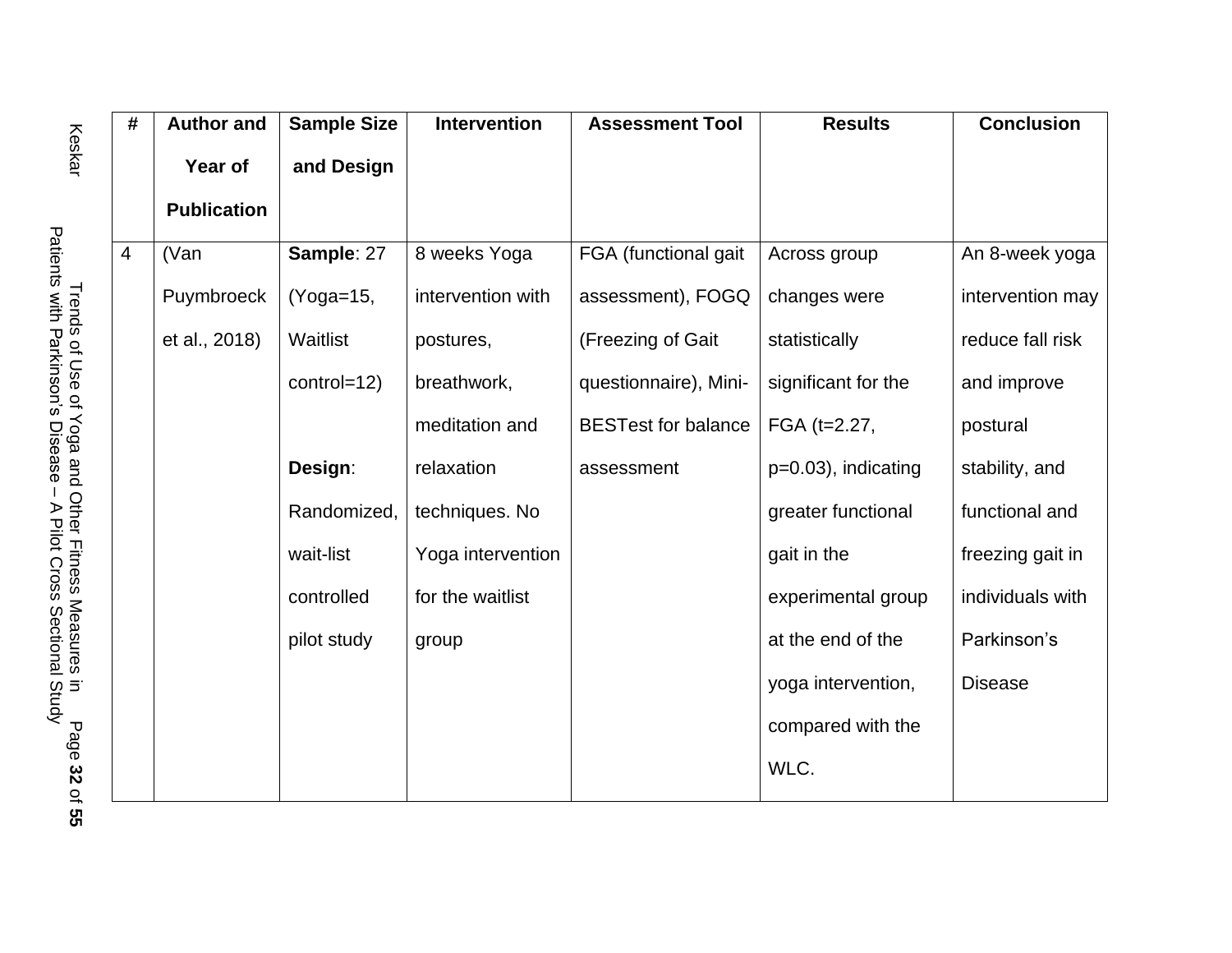# <span id="page-32-0"></span>**Aim and Objective**

#### **Aim**

The aim of the study was to compare the effect of Yoga with other fitness classes taken by People with Parkinson's disease (PWP).

#### **Objective of the study**

The objective of the study was to find out if Yoga has an added advantage over other fitness classes since it is a mind body practice and it uses tools other than just physical stretching like breathwork (Pranayama), meditation and relaxation techniques. The study also gave an insight on why those diagnosed with Parkinson's disease choose to practice Yoga as one of their fitness measures and if there is enough awareness about therapeutic benefits of Yoga.

#### **Research question**

Does Yoga, a mind body practice have an advantage over other fitness classes among adults with Parkinson's disease?

#### **Hypothesis and Null Hypothesis**

**Hypothesis:** Yoga has an advantage over other fitness classes for adults with Parkinson's disease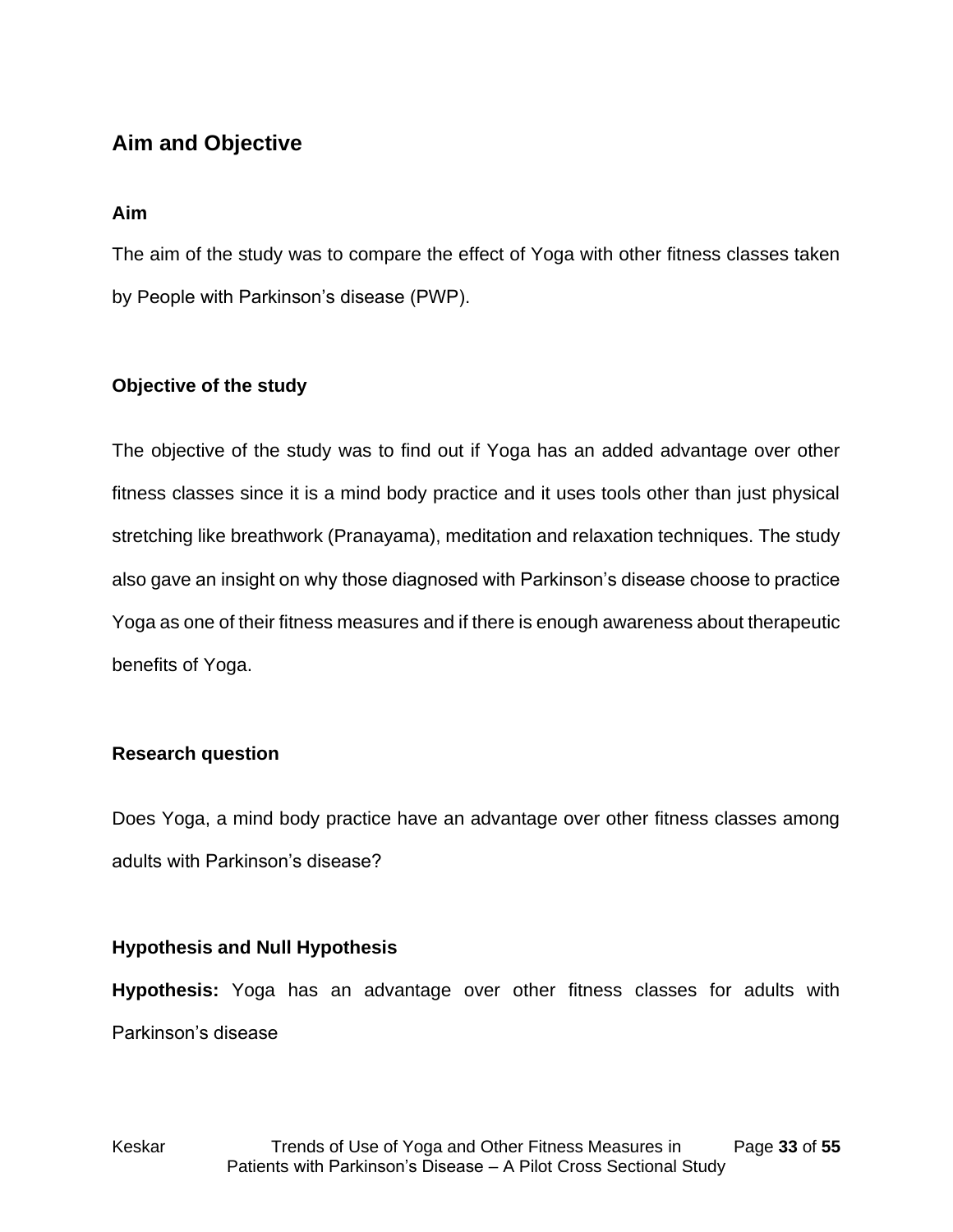**Null Hypothesis:** Yoga does not have an advantage over other fitness classes for adults with Parkinson's disease.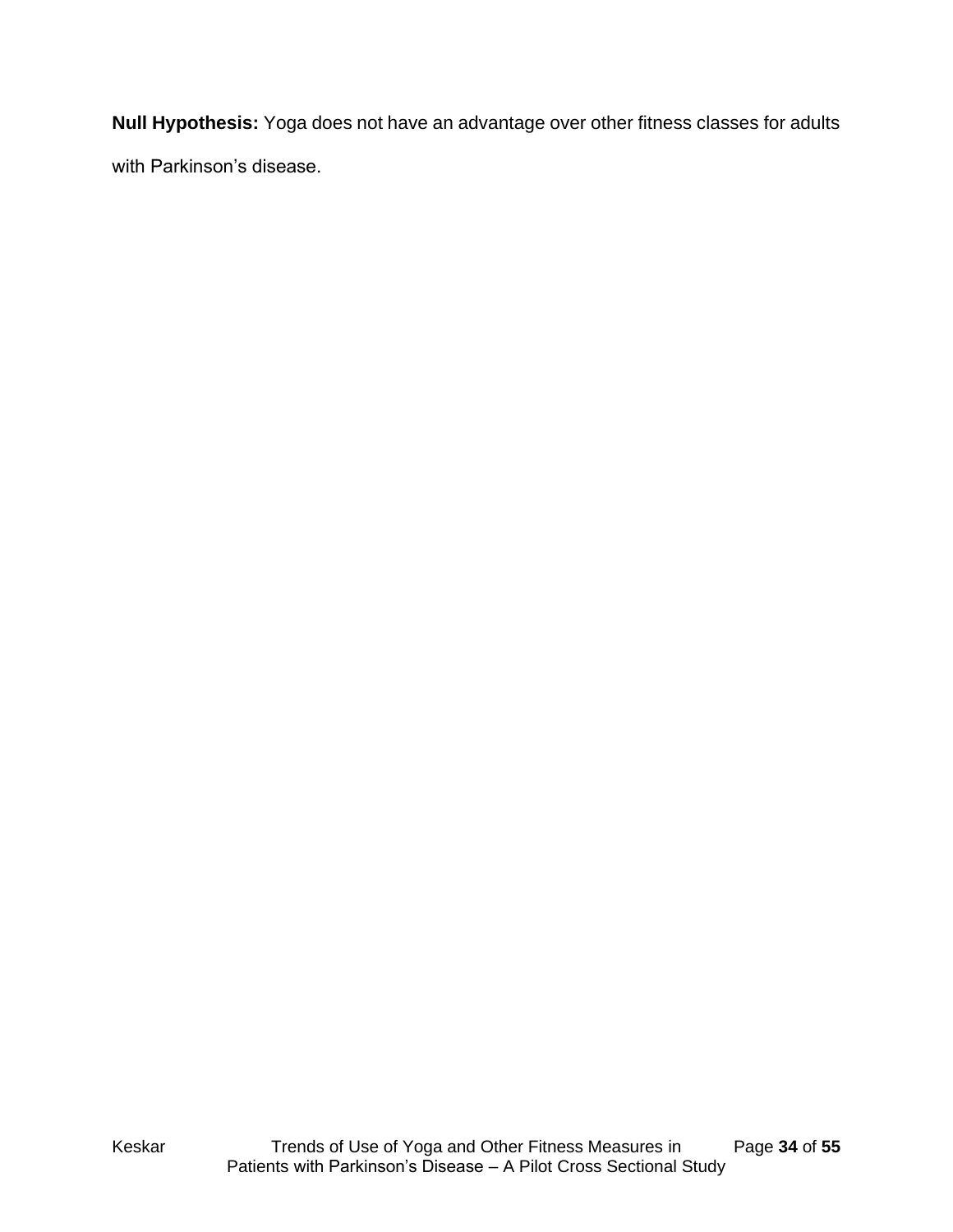## <span id="page-34-0"></span>**Methodology**

#### **Participants**

This cross-sectional study was conducted by collecting a one-time data from the adults that are diagnosed with Parkinson's disease, with mild to moderate symptoms in the Denver Metro area in Colorado State, United States of America.

#### **Inclusion criteria**

The sample population selected for this study consists of adults diagnosed with Parkinson's disease also referred to as people with Parkinson's disease (PWP). This study included both genders and all ages. The sample included only those who showed mild to moderate symptoms were physically independent and were actively engaged in any exercise regime that included one or more fitness classes per week. These fitness classes included a variety of fitness classes and not just Yoga. The classes attended by the sample population included and not limited to kick boxing, circuit training, tai chi, strength and balance, dance, Pilates, and Yoga. The style of Yoga classes attended by sample papulation was not specified so it included all styles of Yoga.

#### **Exclusion criteria**

Adults who are diagnosed with Parkinson's disease but do not attend any fitness classes regularly (not even one class per week) and those who do not wish to participate in the study will be excluded.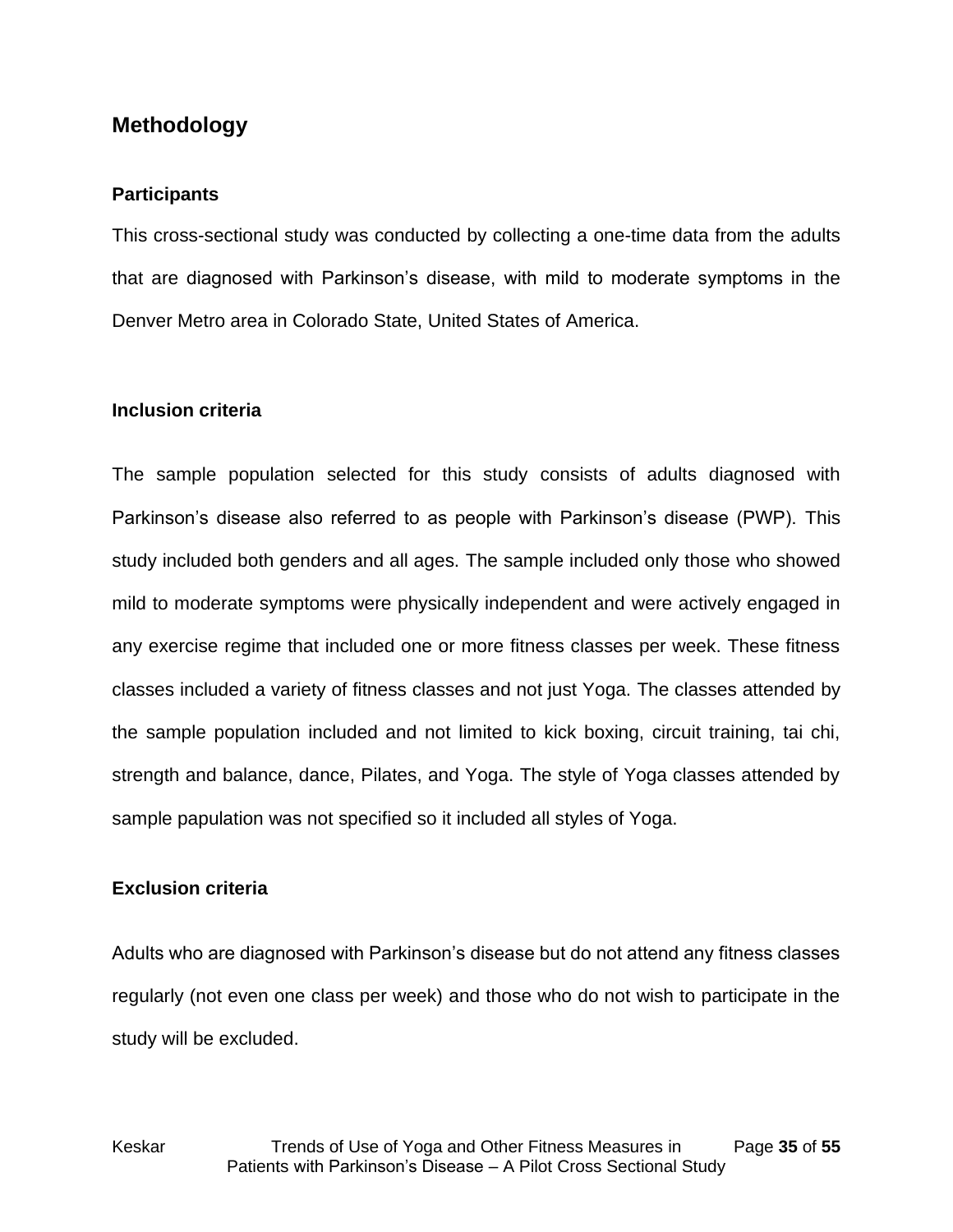#### **Ethical clearance**

Ethical clearance was obtained by VaYU ethical committee. A digital consent form was obtained from each participant before collection of the data. A complete anonymity was maintained while obtaining the data from the participants and no other personal information of the participants were used by the researchers except the age and gender which was used as demographic data of the study.

#### **Design**

Cross sectional study design was used as a part of this thesis. This was an observational study where no intervention was used but a survey was administered to collect data from a specific population. A set of questions were put together as a one-time survey which was filled by people with Parkinson's Disease (PWP) who were actively engaged in any kind of physical exercise measures. The survey included set of questions formulated by the researcher as well as questions from standard approved questionnaires. The survey was able to collect information about the trend seen in PWP when they choose a particular type kind of exercise measure and the rationale behind their choice. The data collected also gave insight if there was any preference between virtual and in-person format of the exercise classes as virtual classes were included during the Coronavirus pandemic for this population. The survey also collected information of their emotional and mental health, anxiety levels as well as their health-related quality of life (HRQOL).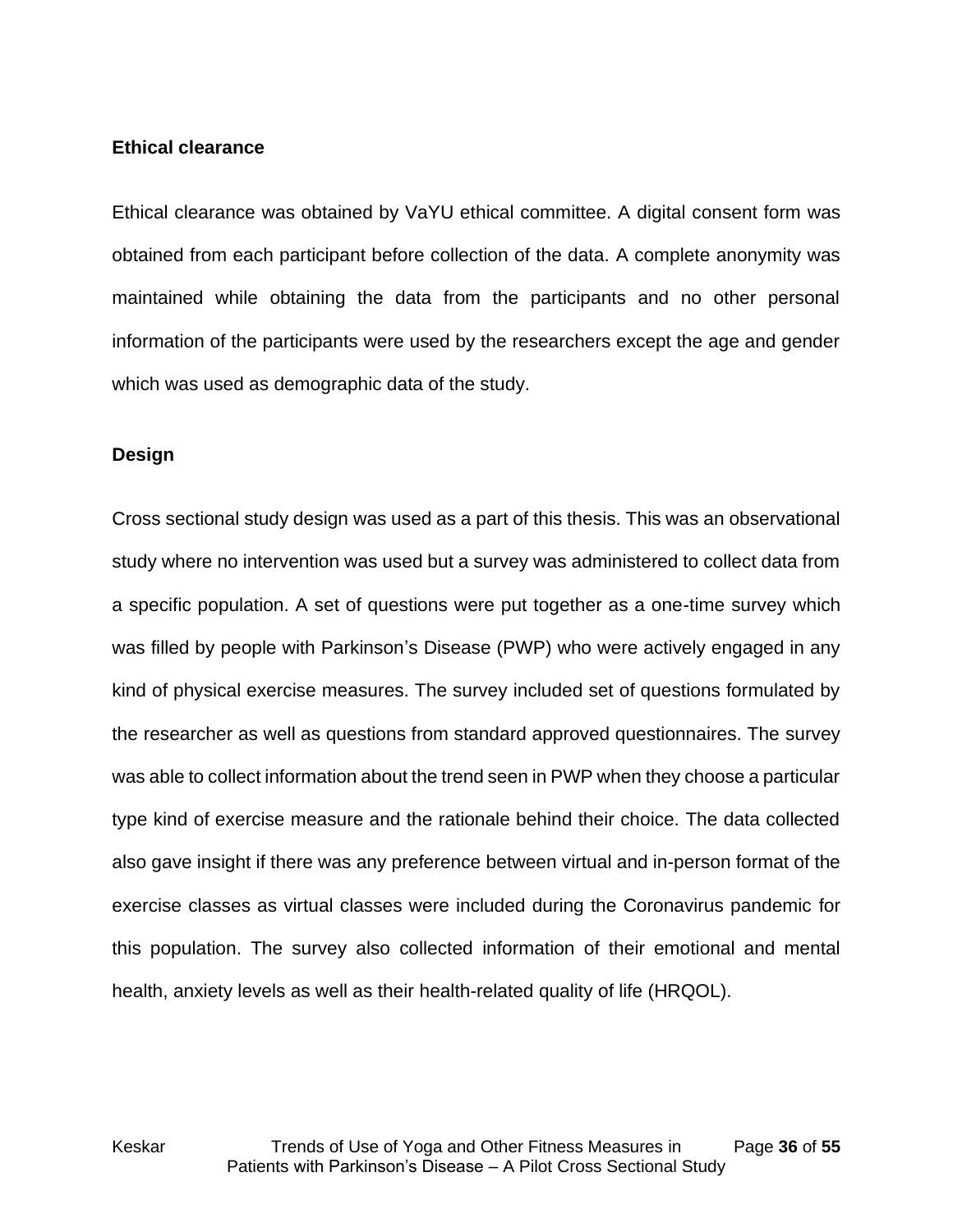## **Intervention**

No specific intervention was used as a part of this study.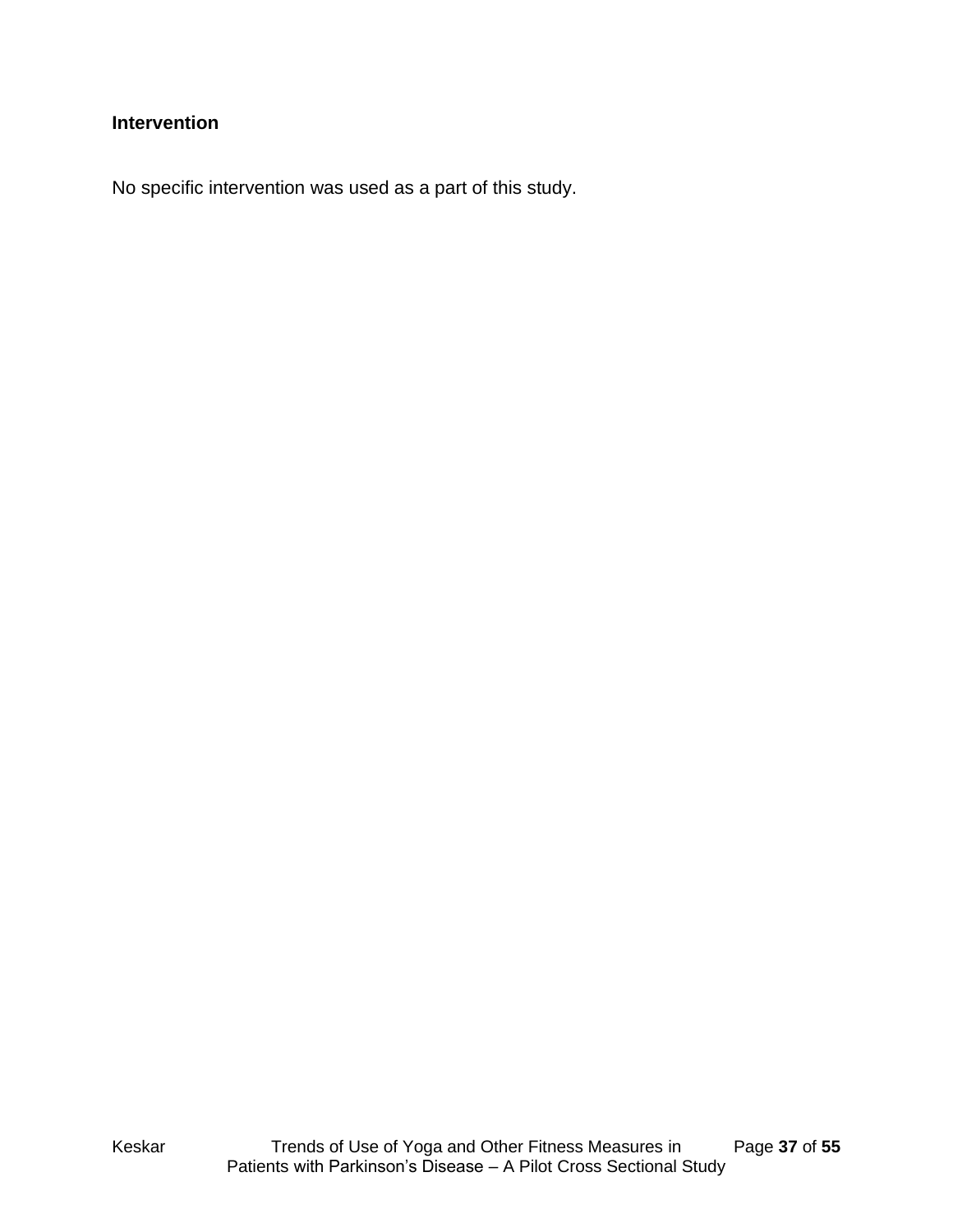#### **Assessment Tool**

A specifically designed survey was used to collect one time data from the sample population in the format of digital google form that included questions from the researcher as well as questions from standard approved questionnaires.

In this study the two standard approved tools used were

- **CDC HRQOL-14 (CDC Health Related Quality of Life - 14)** The CDC HRQOL-14 included 14 questions under three modules, healthy days core module (CDC HRQOL-4), healthy days symptoms module and activity limitation module each module. The standard Healthy Days Core question module (CDC HRQOL-4) has been in use as tool since 1993 in State Based Behavior Risk Factor Surveillance System (BRFSS) and since then been used in National Health and Nutrition Examination Survey (NHANES) from 2002 -2012. Since 2003 it is used in Medicare Health Outcome Survey (HOS), used as a measure in National Commission of Quality Assurance (NCQA), Healthcare Effectiveness Data and Informative Set (HEDIS). The Healthy Days Core Module along with the Healthy Days Symptoms Module and the Activity Limitation Module constitutes the CDC HRQOL-14 measure (Centers for Disease Control and Prevention, n.d.).
- **PAS (Parkinson's Anxiety scale)** The Parkinson's Anxiety Scale was created by Albert F G Leentjens, Kathy Dujardin, Gregory M Pontone, Sergio E Starkstein, Daniel Weintraub, and Pablo Martinez-Martin based on the Delphi procedure to get a better validity measure of anxiety levels in patients of PD. The PAS includes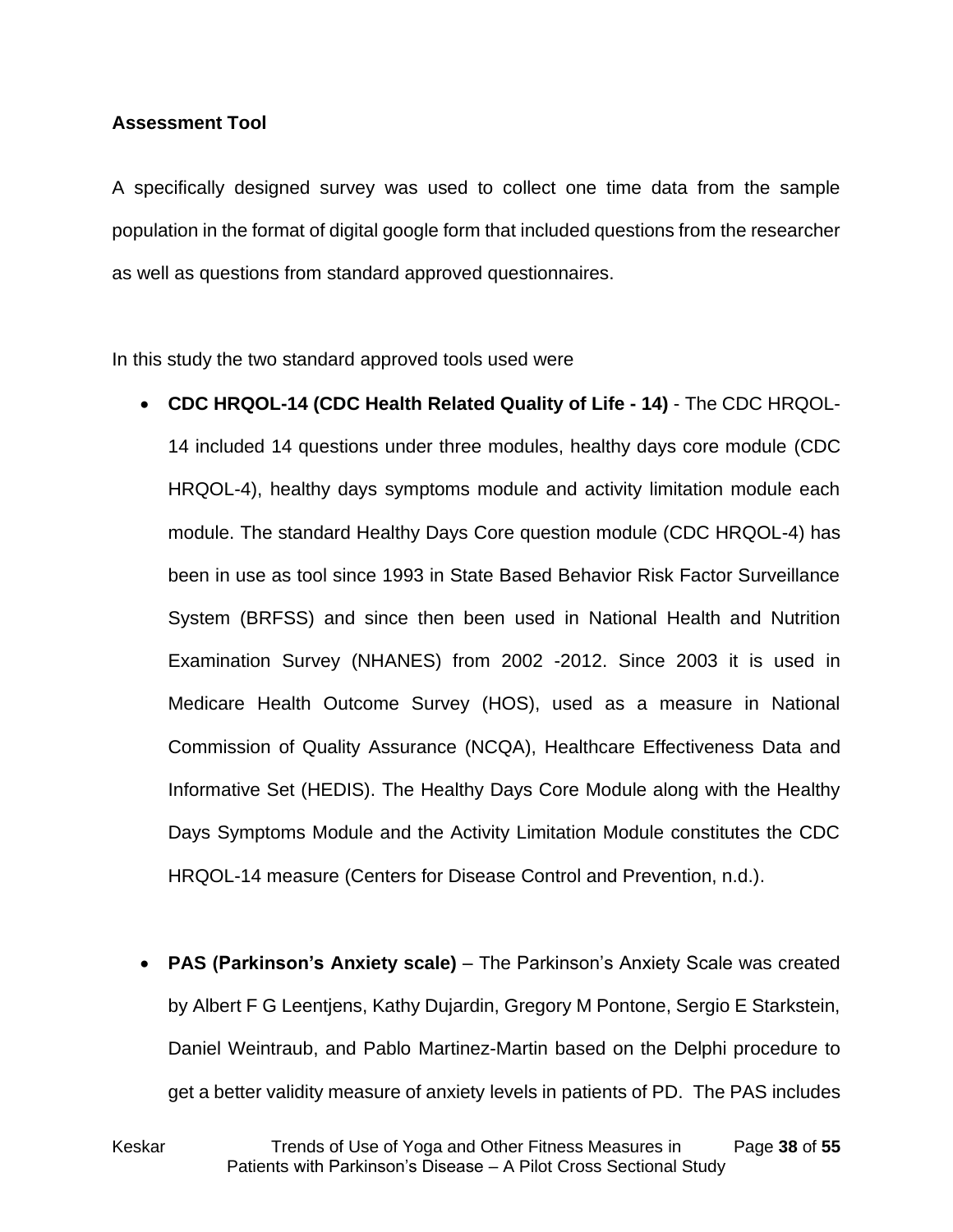12 questions divided under three subscales of anxiety levels, persistent anxiety, episodic anxiety, and behavior avoidance anxiety (Leentjens et al., 2014).

In addition to above standard tools, a few questions were included by the researcher.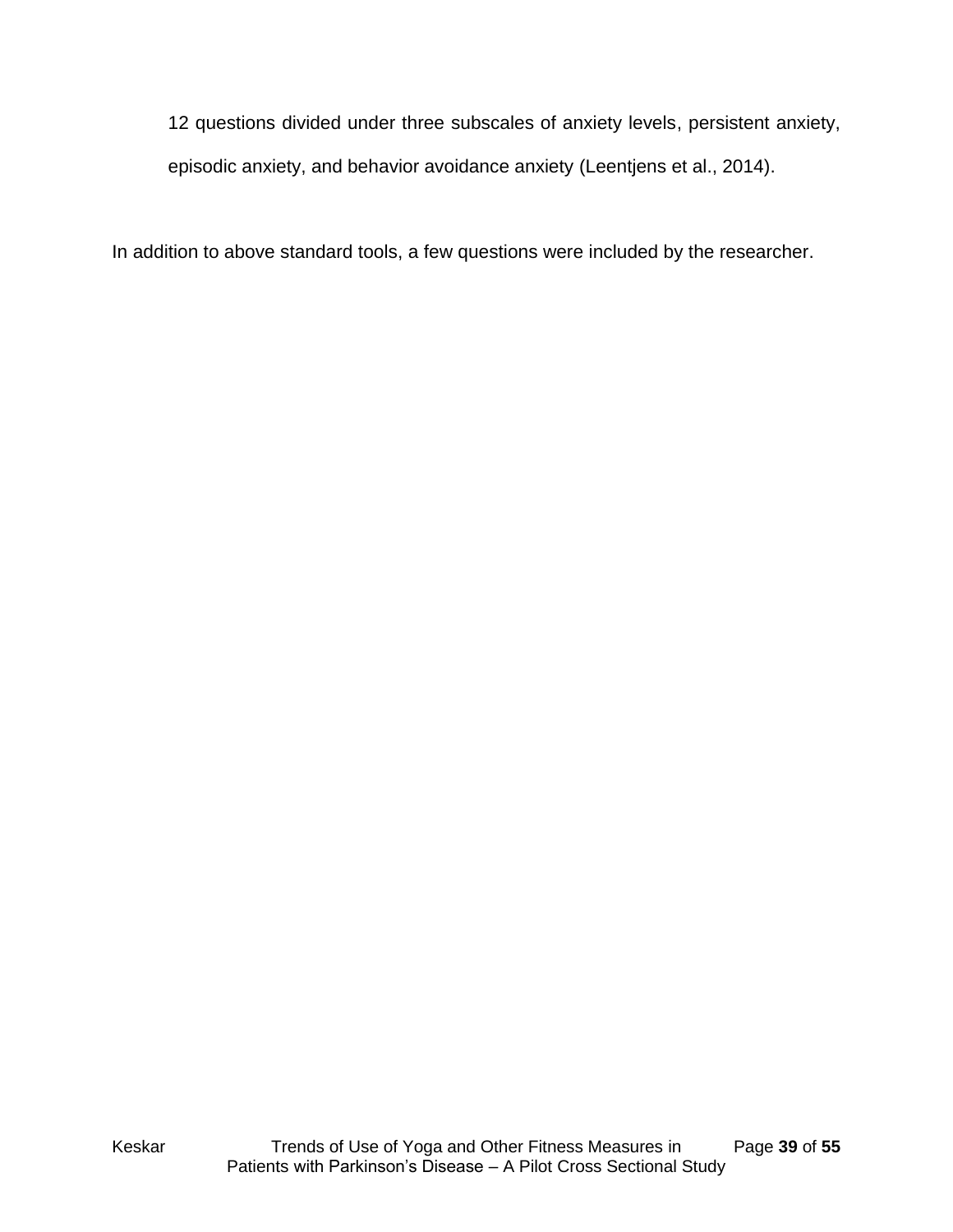# <span id="page-39-0"></span>**Data Collection and Analysis**

#### **Data Collection**

Data was collected in form of survey administered as Google form on Google drive and shared online with the participants of the study. The digital data collected was saved and electronically transferred in the Microsoft excel which was used for analysis.

#### **Data Analysis**

Statistical analysis was carried out on the digital data collected through the survey. The total number of participants in the survey was 14 out of which one declined to take the survey. Out of the 13 participants who participated in the survey, 5 were males and 8 were females and all were in the age range of 55-84 years old.

#### **1. Trend on the choice of type of Fitness Measure chosen by PWP Sample**

The data collected was from a very active Parkinson's community who attended an average of three or more fitness classes per week. The observation was as follows.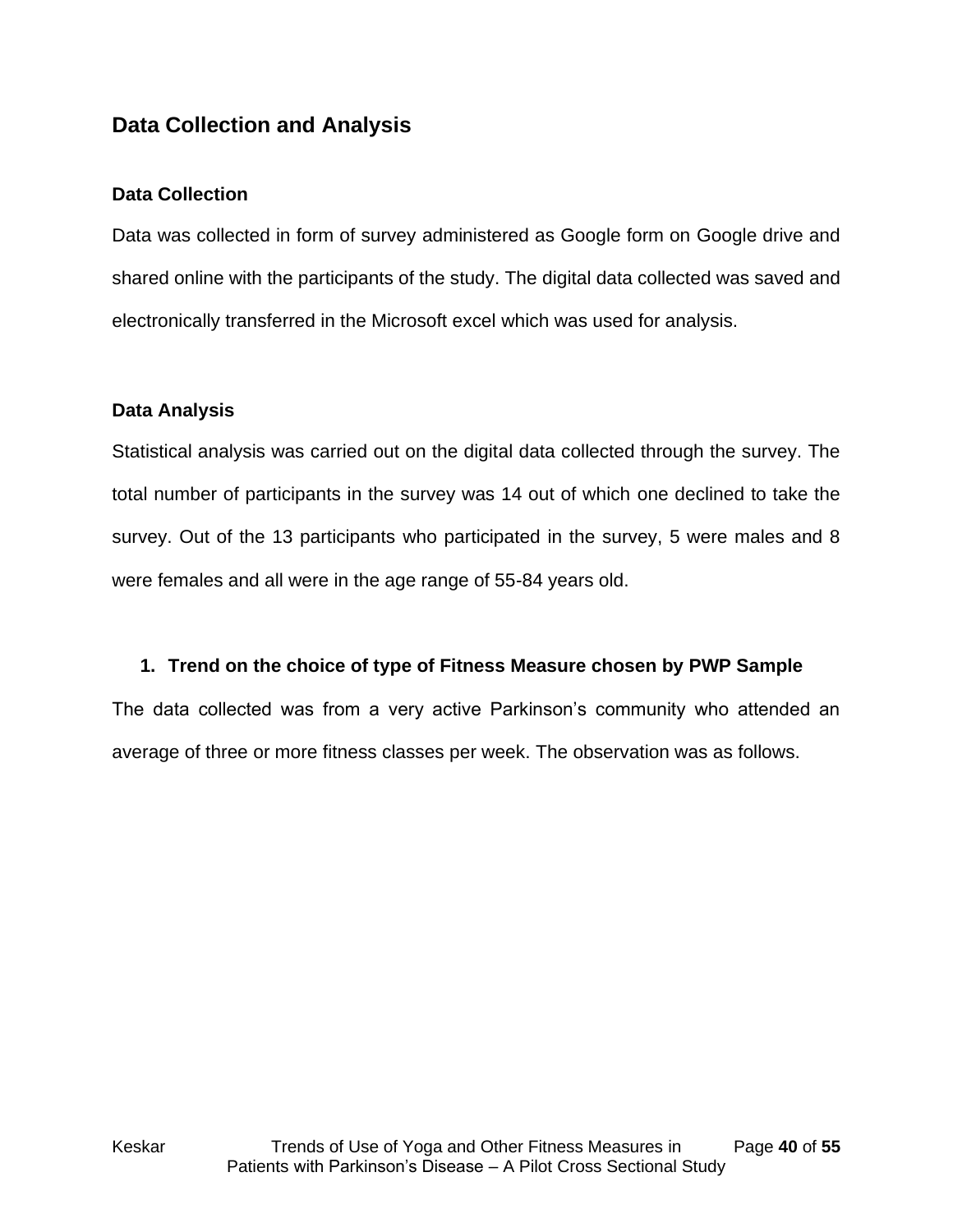

Figure 2 Fitness measures distribution in sample of PWP

<span id="page-40-0"></span>There were 10 responses for attending Yoga, 8 responses for attending Strength and Balance class and 7 responses for attending Circuit Training and Kick boxing classes. There was an overlap of responses as the participants were asked to choose all classes they attend in a week and most of the participants attended either 3 or more classes per week. Some other responses included Pilates, plyometrics and biking.

#### **2. Comparison of virtual and in-person fitness classes seen in the sample**

The survey also gave an insight what was the preference on the class delivery method. The concept of delivering the classes virtually on Zoom gained popularity during the pandemic. Since this was the high-risk population most of their classes were moved to virtual for their safety during the peak of pandemic. Eventually they were moved back to in-person mode and then also provided in hybrid mode where the participants had option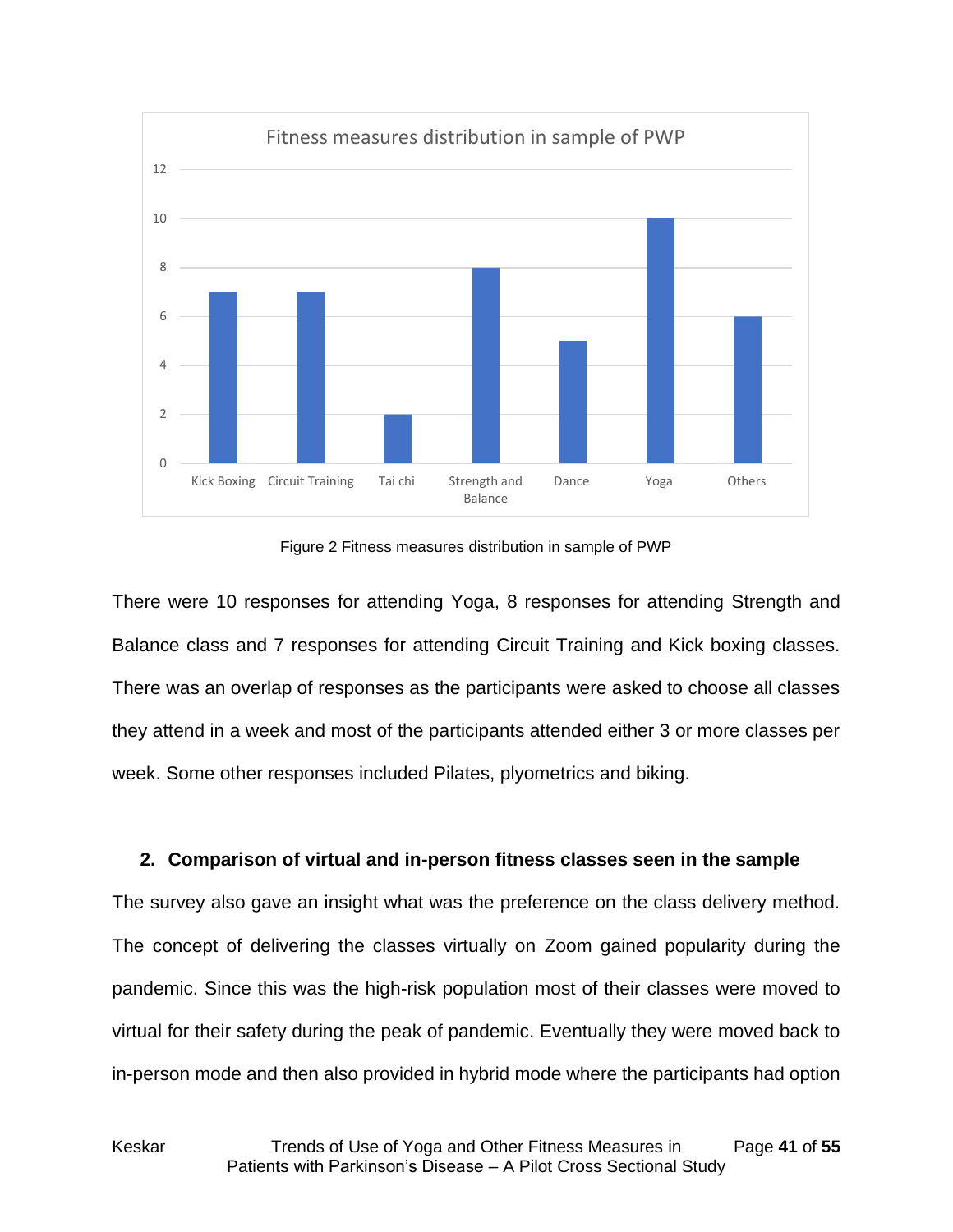of choosing either the virtual or in-person classes. One of the questions in the survey was to find out what mode of delivery of these classes was preferred in PWP. The result showed out of 13 responses 3 responded to continue online only mode whereas 4 responded to have attending classes in-person mode and majority of 6 responses continued taking both virtual as well as in-person classes.



Figure 3 In-person vs Virtual classes

## <span id="page-41-0"></span>**3. Yoga versus Non-Yoga participants**

The survey was able to categorize responses in those who did or did not attend Yoga. Out of 13 responses, 9 responded of attending regular Yoga classes in a week and 4 responded of not attending Yoga. The reason for not attending Yoga were collected as a subjective data that included the following

*"Tried Yoga and did not like it"*

*"I am not aware of any benefits of Yoga in Parkinson's Disease"*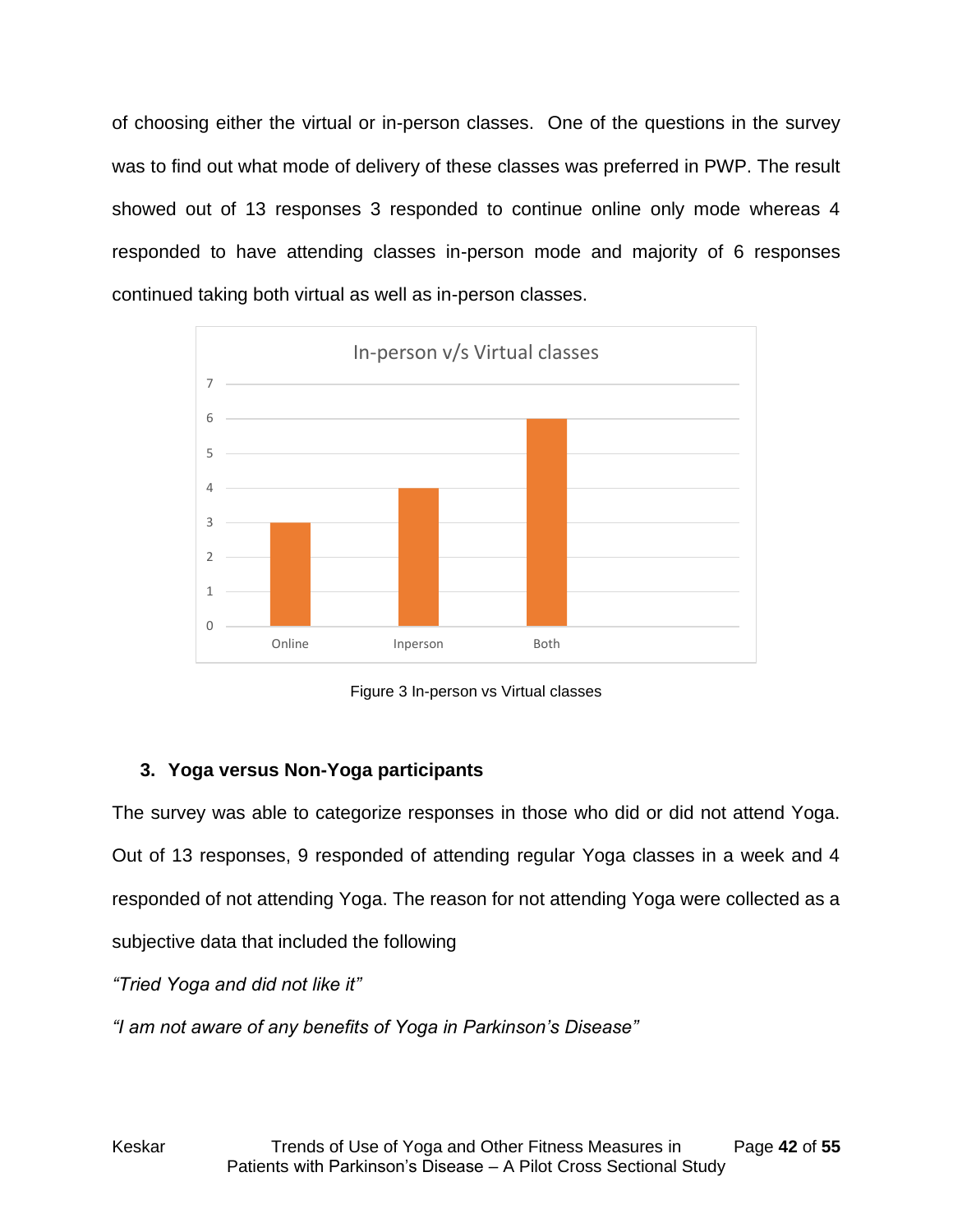*"I used to attend Yoga, but I was exercising too much, and yoga was an exercise put on* 

*my 'future' list*

*"Yoga is a religion or inclined to a particular faith"*

### **4. Reason for attending Yoga sessions**

The survey also collected the data on what was the motivation or reason to attend a Yoga class. The result was as follows.

| Reason                            | <b>Responses out of 9</b> |
|-----------------------------------|---------------------------|
| <b>Improve Physical Strength</b>  |                           |
| Reduce stiffness                  |                           |
| Relieve mental stress             |                           |
| Feeling active throughout the day |                           |

Table 2 Reason for attending Yoga sessions

<span id="page-42-0"></span>7 out of 9 responded of choosing Yoga for its effect on improvement in physical strength and to make them more active throughout the day. 8 responded Yoga helped them to relive their mental stress whereas all the 9 responded Yoga helped in reducing their stiffness.

## **5. Style of Yoga**

5 out of 9 responded they practiced Gentle Yoga, 3 responded they were unsure of what style they practiced and 1 responded of practicing Vinyasa Yoga.

#### **6. Effect of different fitness classes on physical, mental, and emotional**

#### **component**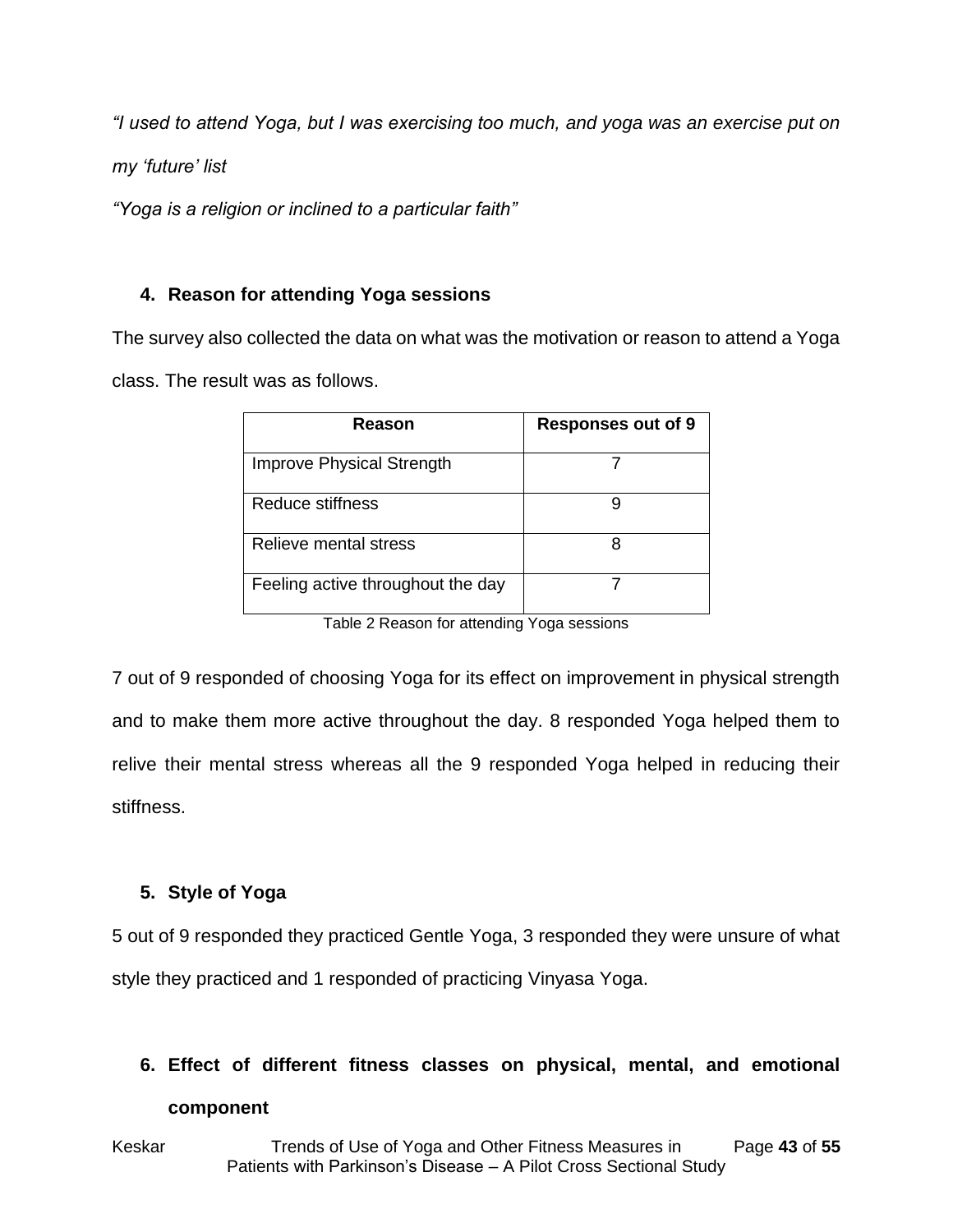The survey made a comparison of different fitness measures and its effect on physical, mental, and emotional components of the respondent. The participants were asked to choose the classes that made them feel physically and mentally strong and emotionally relaxed.

**Physical Component** - Circuit training scored highest as 8 out of 13 responded that they felt physically strong after the Circuit training class.



Figure 4 Classes perceived to be improving physical strength

<span id="page-43-0"></span>**Mental Component** - Yoga scored highest in its effect on mental strength with 9 out of

13 responded Yoga made them mentally strong.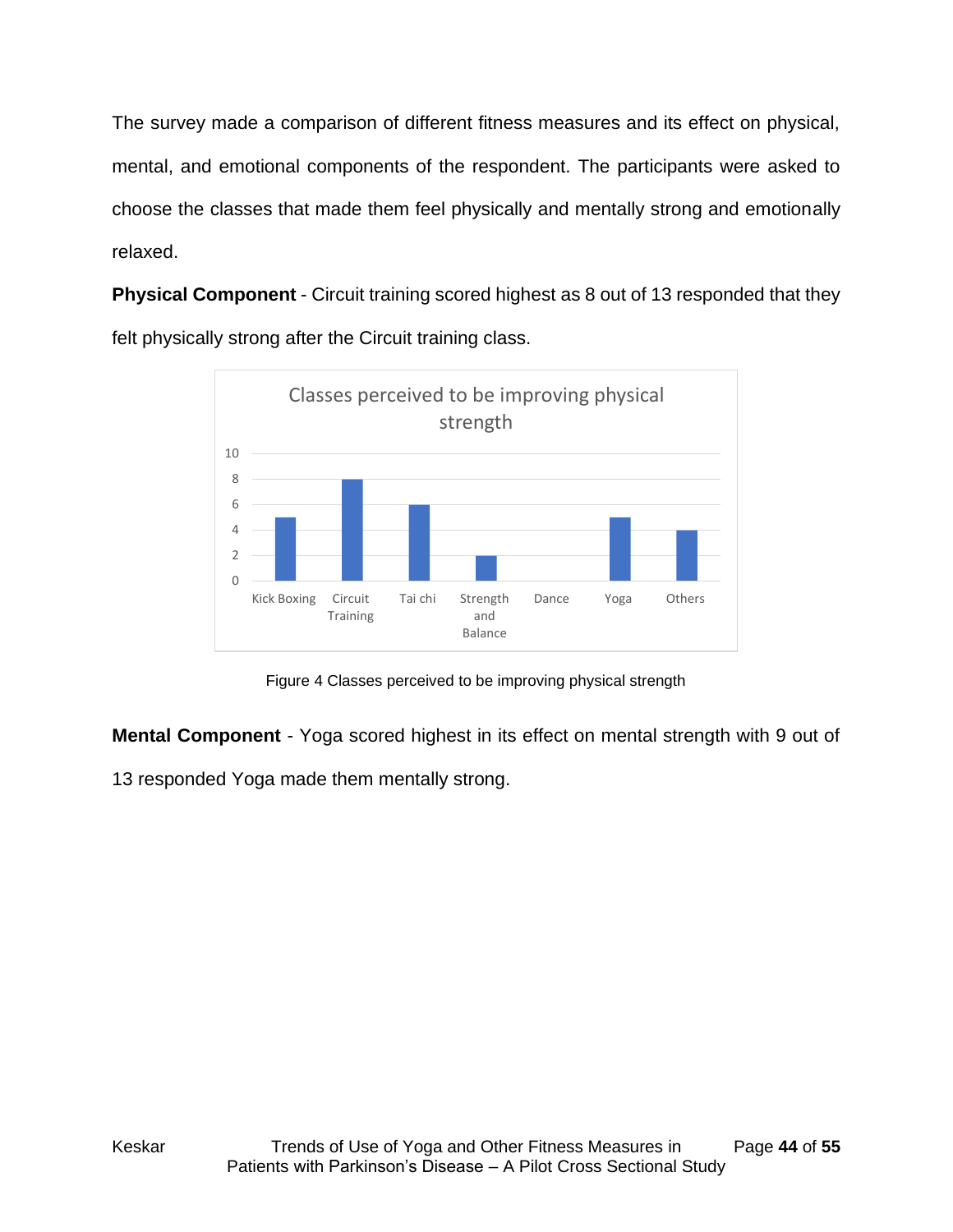

Figure 5 Classes perceived to be improving mental strength

<span id="page-44-0"></span>**Emotional Component** - Yoga also scored high in its effect on emotional component as

10 out of 13 responded Yoga made them emotionally relaxed.



Figure 6 Classes perceived to be providing emotional relaxation

## <span id="page-44-1"></span>**7. Effect of Parkinson's Symptoms with Yoga**

The survey collected data whether the practice of Yoga had any impact on symptoms of

Parkinson's Disease. The result was as follows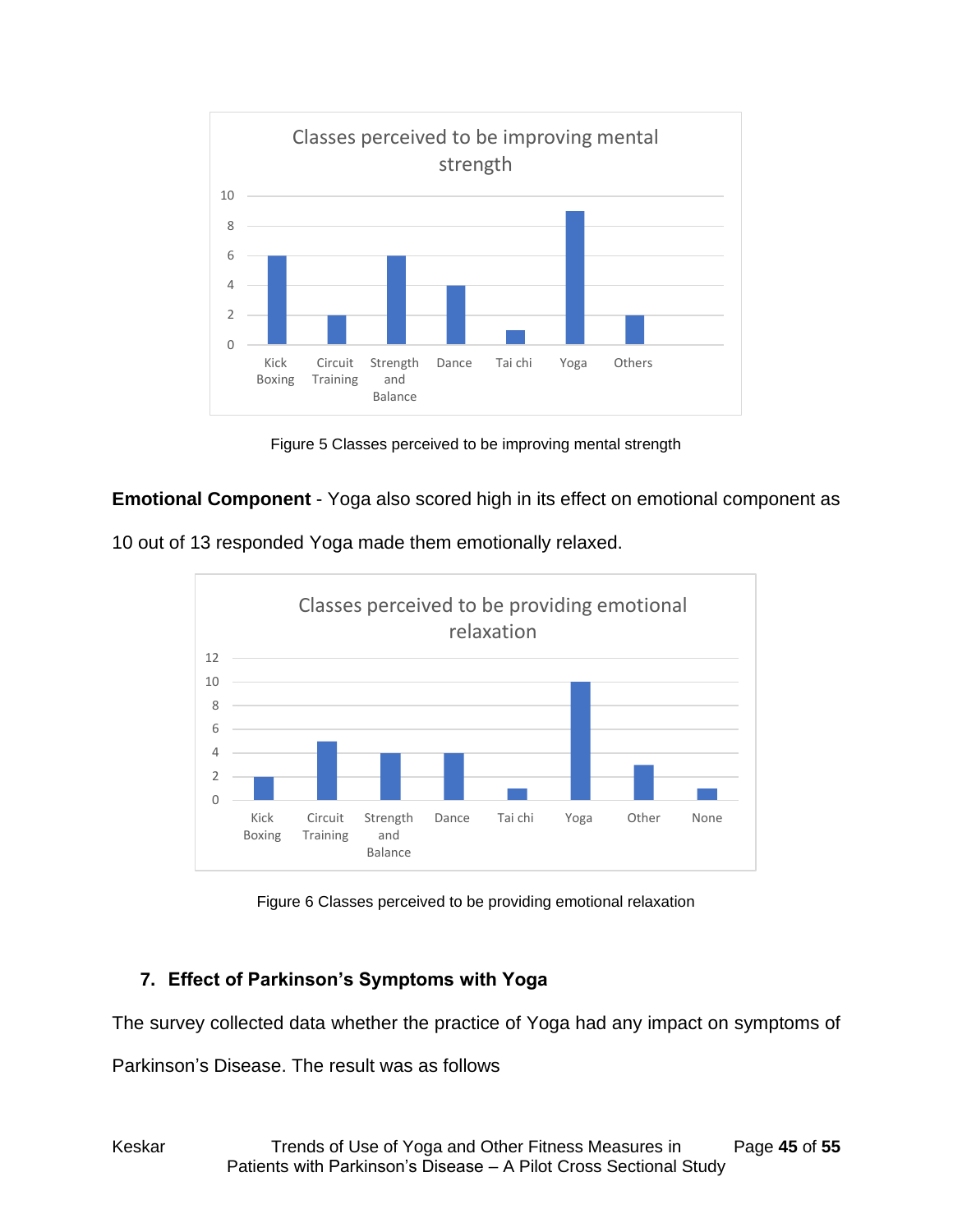

Figure 7 Perceived Impact of Yoga Classes on PD symptoms

<span id="page-45-0"></span>Out of 9 those who responded of attending Yoga regularly as their fitness routine, the highest scores were for poor balance, decrease in rigidity and improvement of impaired coordination. 8 responded improvement in their balance with Yoga, 7 responded decrease in rigidity and 5 responded an improvement in impaired coordination. 3 out of 9 responded decrease in anxiety and 1 response was for reduction of tremors. None of the participants responded any change in the digestive symptoms commonly seen associated with PD.

#### **8. Health Related Quality of Life Assessment (CDC-HRQOL14)**

The CDC-HRQOL14 item measure was the tool used to assess the health-related quality of life index of the participants in the survey. This tool is mainly divided into three sections mainly, Health days Core Module (4), Activity Limitation Module (5) and Healthy Days Symptom Module(5). (Centers for Disease Control and Prevention, n.d.). Out of these three modules the score from the Healthy Days Core module was used for the analysis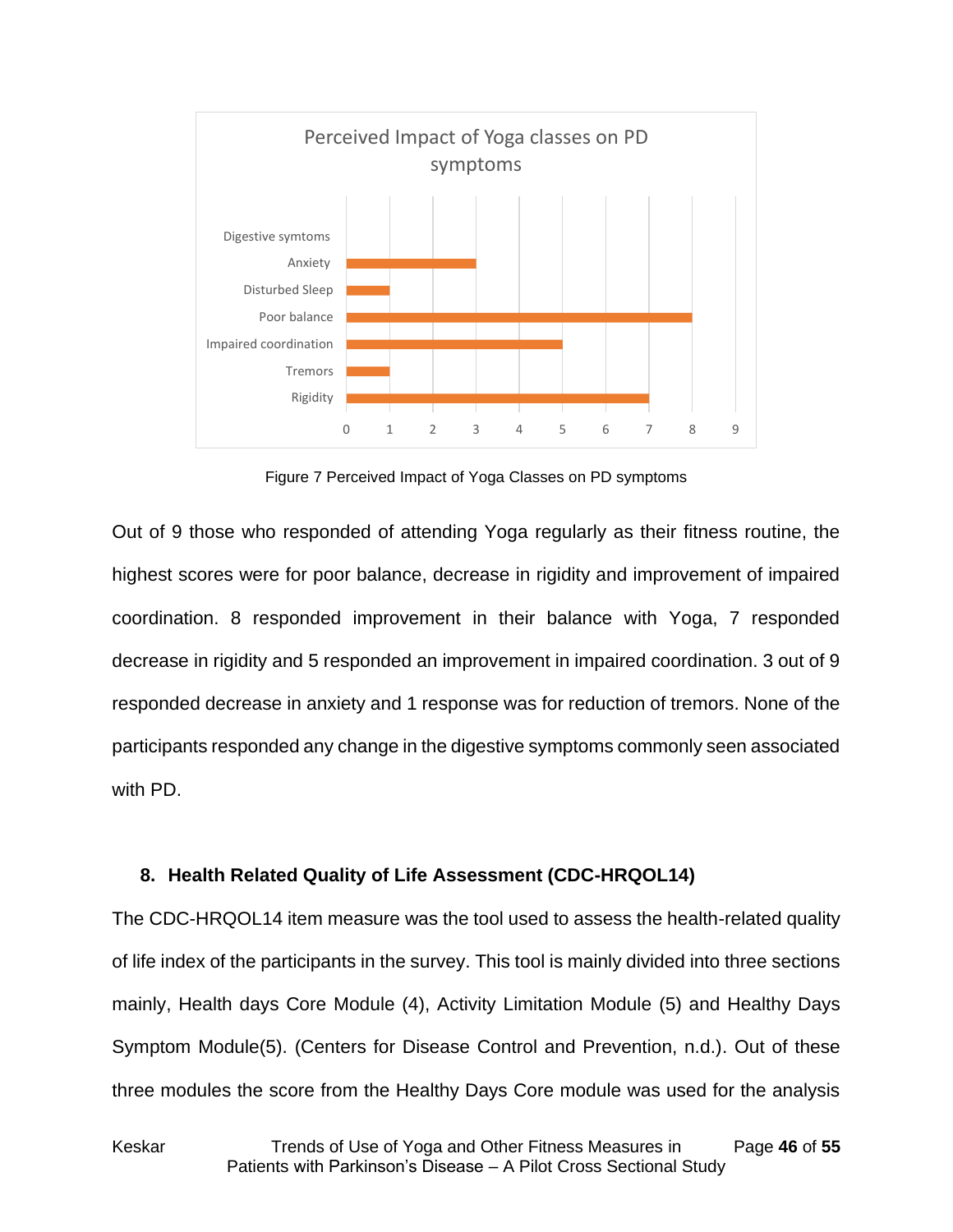in this survey. The questions in the first module are designed to receive data on estimate of number of days respondent felt physically as well as mentally unhealthy in the last 30 days. These are calculated as unhealthy days. The total Healthy Days were calculated by subtracting the unhealthy days recorded by the respondent from 30. An analysis was made to see if there were any correlations between people who attended Yoga regularly and their Healthy Days Score. The following observation was made from the survey.



Figure 8 CDC HRQOL Healthy Days Score

<span id="page-46-0"></span>The participants who responded "Yes" for attending regular Yoga classes in the survey questionnaire showed an average of higher healthy days score (Avg Score 27.44) than those who did not attend Yoga (Avg Score 20.75). Since the Healthy Dayes Score included the days, respondent felt physically and mentally healthy, this observation showed a clear correlation between having a good HRQOL and having Yoga as a part of regular fitness measure in the lifestyle of PWP. This correlation can be further studied.

#### **9. Parkinson's Anxiety Scale (PAS-12)**

Keskar Trends of Use of Yoga and Other Fitness Measures in Page **47** of **55** Patients with Parkinson's Disease – A Pilot Cross Sectional Study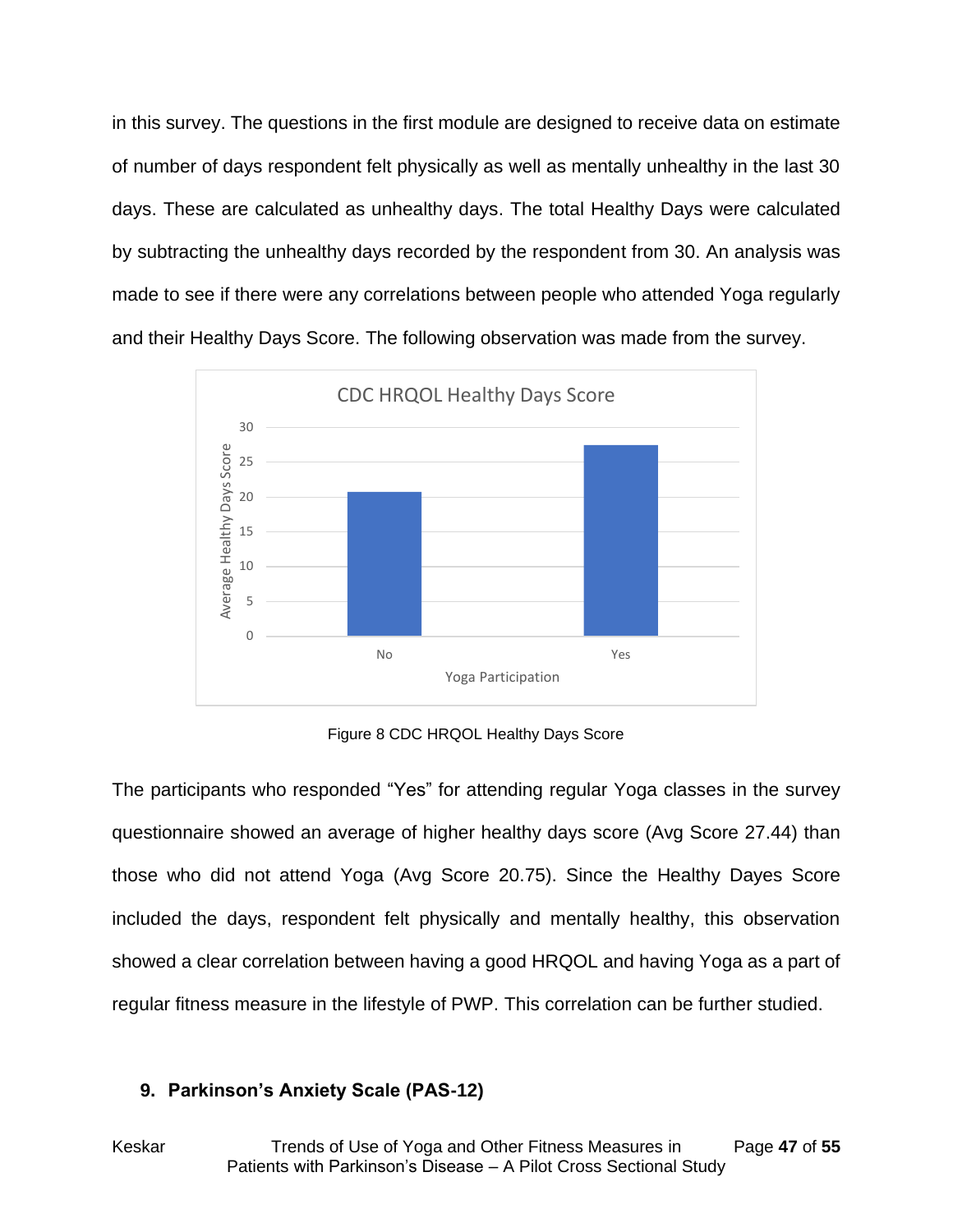The Parkinson's Anxiety Scale (PAS-12) measure was included as a part of the survey to estimate the level of anxiety in the sample population. The PAS covers the estimate of three types of anxiety under the subscales of persistent anxiety, episodic anxiety, and avoidance behavior anxiety. Each items were scored on a five point Likert Scale ranging from severity of 'not at all' to 'most of the time'. (Leentjens et al., 2014). The average scores in all the subscales of the anxiety were higher in those who responded "No" for attending a Yoga class.

**Persistent Anxiety**- The average score of Persistent Anxiety was 0.325 in those who did not attending Yoga compared to those who did Yoga as their fitness routine with an average score of 0.288.



Figure 9 PAS Persistent Anxiety Score

<span id="page-47-0"></span>**Episodic Anxiety** - The average score of Episodic Anxiety was high as 0.109 in non-

Yoga practitioners compared to 0.097 who attended Yoga regularly.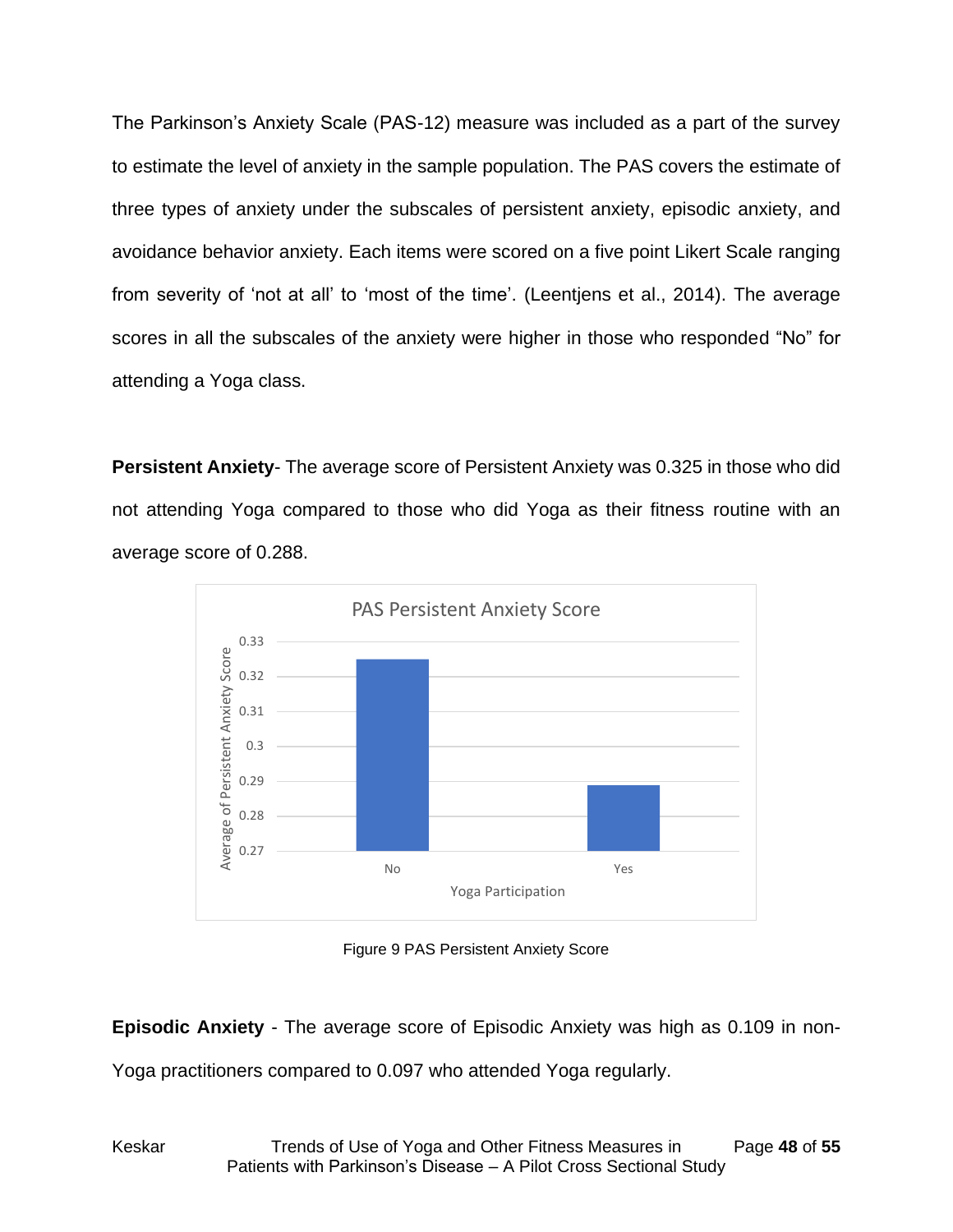

Figure 10 PAS Episodic Anxiety Score

<span id="page-48-0"></span>**Avoidance Behavior** - The Avoidance behavior Anxiety estimated the avoidance of certain situations, places, or social gatherings due to anxiety. This average score was as high as 0.250 among those who did not practice Yoga compared to a lower score of 0.138 among Yoga practitioners.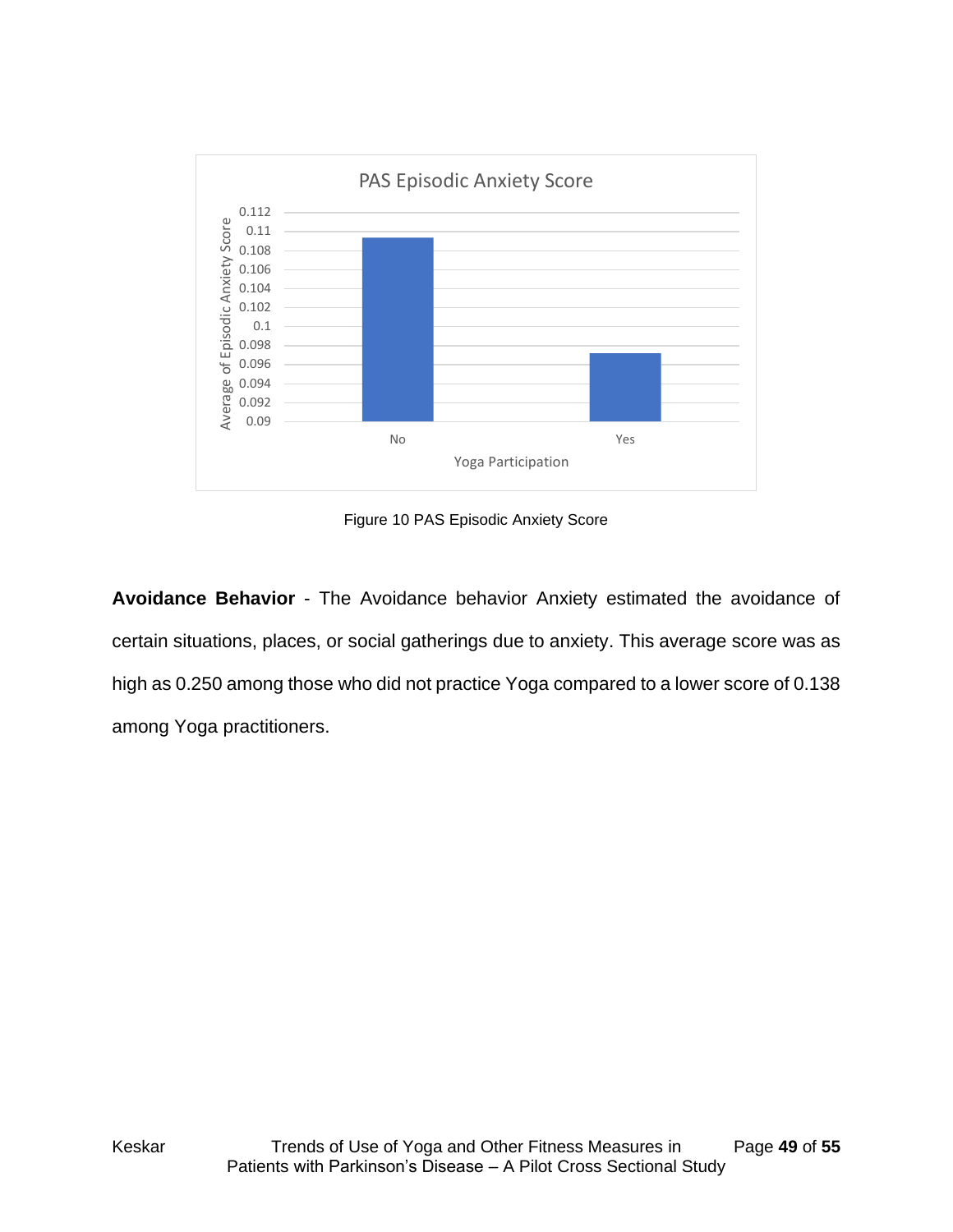

<span id="page-49-0"></span>Figure 11 PAS Avoidance Behavior Anxiety Score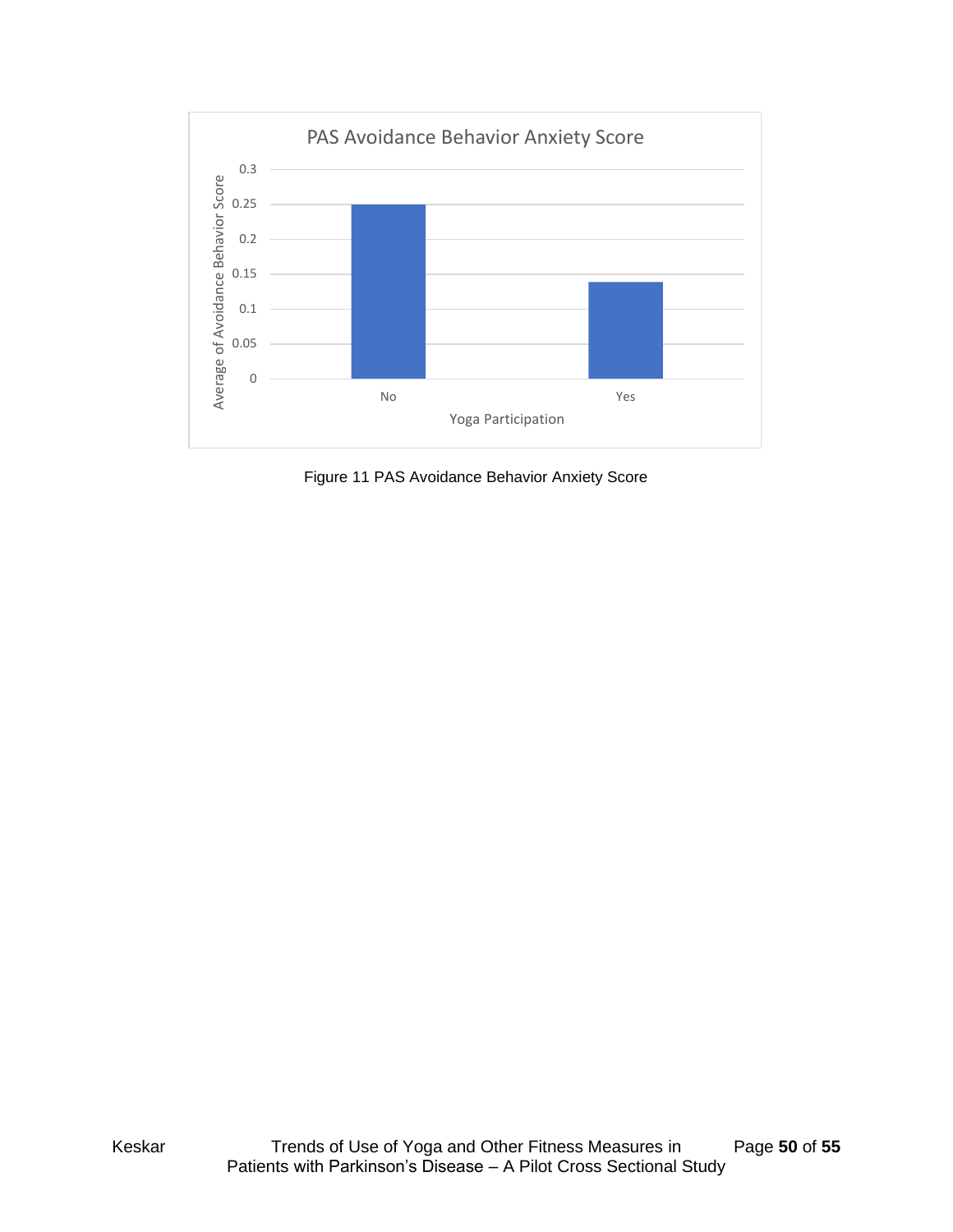## <span id="page-50-0"></span>**Conclusion**

The results from the analysis concluded that Yoga was one of the top chosen fitness measures among people diagnosed with Parkinson's disease in this sample population. The survey also highlighted connection between Yoga and a good Healthy Days Score and lower anxiety levels in this sample. Yoga being a physical and mental practice that involves physical postures, breathing and meditation as its core components it may have a positive effect on overall heath. Since this was a descriptive study, with multiple variables it is hard to find direct correlation between practice of Yoga and its effect on physical and mental strength. However, a strong correlation between overall health and activity levels of an individuals who practice Yoga regularly can be made. Further experimental studies will be needed in future to prove the advantage of Yoga compared to other fitness measures.

#### **Scope of Further Study**

Similar survey can be repeated with a larger sample size to document more data that can give an inferential finding. Experimental studies can be done to find the correlation between the mental and emotional impact of regular Yoga practice routine on people diagnosed with Parkinson's. Experimental studies can be done on individual component of Yoga practice to find its effect on symptoms of Parkinson's Disease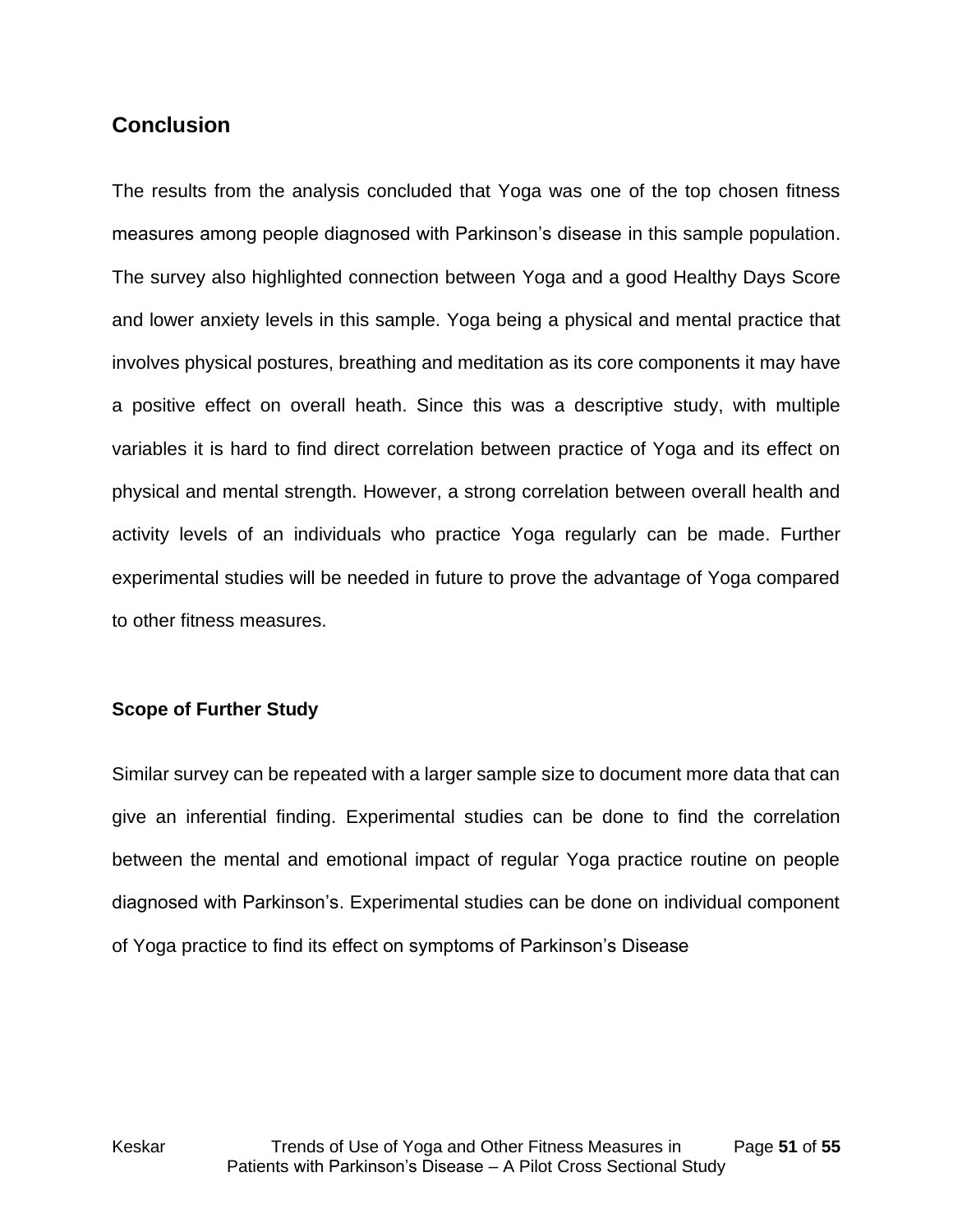# <span id="page-51-0"></span>**Appendix**

Google Form link to questionnaire:

[https://docs.google.com/forms/d/1fAeS1UZc7WSqLYWUxCM\\_C9mTbPCodamZ2El9Vw](https://docs.google.com/forms/d/1fAeS1UZc7WSqLYWUxCM_C9mTbPCodamZ2El9VwJTWCo/prefill) [JTWCo/prefill](https://docs.google.com/forms/d/1fAeS1UZc7WSqLYWUxCM_C9mTbPCodamZ2El9VwJTWCo/prefill)

Questions were presented to participants using Google Forms in digital format. Below questions were included on the Google Form

- 1. Demographic
	- a. Gender
	- b. Age Range
- 2. Screening 1 (Basic screening questions)
	- 1. What fitness classes do you attend?
	- 2. Do you attend these classes online / virtual (Zoom) or in-person?
	- 3. How many times do you attend a fitness class (any class) in a week? This includes in-person and virtual or zoom.
	- 4. Which class/ classes make you feel physical strong?
	- 5. Which class / classes make you feel mentally strong?
	- 6. Which class /classes make you feel emotionally relaxed?
	- 7. Do you attend a Yoga class?
	- 8. What is the reason for not taking a Yoga class after being diagnosed with PD?
	- 9. What is the main reason to go to a Yoga class?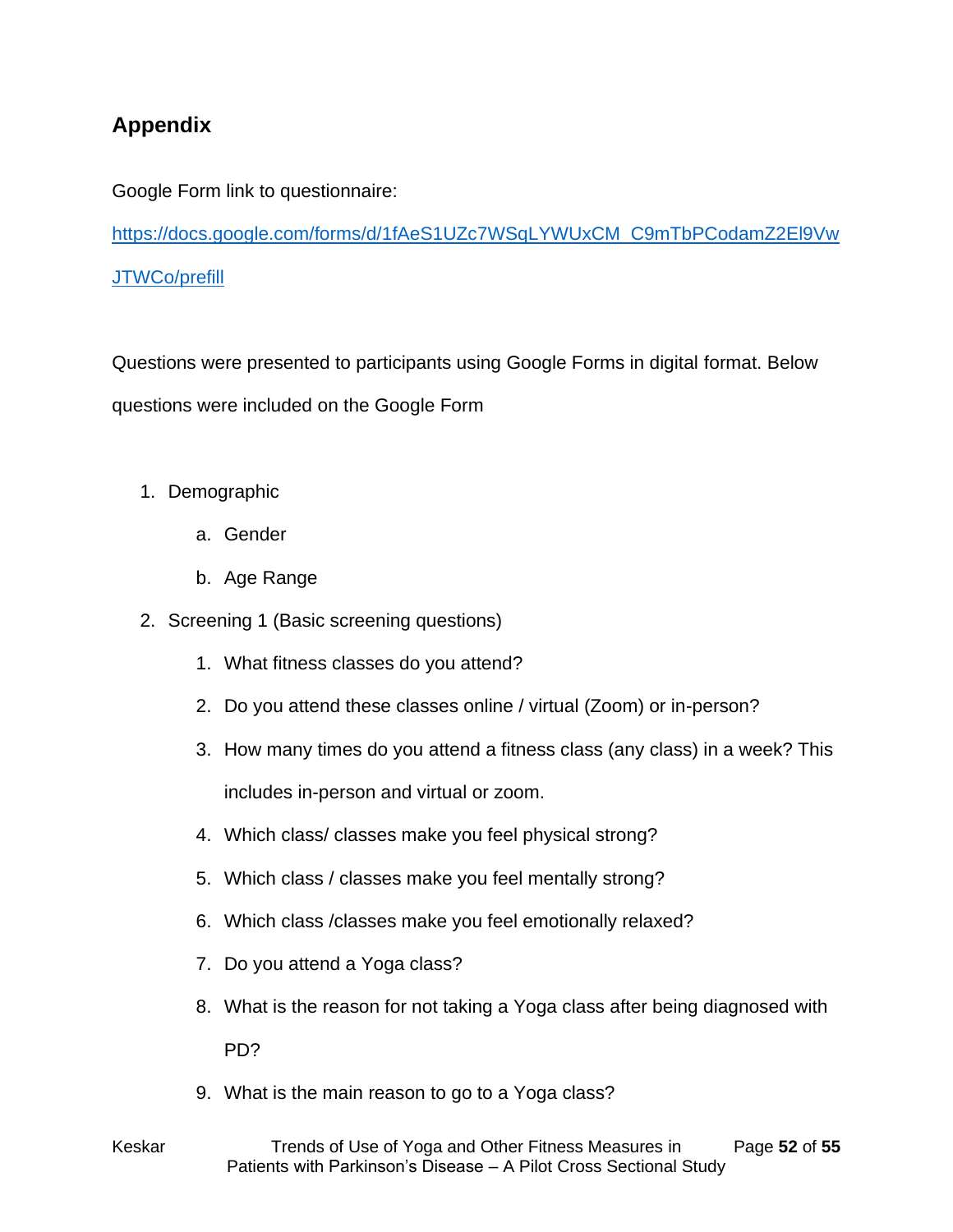- 10.What style of Yoga do you practice?
- 11.Do you prefer Yoga class online (Zoom) or in-person?
- 12.What part of the Yoga class do you like the most?
- 13.Do you feel strong after a Yoga class?
- 14.Do you think your tightness and rigidity reduces after Yoga?
- 15.Do you see change in any of your Parkinson's symptoms after Yoga class?
- 16.Which of the symptoms of PD listed below get better with Yoga?
- 17.Do you see any change in your tremors after Yoga class? Do you feel emotionally relaxed after a Yoga class?
- 18.Do you feel mentally calm after a Yog Do you feel less anxious the day you do Yoga? a class?
- 19.Are you aware of the therapeutic benefits of certain Yoga practices in Parkinson's disease?
- 20.Would you recommend Yoga for Parkinson's Disease to friends and family?
- 3. Screening 2 (PAS-12)
	- a. Parkinson's Anxiety Scale questionnaire (PAS-12)
- 4. Screening 3 (CDC HRQOL-14)
	- a. CDC's Health-Related Quality of Life questionnaire (CDC-HRQOL-14)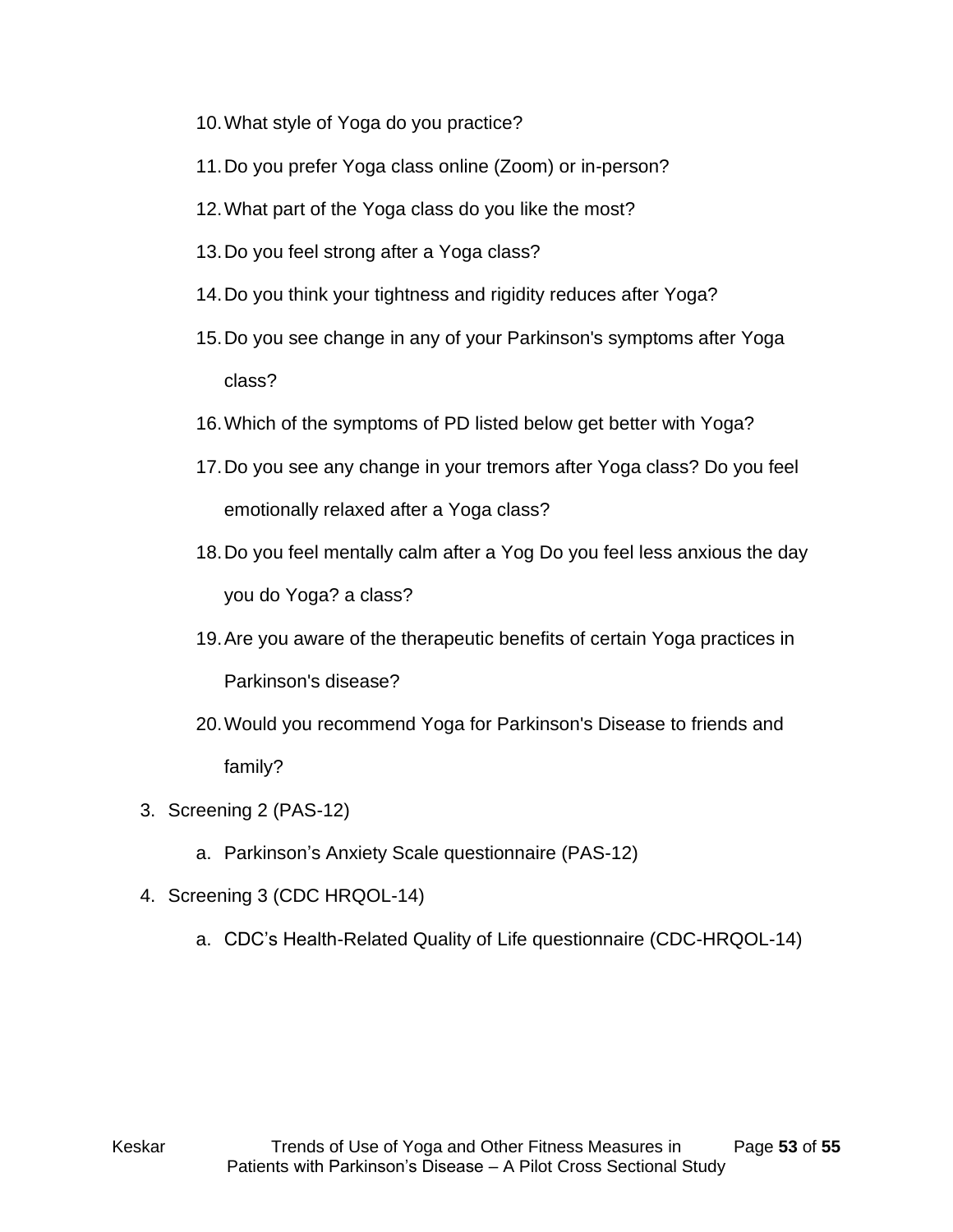#### <span id="page-53-0"></span>**Bibliography**

- Art of Living. (n.d.). *Exercise according to Ayurveda*. https://www.artofliving.org/inhi/node/699860
- Centers for Disease Control and Prevention. (n.d.). *Healthy Days Core Module- HRQOL-14 Measure | HRQOL| CDC*. https://www.cdc.gov/hrqol/hrqol14\_measure.htm
- Cherup, N. P., Strand, K. L., Lucchi, L., Wooten, S. V., Luca, C., & Signorile, J. F. (2021). Yoga Meditation Enhances Proprioception and Balance in Individuals Diagnosed With Parkinson's Disease. *Perceptual and Motor Skills*, *128*(1). https://doi.org/10.1177/0031512520945085
- Elangovan, N., Cheung, C., Mahnan, A., Wyman, J. F., Tuite, P., & Konczak, J. (2020). Hatha yoga training improves standing balance but not gait in Parkinson's disease. *Sports Medicine and Health Science*, *2*(2). https://doi.org/10.1016/j.smhs.2020.05.005
- Goetz, C. G. (2011). The history of Parkinson's disease: Early clinical descriptions and neurological therapies. *Cold Spring Harbor Perspectives in Medicine*, *1*(1). https://doi.org/10.1101/cshperspect.a008862
- *Hoehn and Yahr Scale*. (n.d.). https://www.physio-pedia.com/Hoehn\_and\_Yahr\_Scale
- International Asosciation of Yoga Therapists. (1989). *Yoga Therapy :Definition, Perspective and Principles- Internationa Assosciation of Yoga Therapists (IAYT)*. https://www.iayt.org/page/YogaTherapyDefinitio
- Leentjens, A. F. G., Dujardin, K., Pontone, G. M., Starkstein, S. E., Weintraub, D., & Martinez-Martin, P. (2014). The Parkinson anxiety scale (PAS): Development and validation of a new anxiety scale. *Movement Disorders*, *29*(8). https://doi.org/10.1002/mds.25919
- Mayo Clinic. (1998). *Parkinson's Disease- Diagnosis and Treatment- mayo Clinic*. https://www.mayoclinic.org/diseases-conditions/parkinsons-disease/diagnosistreatment/drc-20376062
- Keskar Trends of Use of Yoga and Other Fitness Measures in Page **54** of **55** Patients with Parkinson's Disease – A Pilot Cross Sectional Study